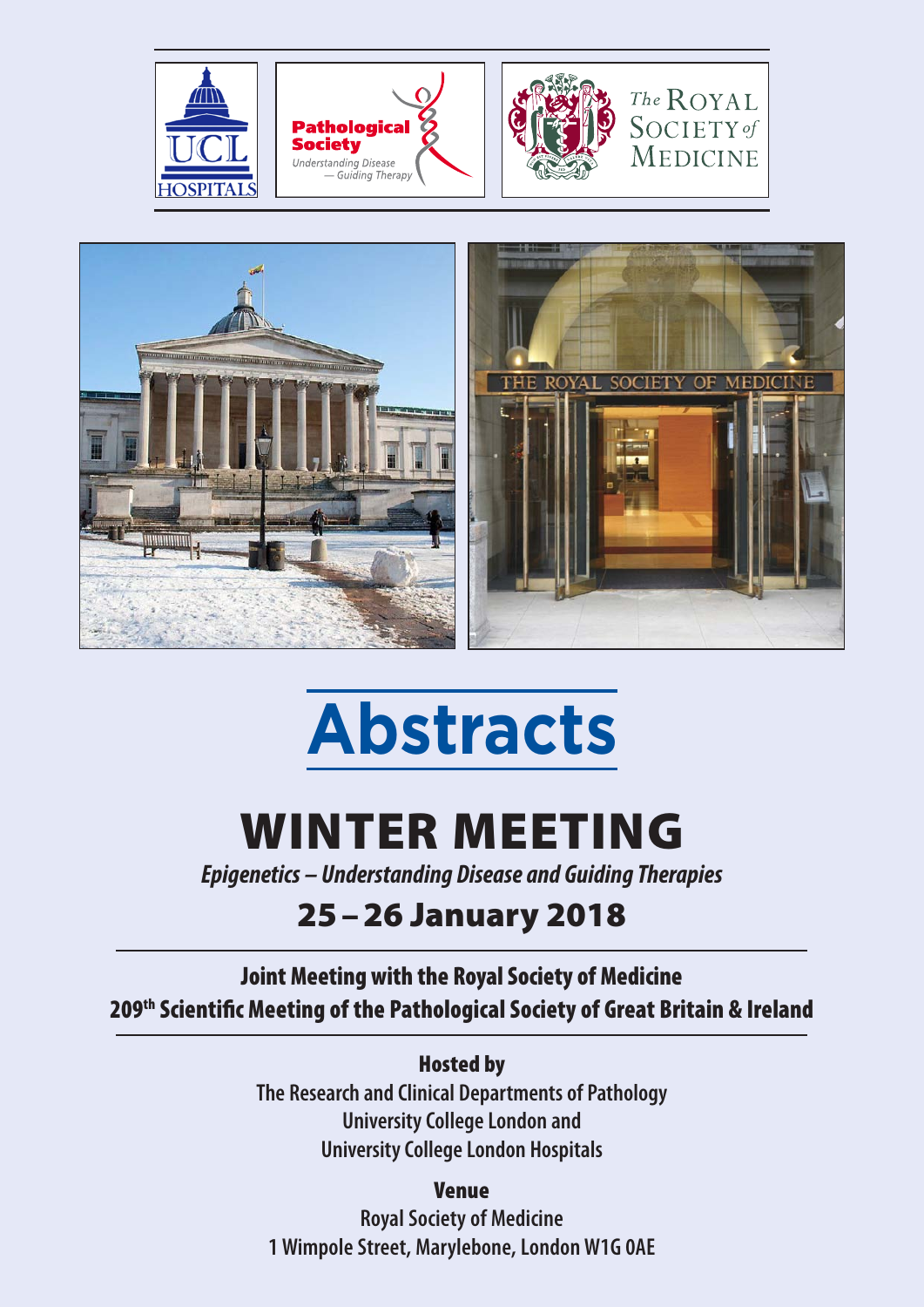# **CONTENTS**

| 3  |
|----|
|    |
| 8  |
| 28 |
| 29 |

### **Programme acknowledgements**

This Programme is published jointly by the Pathological Society of Great Britain & Ireland and The Royal Society of Medicine. © 2017

### **photographs**

Covers photographs are reproduced with permission.

This publication was designed and produced in England by Byte & Type Limited, Birmingham (Tel: 0333 666 4321).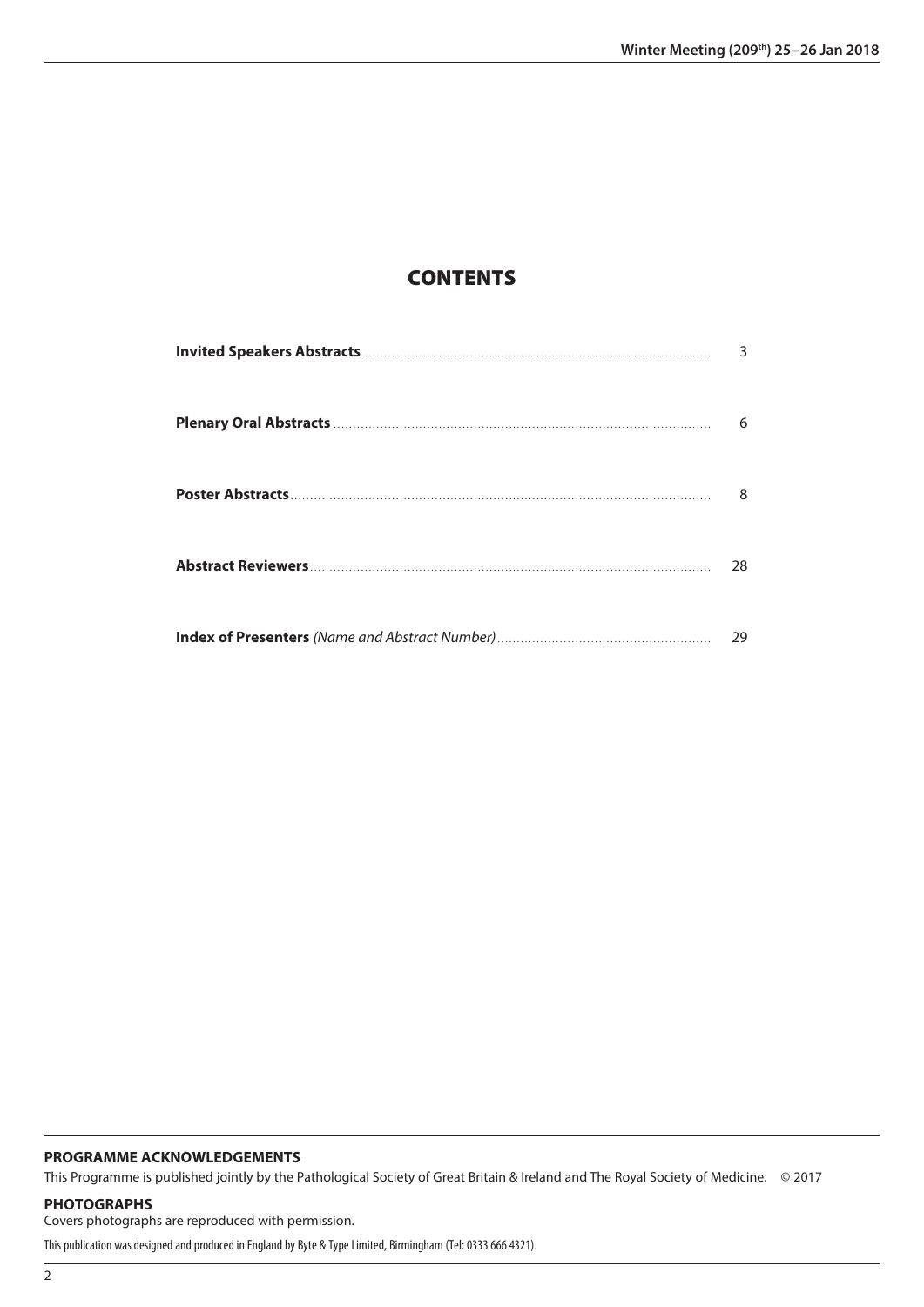# **Invited Speaker Abstracts**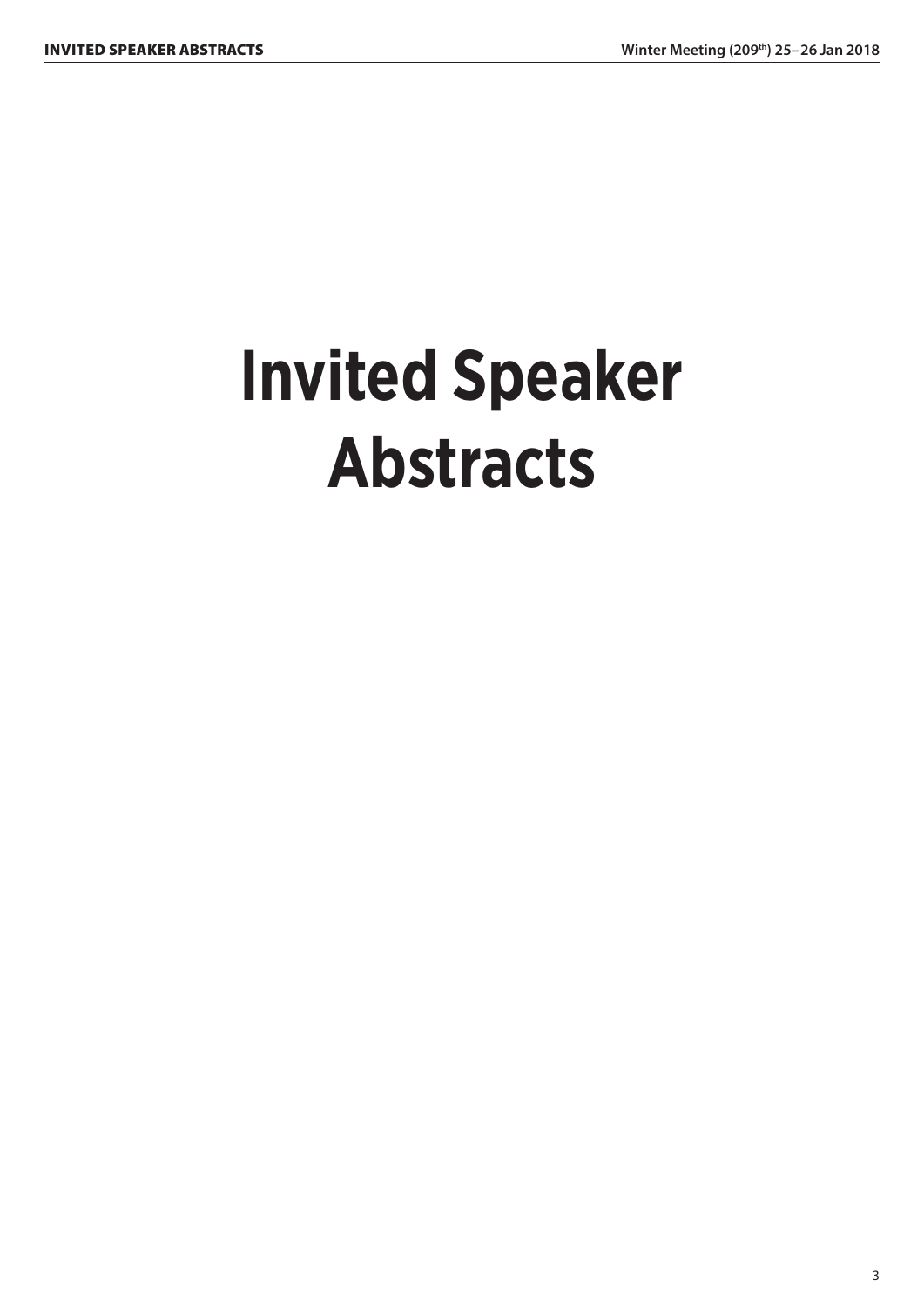### **S1**

### **Bioinformatics for Personalized Medicine: Looking Beyond the Genome**

### P C Bock

*CeMM Research Center for Molecular Medicine of the Austrian Academy of Sciences, Vienna, Austria*

The complexity of the human body requires trillions of individual cells to integrate, interact, and strike the right balance between stability and plasticity. Key mechanisms underlying this extraordinary feat of self-organization are encoded in the human genome, yet there are additional levels of regulation that are operate on top of the genomic DNA sequence, collectively referred to as the epigenome.

International consortia have mapped the human genome, epigenome, and transcriptome in hundreds of cells types. These maps are now being refined by ongoing single-cell sequencing projects, which will eventually give rise to a comprehensive catalog of all cells in the human body. Contributing to these consortia and building on their data, we investigate the relevance of the human epigenome for personalized medicine, focusing on better diagnostics, adaptive therapies, and disease modeling. We have developed bioinformatic methods for analyzing and interpreting DNA methylation data (reviewed in: Bock 2012 Nature Reviews Genetics), which contribute to their use as epigenetic biomarkers. Epigenome analysis will have an important role to play for a forward-looking and prediction-based approach to cancer therapy, which is inspired by the impact of computational methods on HIV therapy (reviewed in: Bock & Lengauer 2012 Nature Reviews Cancer).

In our ongoing work, we co-develop computational and experimental methods for epigenome, transcriptome, and multi-omics profiling in single cells (reviewed in: Bock et al. 2016 Trends in Biotechnology). We have also established an assay and bioinformatic methods for CRISPR single-cell sequencing, which enables the large-scale functional analysis of regulatory mechanisms (Datlinger et al. 2017 Nature Methods), and we are applying this technology to dissect the role of the human epigenome for cancer and immune diseases.

*Funding: CB is supported by a New Frontiers Group award of the Austrian Academy of Sciences and by an ERC Starting Grant.*

### **S3 The Lung TRACERx Study**

**(B)** M Jamal-Hanjani<sup>1</sup>; C Swanton<sup>2</sup>; and the TRACERx Consortium <sup>1</sup> UCL Cancer Institute, London, UK; <sup>2</sup> UCL Cancer Institute and Francis Crick Institute, *London, UK*

The lung TRACERx study aims to track the evolution of non-small cell lung cancer from diagnosis to relapse and to determine the relationship between intratumour heterogeneity and clinical outcome. Analysis of the first 100 early stage tumours has demonstrated a significant correlation between intratumour heterogeneity, mediated by chromosomal instability, and increased risk of recurrence or death. Patients who develop metastatic disease in TRACERx are recruited into the PEACE post-mortem study facilitating the paired analysis of primary and metastatic tumour with the aim of identifying patterns of metastatic disease, potential mechanisms of drug resistance and exploring in greater detail the process of tumour evolution.

### **S4 The Human Cell Atlas**

### P MJT Stubbington

*Wellcome Trust Sanger Institute, Cambridge, UK*

The Human Cell Atlas is a new international initiative that aims to define all human cell types in terms of their gene expression and other distinctive molecular characteristics. This information will be linked with features such as location and morphology to provide a comprehensive reference map of the molecular states of cells within healthy human tissues.

This will provide an extremely valuable resource to empower the global research community to systematically study the biological changes associated with different diseases, identify where genes associated with disease are active in our bodies, analyse the molecular mechanisms that govern the production and activity of different cell types, and understand how different cell types combine and work together to form tissues.

To achieve this, disparate fields of expertise in biology, medicine, genomics, technology development, and computation (including data analysis, software engineering, and visualization) will need to come together in a coherent, concerted way. Furthermore, an international effort must be able to compare across diverse cell types and tissue types in consistent ways, while studying samples from diverse human communities. I will introduce this nascent initiative and discuss how it will be achieved by groups working together throughout the world.

# **S2**

### **The Genetics and Pathology of Melanoma: From Mouse to Human and Back Again**

#### P DJ Adams

#### *Wellcome Trust Sanger Institute, Hinxton, UK*

Great progress has been made in understanding the somatic genetics of melanoma and in explaining why some people are more likely to develop the disease. Melanoma also represents a bench-to-clinic translational success story with checkpoint inhibitors now becoming standard of care. I will discuss the latest technology for analysing cancer genomes and the use of gene-editing to study melanoma in human cells and mice. Although the focus will be melanoma the approaches discussed are applicable across tumour types.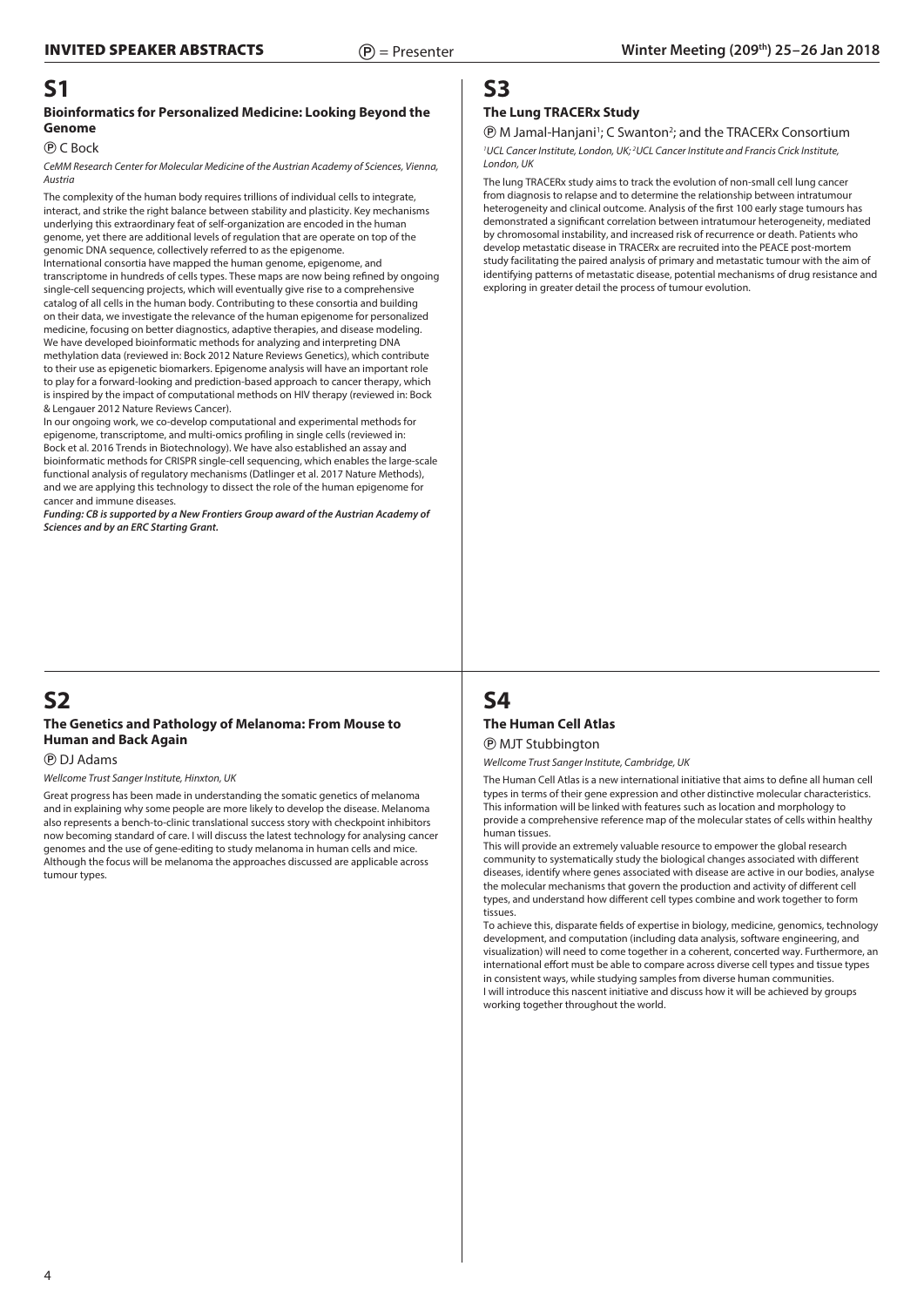### **S5**

### **Genomic Approaches to Pathogen Detection in Histopathological Material**

P J Breuer

*UCL, London, UK*

Classically, the identification of infectious agents in disease has relies on both catch-all and targeted methods. Catch-all methods include culture, electron microscopy and histology for detection of pathognomonic features associated with some infections. These methods although unbiased, are relatively insensitive for pathogen detection. Targeted methods which identify known pathogens that are potentially associated with the disease include detection of pathogen nucleic acid by PCR, in situ hybridisation and immunohistochemistry for pathogen proteins. Targeted methods can be highly sensitive but are by definition biased by prior knowledge. To overcome these limitations we have applied metagenomic sequencing technologies to pathogen detection and discovery in brain biopsies obtained from cases of encephalitis for which conventional methods have not yielded a diagnosis. Positive findings have been confirmed by immunohistochemistry. Here I present our experience in optimising the methods for use in both fresh and formalin fixed material, the results we have obtained and discuss the place of these approaches in modern-day diagnostics.

### **S6 Twins, Microbiomes and Personalised Health**

P TD Spector

*King's College London, London, UK*

The microbiome is the community of 100 trillion microbes that live in our colon that are like a virtual organ. This organ is key to our digestion, appetite, mood, metabolism, and control of our immune system. It is also key to how we respond to immunotherapy and chemotherapy. The TwinsUK cohort of 12,000+ twins has been running for nearly 25 years and is now the most intensively studied group of humans on the planet (www.twinsuk.ac.uk). Having deep sequence, metabolites, epigenetics, immune traits and dietary and health data, in 2012 we added stool collection for 16S microbiome, metagenomes and metabolomics. We are currently using the microbiome data and cohort to provide novel measures of health, such as the level of microbial diversity and a new measure — the microbial health index and how this impacts overall health outcomes. Our twin work has also enabled us to gain insights into the microbiome and immune interactions of the upper colon and small intestine via colonoscopy and interventions. Every medical professional needs to know about maintaining a healthy microbiome from birth to death.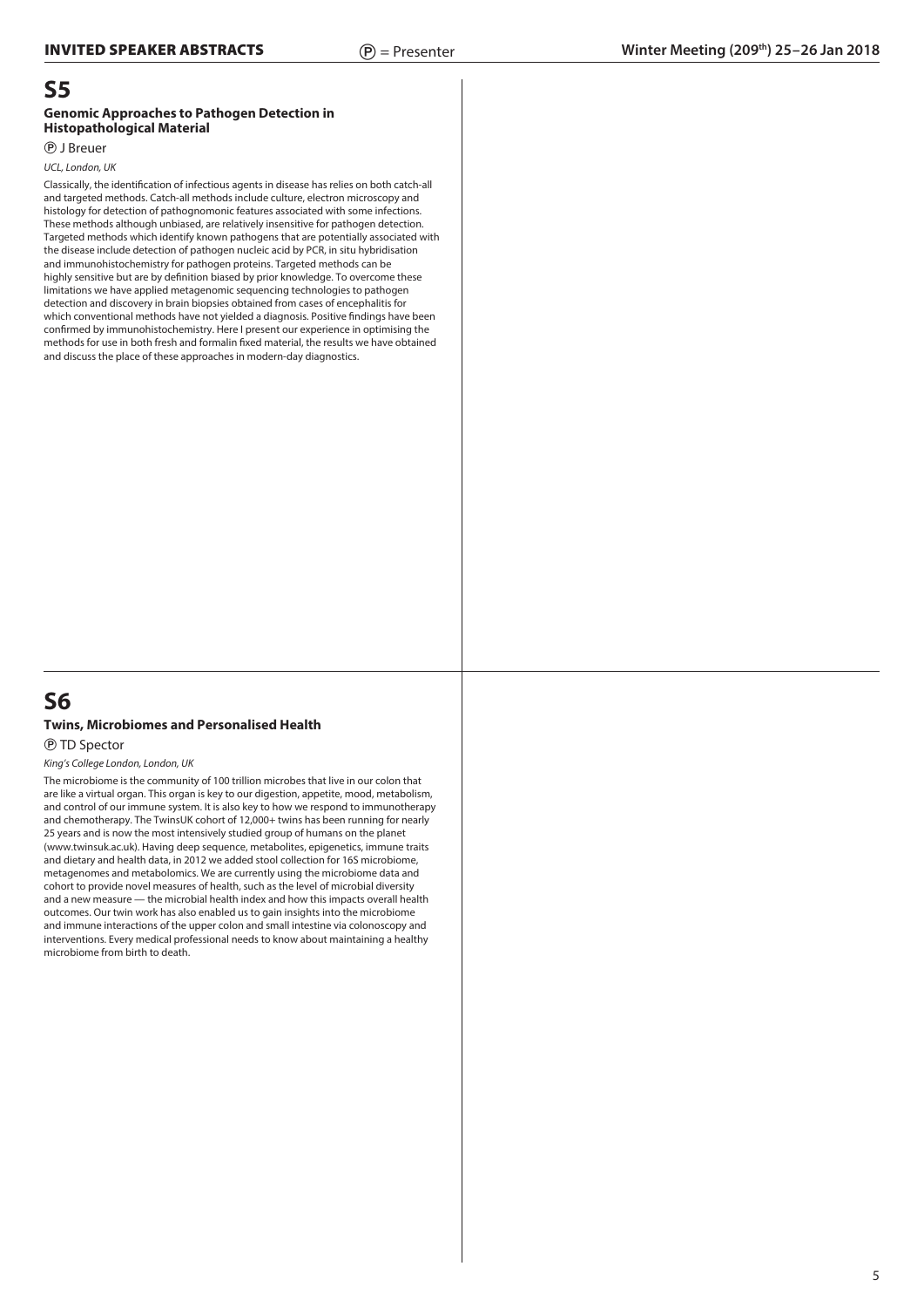# **Plenary Oral Abstracts**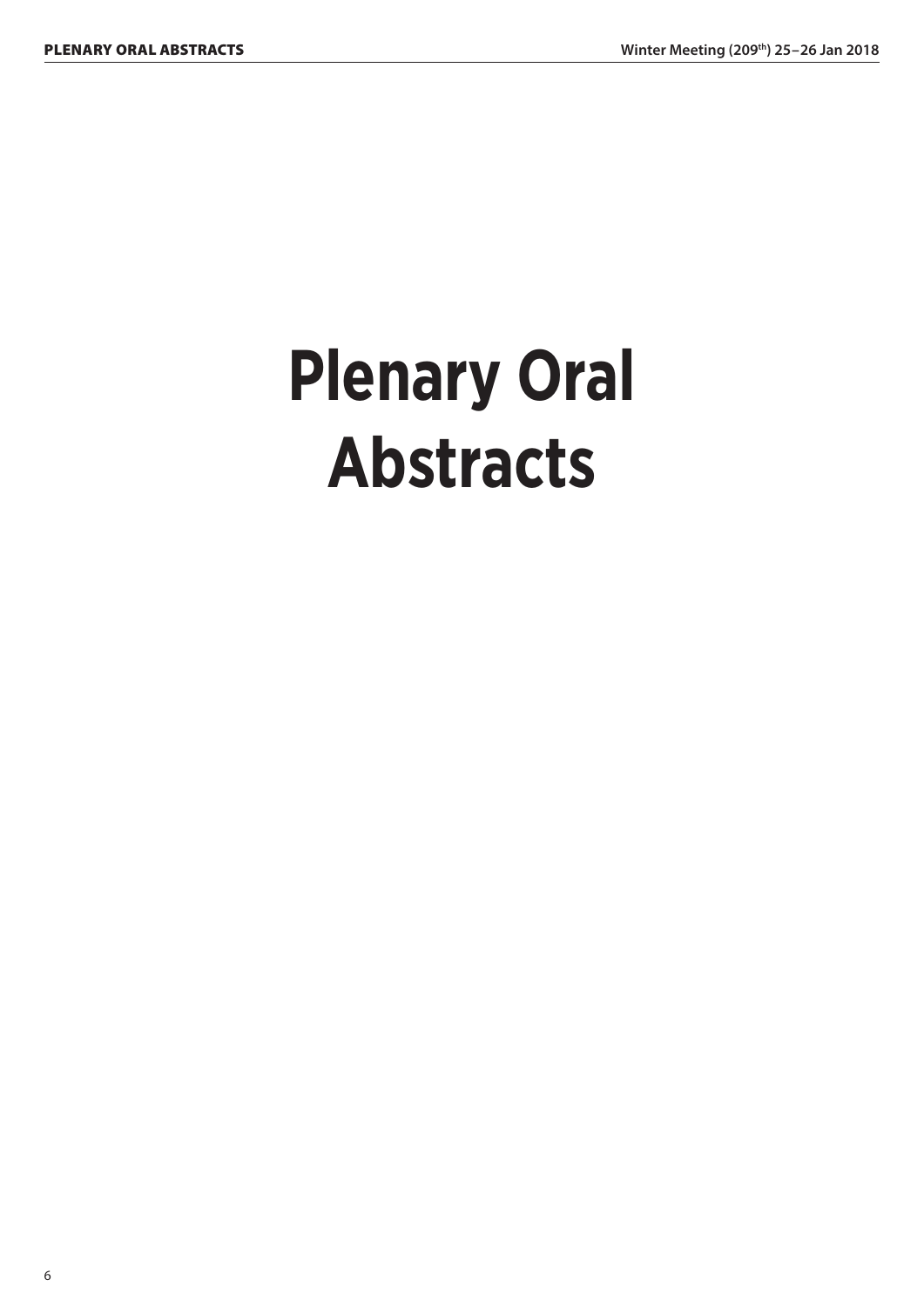# **PL1**

### **The Molecular Pathology of Infant Gliomas**

**(B)** MT Clarke<sup>1</sup>; D Jones<sup>2</sup>; DM Carvalho<sup>1</sup>; A Mackay<sup>1</sup>; E Izquierdo<sup>1</sup>; D Hargrave<sup>3</sup>; AS Moore<sup>4</sup>; S Popov<sup>5</sup>; TS Jacques<sup>6</sup>; C Jones<sup>1</sup>

<sup>1</sup> Institute of Cancer Research, London, UK; <sup>2</sup>DKFZ German Cancer Research Center, *Heidelberg, Germany; 3 Great Ormond Street Hospital, London, UK; 4 The University of Queensland, Brisbane, Australia; 5 University Hospital of Wales, Cardiff, UK; 6 UCL Great Ormond Street Institute of Child Health, London, UK*

Infant gliomas have largely been considered as simply early-onset examples of the same tumour types found in older children. However, existing survival data shows that high grade gliomas (HGGs) in infants have a better overall survival compared to their older counterparts, whereas in low grade gliomas (LGGs) they do worse. This indicates that infants may represent a tumour subgroup where the grading does not reflect the biology of the tumour. We have to-date collected 72 cases of diffuse glioma (WHO grades II-IV) occuring in children aged <4 years and performed histological review, Illumina EPIC methylation profiling, and a custom gene fusion sequencing panel. After exclusion of misclassified *BRAF:KIAA1549* fusion positive cases (n=5), we observed using the latest version of the Heidelberg brain tumour classifier that the majority of cases do not fall into recognised tumour subgroups by methylation profiling. A large proportion fell into a loose subgroup currently termed "desmoplastic infantile ganglioglioma 2" (DIG2, n=19), or were unclassifiable (n=13). The former group are found most frequently in infants aged ≤1 year and are associated with *NTRK1/2/3* and *ALK* fusions identified by fusion panel sequencing. When well-characterised brain tumour entities and subgroups are excluded from the cohort, consensus clustering suggested three novel infant subgroups. Histological review shows that 16/42 cases contained areas with a spindled cell morphology. We further established a novel patient-derived DIG2 cell culture with *ETV6:NTRK3* fusion, which showed exquisite *in vitro* sensitivity to a panel of Trk inhibitors including Larotrectinib (LOXO-101), making such patients excellent candidates for upcoming clinical trials of this compound. In conclusion, the clinical, histological and molecular features of infant gliomas suggests the presence of novel tumour subgroups which may have targetable driving alterations. Additional work is underway to further characterise these subgroups.

# **PL3**

### **Bone Marrow Mesenchymal Cells Deficient in TNF Receptor-Associated Factor 3 Attract RANKL-Expressing CD19+B220++IgM+ Recirculating B Cells via CXCL12/CXCR4 Signaling to Contribute to Age-Related Bone Loss**

P BF Boyce; J Li; L Xing; Z Yao

*University of Rochester Medical Center, Rochester, New York, United States*

Aging is associated with increased RANKL/NF-kB-induced bone loss, but the major cellular sources of RANKL in bone marrow (BM) and bone during aging are unknown. We flow-sorted BM and bone-derived cells (BDCs) from 3-m-old C57BL/6 mice. The number of RANKL+B cells is significantly higher than RANKL+T cells and mesenchymal stromal cells (MSCs) in BM and osteoblasts (OBs) in BDCs. ~86% RANKL+B cells are B220(++) and ~90% are IgM+, with ~80% RANKL+B cells enriched in the CD19+B220++IgM+ (recirculating) subpopulation, which was higher in BM from 18-m than 3-m-old mice (49% v. 25%). TNF receptor-associated factor 3 (TRAF3) negatively regulates NF-kB signaling and could limit RANKL-induced resorption during aging. We found that TRAF3 protein levels in OB and osteoclast (OC) lineage cells decrease in mouse bone with age. We generated mice with TRAF3 deleted in OCs (using Lys-MCre) and OB/MSCs (Prx-1Cre). Both conditional knockout (cKO) mice developed early onset osteoporosis with increased bone resorption. Prx-1 cKO mice had increased RANKL expression in BM cells and significantly more BM recirculating cells; these can be recruited to BM by CXCL12/CXCR4 signaling. Cxcl12 mRNA levels in MSCs were higher (7-fold) and CXCL12 protein levels were 16-fold higher in BM cells from aged mice, which also had 2-fold more CXCL12+ MSCs. Prx1-cKO mice had ~30-fold higher Cxcl12 mRNA levels in MSCs and significantly more CXCL12+ cells in tibial sections than controls. We found significantly more CXCR4+recirculating B cells in BM from aged than young mice and from Prx-1 cKO than control mice. These data suggest that CD19+recirculating B cells are the predominant RANKL-expressing population in BM promoting OC formation during aging, as TRAF3 levels fall, and that TRAF3 deletion in OB/MSCs causes RANKL+B cell accumulation in BM via enhanced CXCL12/CXCR4 signaling. Inhibition of TRAF3 degradation in MSCs and of CXCR4+recirculating B cell recruitment to BM could reduce age-related osteoporosis.

# **PL2**

### **What Makes an Expert Pathologist? — Histopathologist Features Predictive of Diagnostic Concordance at Expert Level Amongst a Large International Sample of Pathologists Diagnosing Barrett's Dysplasia**

**(B)** M Jansen<sup>1</sup>; MJ Van der Wel<sup>2</sup>; HG Coleman<sup>3</sup>; SL Meijer<sup>2</sup>

<sup>1</sup> University College London Hospital, London, UK; <sup>2</sup> Academic Medical Centre, Amsterdam, *Netherlands; 3 Queen's University Belfast, Belfast, UK*

**Purpose:** Histopathological diagnosis of dysplasia in Barrett's oesophagus is the gold standard for patient risk stratification, but is subject to significant interobserver variation. We investigated histopathologist features that predict diagnostic concordance at expert level amongst a large international cohort of gastro-intestinal (GI) pathologists.

**Methods:** An online scoring environment was developed for participants (n=55 GI-pathologists) from over 20 countries to grade a case set of 55 digitised BO biopsies encompassing the complete spectrum from non-dysplastic Barrett's oesophagus (NDBO) to high-grade dysplasia (HGD). Detailed histopathologist demographic data (experience, centre volume, etc.) was obtained through an online questionnaire. We also quantified the impact of p53 immunohistochemistry (IHC) on diagnostic concordance. Finally, low-pass whole genome sequencing (WGS) was carried out to correlate molecular complexity to diagnostic concordance.

**Summary:** We recorded over 6,000 case diagnoses. We found excellent concordance for NDBO (643 of 816 diagnoses; 79%) and HGD (544 of 765 diagnoses; 71%) and intermediate concordance for LGD (382 of 918; 42%) and IND (70 of 306; 23%). Significant misdiagnoses (i.e. NDBO overstaged as HGD, or HGD understaged as NDBO) were rare (9 of 816 diagnoses; 1.1%; and 17 of 765 diagnoses; 0.6%). Addition of p53 IHC significantly increased diagnostic concordance. Regression analyses revealed histopathologist predictors of diagnostic concordance at expert level and allowed us to model optimal revision strategies based on case and pathologists characteristics. **Conclusions:** Our study is the largest carried out thus far to quantify pathologist dependent factors predictive of diagnostic concordance using digital pathology. These data will allow rational formulation of quality assurance criteria for guideline development. Our study method is highly scalable and broadly applicable to any area of histopathologic diagnostic uncertainty.

# **PL4**

### **Clonal Evolution and the Development of Colon Adenomas and Carcinomas**

**<sup>®</sup>** WCH Cross<sup>1</sup>; TA Graham<sup>1</sup>; I Tomlinson<sup>2</sup>; S Leedham<sup>3</sup>; NA Wright<sup>1</sup> <sup>1</sup> Barts Cancer Insititute, QMUL, London, UK; <sup>2</sup>Institute of Cancer and Genomic Sciences,

*Birmingham, UK; 3 Wellcome Trust Centre for Human Genetics, Oxford, UK* **Background:** The transformation of pre-malignancy to cancer remains incompletely

understood, but involves positive selection of driver mutations — exemplified by the Vogelstein model. By measuring heterogeneity these selection forces can be exposed, revealing previously unseen details of how cancers develop. We present an in-depth analysis of the heterogeneity of colon tumours and suggest that selection forces act differentially upon adenomas and carcinomas. We also provide evidence for stabilizing selection forces, which appear to constrict the karyotypes that are viable within carcinomas.

**Methods:** We performed bioinformatic and phylogenetic analysis of 27 carcinomas and adenomas. A specialist bioinformatics pipeline was used to jointly call single nucleotide variants and copy number aberrations. We assessed positive selection through the clonal distribution of known driver mutations and by phylogenetics.

**Results:** We found a high degree of nucleotide heterogeneity in all tumours, and surprisingly, that diversity was higher in adenomas. Regional driver mutations were present in 30% of adenomas, but no carcinomas. Genome doubling, high levels of aneuploidy and p53 loss, were found regionally in a small number of adenomas. Further analysis demonstrated that in carcinomas the diversity of aneuploidy is strikingly homogeneous, meaning there is a 'core' chromosome configuration defining each lesion.

**Conclusions:** We suggest that positive selection is variegated in adenomas, meaning that clones can co-exist within a cell population. By contrast, carcinomas appear to be homogenous. A genetic bottleneck during the adenomatous phase, would explain these data since competitive clones in the adenoma could become extinct, reducing diversity. We suspect that the homogeneity of cancer karyotypes is not only a reflection of a genetic bottleneck, but also the result of stabilizing selection, which dramatically reduces deviation in chromosomal copy changes.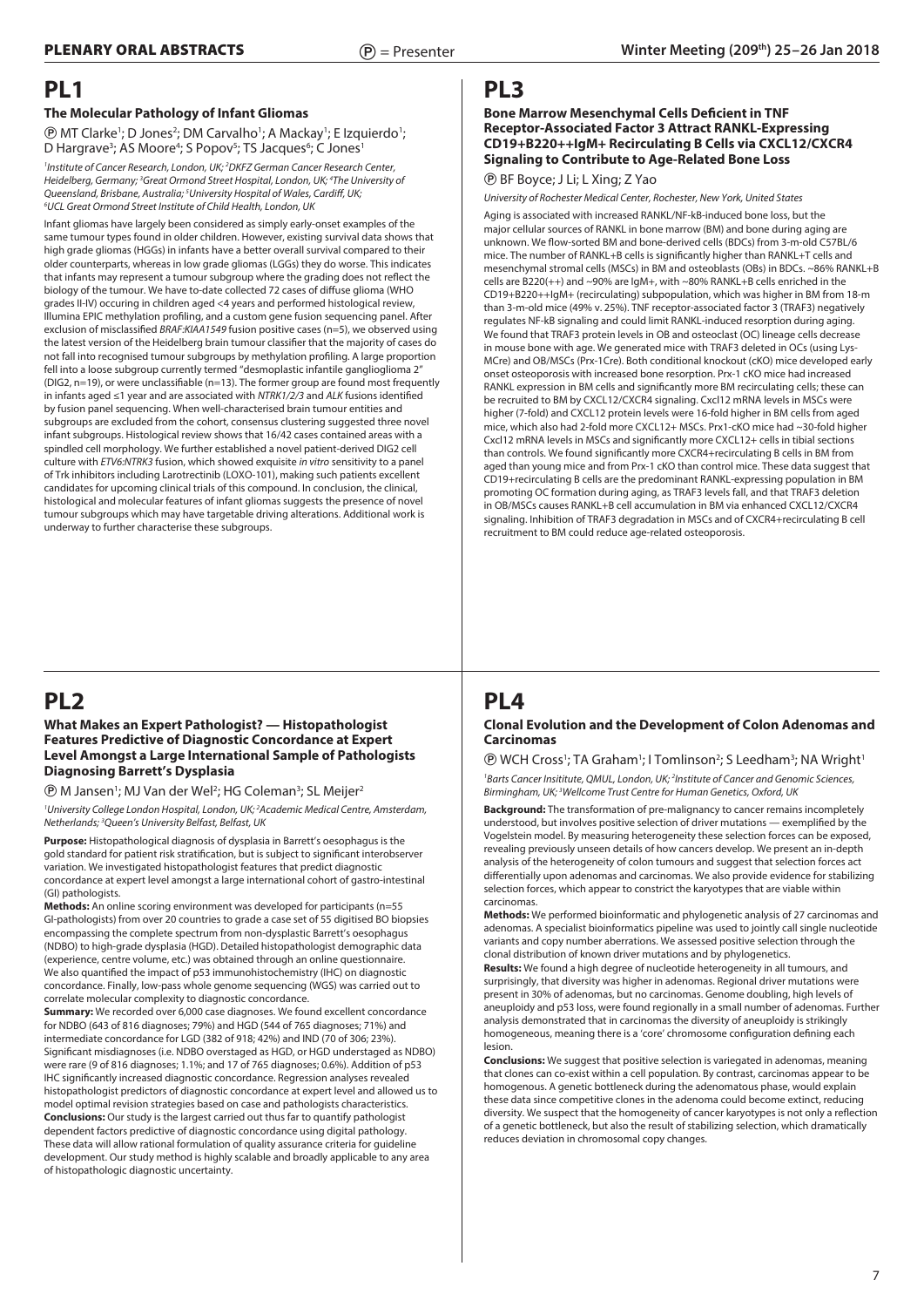# **Poster Abstracts**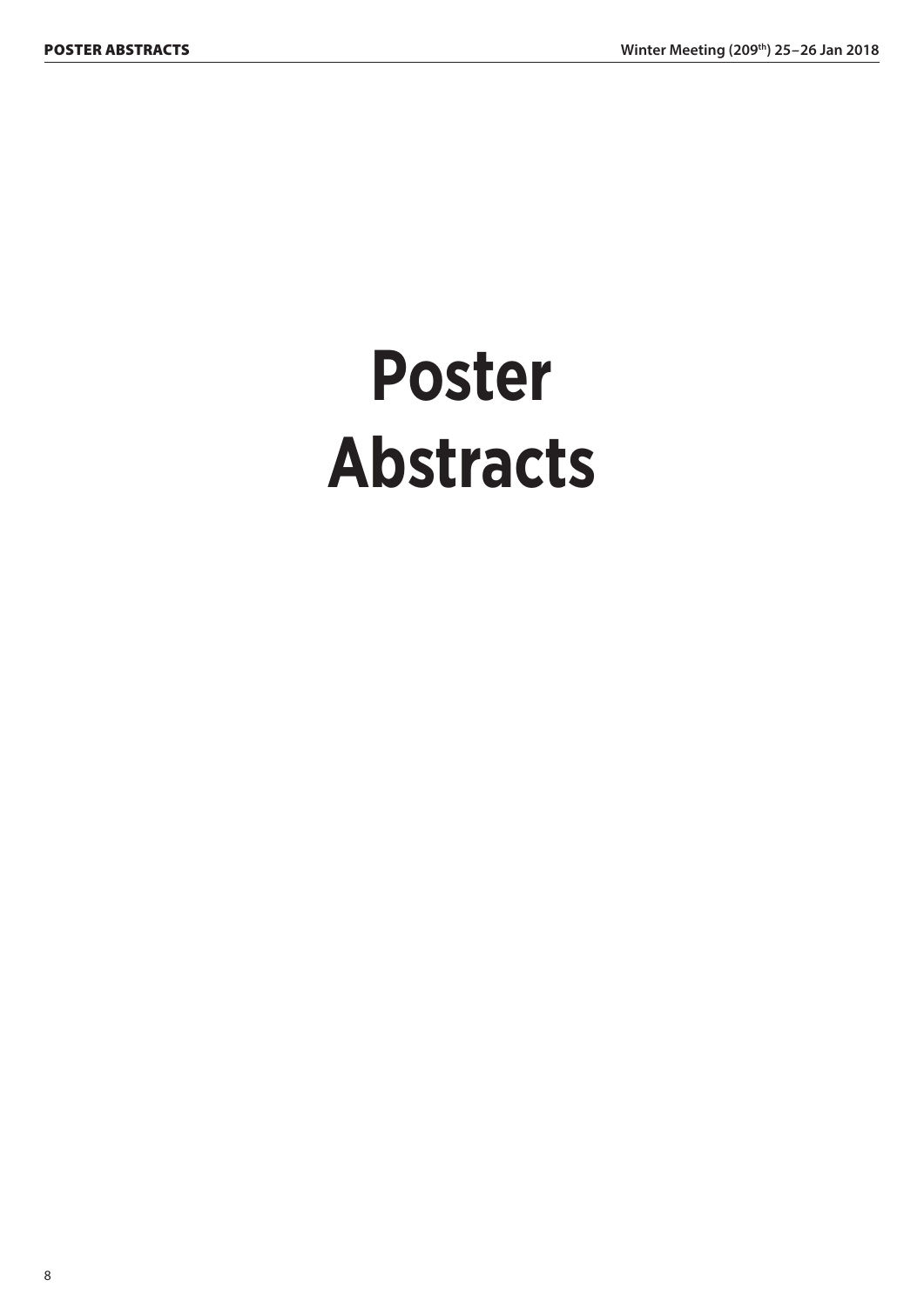### **Myoepithelial Cell-Associated Galectin-7: Functional and Clinical Relevance in DCIS Progression**

P N Allen; M Allen; J Gomm; JL Jones

*Barts Cancer Institute, London, UK*

**Background:** A breast screening review highlighted the need to reduce overdiagnosis. DCIS contributes significantly to this. As DCIS evolves there are concomitant changes in the ductal microenvironment. Our group previously identified changes in nonneoplastic myoepithelial cells that convert these tumour-suppressors to tumour promotors. The study aims to investigate the functional and clinical significance of myoepithelial Galectin-7, a protein shown to have anti-apoptotic function, and to use this to develop a biomarker panel to risk stratify DCIS.

**Methods:** Galectin-7 expression was assessed by IHC in 2 groups, each with 23 cases: pure DCIS(low risk model) and DCIS with associated invasion(high risk model). Individual DCIS ducts were scored as Galectin-7 positive, heterogeneous or negative. Normal primary myoepithelial cells isolated from reduction mammoplasty were used as a model to investigate Galectin-7 function. These cells endogenously express high levels of Galectin-7. Galectin-7 was silenced using siRNA and apoptosis assessed using cleaved PARP and caspase-3. Phosphoproteomics and RNA-seq have been undertaken to analyse the global impact of Galectin-7.

**Results:** 1926 DCIS ducts were scored for IHC expression of Galectin-7. Pure DCIS and DCIS with invasion had 338 and 144 positive DCIS ducts, respectively(p=0.0014). Pure DCIS and DCIS with invasion had 99 and 646 negative DCIS ducts

respectively(p=0.0002). Remaining ducts were heterogeneous. Significant knockdown of Galectin-7 was achieved in primary myoepithelial cells. Western blotting demonsrated increased expression of cleaved PARP and caspase-3 in Galectin-7 knockdown cells compared to non-target controls, indicating reduced Galectin-7 increases apoptosis.

**Conclusion:** Galectin-7 loss in DCIS, is associated with a more aggressive DCIS phenotype. Galectin-7 shows translational promise in the development of an IHC panel for DCIS risk stratification. Galectin-7 is currently being validated using the UK DCIS trial

# **P2**

### **Lysosomal Protective Protein/Cathepsin A (CTSA) is an Independent Prognostic Factor in Breast Ductal Carcinoma**  *in situ* **(DCIS)**

P MS Toss; I Miligy; A Alkawaz; CC Nolan; M Diez-Rodriguez; IO Ellis; AR Green; EA Rakha

*Academic Pathology, Division of Cancer and Stem Cells, School of Medicine, The University of Nottingham, Nottingham, UK*

**Background and Aim of the Study:** Cathepsin A (CTSA) is a key regulatory enzyme for galactoside metabolism. Additionally, it has a distinct proteolytic activity and plays a role in tumour progression. CTSA is differentially expressed at mRNA level between breast ductal carcinoma in situ (DCIS) and invasive breast carcinoma (IBC). Here, we aimed to characterise CTSA protein expression in DCIS and evaluate its prognostic significance.

**Methods:** Tissue microarray (TMA) was constructed from a large cohort of DCIS that have available paraffin blocks with representative tumour tissue (n=750 for pure DCIS and n=239 for DCIS associated with IBC (DCIS/IBC)). TMA sections were stained for CTSA immunohistochemically and scored using H-score following robust validation of staining specificity.

**Results:** High CTSA expression was observed in 11% of pure DCIS. High expression was associated with features of poor prognosis including younger age, symptomatic presentation, higher nuclear grade, comedo necrosis and hormone receptor negativity. High CTSA expression was associated with shorter recurrence free interval (RFI) (p=0.0001). In multivariate survival analysis for patients treated with breast conserving surgery; CTSA was an independent predictor of shorter RFI (p=0.005). DCIS associated with IBC showed higher CTSA expression than pure DCIS (p=0.0001). In DCIS/IBC cohort; CTSA expression was higher in invasive component than DCIS component (p=1.0x10-13).

**Conclusion:** CTSA is not only associated with aggressive behaviour and poor outcome in DCIS but also a potential marker to predict co-existing invasion in DCIS.

# **P3**

### **Targeting Protein for Xenopus Kinesin-Like Protein 2 (TPX2) Expression is Associated with Poor Outcome in Breast Ductal Carcinoma** *in situ* **(DCIS)**

**(B)** I Miligy<sup>1</sup>; A Gaber<sup>2</sup>; MS Toss<sup>1</sup>; AA Al-Kawaz<sup>1</sup>; CC Nolan<sup>1</sup>; MA Diez Rodriguez<sup>1</sup>; IO Ellis<sup>1</sup>; AR Green<sup>1</sup>; EA Rakha<sup>1</sup>

*1 Nottingham City Hospital, University of Nottingham, Nottingham, UK; 2 Faculty of Medicine, Menoufia, Egypt*

**Background:** The mechanisms underlying tumorigenesis and progression of breast ductal carcinoma in situ (DCIS) is still not clear. Identification of progression markers is crucial for determining which lesions are likely to become invasive. Therefore, it is a key point in both discovering new therapeutic targets and improving prognosis of DCIS patients to search for new transferred molecular markers. Targeting protein for Xenopus kinesin-like protein 2 (TPX2) is a prohibitin located on 20q11.21, strictly regulated by cell cycle, with involvement in microtubule-associated proteins formed by spindle apparatus in mitosis. TPX2 is differentially expressed at the mRNA level between breast DCIS and invasive breast carcinoma (IBC) and contributes to promote the proliferation of breast cancer cells. We aimed to investigate TPX2 role in DCIS progression.

**Patients and methods:** 1,057 consecutive DCIS patients treated in Nottingham between 1990 and 2012 were prepared as tissue microarrays. Patients' clinical information, management and follow-up data were retrospectively collected. The expression of TPX2 was assessed immunohistochemically and assessed with clinicopathological parameters.

**Results:** In pure DCIS tumours, high nuclear TPX2 expression was associated with high tumour grade (p=0.02), negative Her2 status (p=2x10-5) and shorter recurrence free interval (RFI) ( $p=2.1x10^{-6}$ ). Multivariate analyses indicate that independent predictors of DCIS recurrence are high TPX2 expression (p=1x10-5, HR=3.6 and 95%CI: 2.0-6.4), larger DCIS size and high nuclear grade. DCIS associated with IBC showed higher TPX2 expression than pure DCIS (p=5x10<sup>-10</sup>). In DCIS/IBC cohort; TPX2 expression was higher in DCIS component than in invasive component (p=9x10-11).

**Conclusion:** TPX2 is not only associated with aggressive tumour type and poor outcome in DCIS through its proliferative activity but also a potential marker to predict co-existing invasion in DCIS.

# **P4**

### **Characterisation of HER2 Status in DCIS Using Immunohistochemistry (IHC) and Chromogenic** *in situ* **Hybridisation (CISH)**

**(B)** I Miligy<sup>1</sup>; A Gaber<sup>2</sup>; MS Toss<sup>1</sup>; AA Al-Kawaz<sup>1</sup>; CC Nolan<sup>1</sup>; MA Diez-Rodriguez<sup>1</sup>; H Burrell<sup>3</sup>; IO Ellis<sup>1</sup>; AR Green<sup>1</sup>; EA Rakha<sup>1</sup>

<sup>1</sup> Nottingham City Hospital, University of Nottingham, Nottingham, UK; <sup>2</sup> Faculty of Medicine, Menoufia, Egypt; <sup>3</sup>Nottingham Breast Institute, Nottingham University Hospitals, *Nottingham, UK*

**Background:** Previous studies have reported high percent (up to 60%) of ductal carcinoma in situ (DCIS), the non-obligate precursor of invasive breast cancer (IBC), being HER2+. However, the frequency of HER2+ in IBC is much lower and ranges from 10% to 20%. The aim of this study is to characterise HER2 status in DCIS and assess its prognostic value.

**Methods:** Tissue microarrays (TMAs) were constructed from a large and annotated series of DCIS comprising pure (n=777) and mixed (DCIS associated with IBC; n=239) DCIS. HER2 status was evaluated at the protein level using immunohistochemistry (IHC) and the gene levels using chromogenic in situ hybridisation (CISH) according to the published HER2 guidelines recommendation for IBC.

**Results:** HER2 negative (0/1+) DCIS tumours represented 76.3% of the whole cohort, whereas HER2 2+ (equivocal) was present in 15.4% and HER2 3+ status was identified in 8.3%. CISH did not detect HER2 gene amplification in 79.7% of DCIS cases. In IHC equivocal cases, HER2 amplification (defined as tumours showing a mean HER2 gene copy number of more than or equal to 6 signals per nucleus) was confirmed by CISH in 74%. CISH confirmed high copy number of HER2 gene in all IHC 3+ cases. The final HER2+ status of pure DCIS, confirmed by CISH, represented 20.4% of the total cohort. In mixed DCIS cases, HER2 amplification of the DCIS component was detected in 14.9% with amplification of invasive component represented only 12.6%. HER2+ DCIS was associated with high nuclear grade ( $p= 6.3x10^{-13}$ ), comedo type DCIS ( $p= 0.005$ ), larger tumour size (p=  $2x10^{-6}$ ) and negative hormone receptor status (p=  $3.4x10^{-21}$ ). **Conclusions:** Our results indicate the frequency of HER2 positivity in DCIS is comparable to IBC and that HER2+ DCIS is associated with features of poor prognosis. Similar to IBC, the majority of HER2 overexpression in DCIS is driven by gene amplification.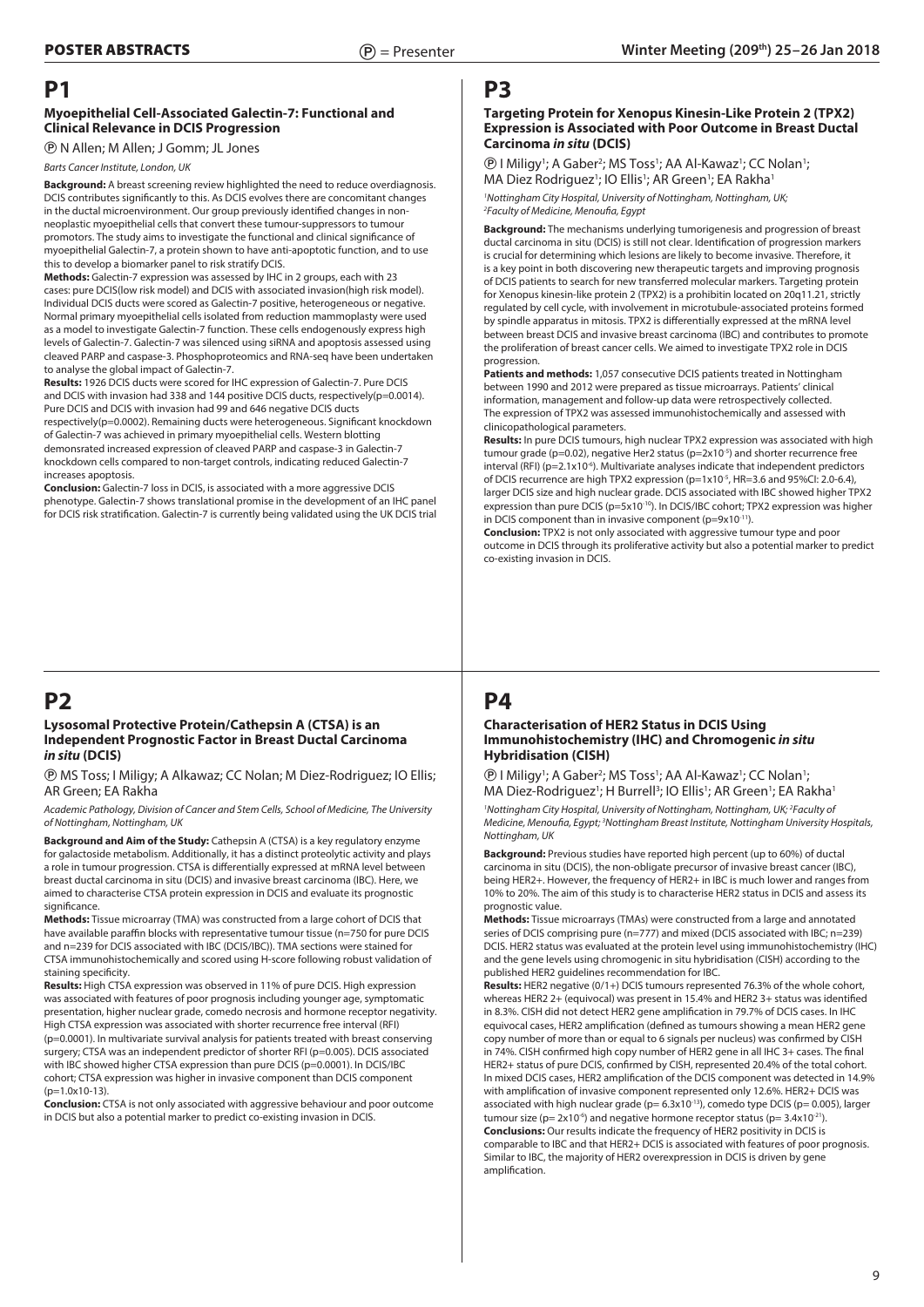### **Spindle Cell Adenomyoepithelioma of the Breast: A Case Report**

P R Khiroya; K Sherring; E Borg; M Falzon; C Wells

*University College London Hospital, London, UK*

We describe a case of spindle cell adenomyoepithelioma of the breast, which was diagnosed on needle core biopsy. A 79 year old female with a history of transverse myelitis was referred for breast surgical opinion to rule out breast malignancy as a cause for her transverse myelitis. Mammograms revealed a 7mm ill-defined dense mass in the right upper outer breast region with indeterminate appearances. The lesion was biopsied under ultrasound guidance.

Core biopsies showed a lesion composed predominantly of small fascicles of cytologically bland spindle cells with intervening collagenous stroma. Scattered tubules were also present. There was no evidence of cytological atypia, mitotic activity or necrosis. Immunohistochemistry showed the spindle cell component was positive for smooth muscle myosin, CK5 and S100, consistent with myoepithelial origin. The cells lining the tubules were positive for CK19, consistent with luminal origin. A diagnosis of spindle cell adenomyoepithelioma was made. The patient subsequently underwent a vacuum excision to remove the lesion. Histology showed similar features to those seen in the original biopsy. The patient has been well since the excision with no signs of recurrence.

Adenomyoepithelioma is a rare tumour of the breast. The spindle cell adenomyoepithelioma is a variant in which the myoepithelial component predominates, and is rarer still, with less than 10 cases having been described in the literature. Most cases are benign, and complete excision is curative. Spindle cell lesions of the breast are a challenging area, and this case raises awareness of an uncommon tumour.

# **P6**

### **Investigation of Capacity of Exogenous dsRNA to Cause Chemoimmunogenic Killing of p53 Mutant Breast Cancer Cells**

**D** H Navabi<sup>1</sup>; L Campbell<sup>2</sup>; B Jasani<sup>3</sup>

<sup>1</sup>Velindre Hospital, Cardiff, UK; <sup>2</sup> Cancer Research Wales, Cardiff, UK; <sup>3</sup> Targos Molecular *Pathology GmbH, Kassel, Germany*

**Background:** Chemoimmunogenic cancer cell death is associated with enhanced anti-cancer immunity (Cancer Cell 2015; 28:690). It operates through genotoxic stress induced endogenous dsRNA driven autocrine/paracrine type I interferon (INFI) pathway activation triggering killing of cancer cells and innate/adaptive immune responses (Nat Med. 2014; 20:1301; Oncotarget 2015; 6:41600). The INFI pathway cytotoxicity appears to be selective for cells with impaired p53 function (J Virol 2005; 79: 11105). **Aim:** To investigate capacity of a synthetic dsRNA analogue Ampligen to cause chemoImmunogenic cell death in breast cancer cells.

**Methods:** A panel of constitutive and transfected breast cancer lines with wt and impaired p53 status were treated with or without Ampligen or 5-FU (nonimmunogenic). Cell viability was quantified using CellTiter-Glo® Luminescent Cell Viability Assay and induction of innate immune response probed using Western blot and Quantitative RT-PCR.

**Results:** Ampligen caused transient increase of TLR3, RIG-I and IFNb mRNA and protein expression in all cell lines. This response was p53 independent but unlike 5FU, Ampligen caused a highly selective, marked decrease (50%) in cell viability in p53-blocked MCF-7 and constitutively p53-null MDA-MB453 breast cancer cells. Bx795, specific inhibitor of TBK1/IKKε and intracellular type I IFN signaling pathway, abrogated the Ampligen cytotoxicity effect without alteration in TLR3, RIG-I and IFNb expression or cell proliferation rate.

**Conclusion:** Overall data demonstrate exogenous dsRNA capacity to cause chemoimmunogenic cell death through activation of the innate cellular Type I inteferon signaling pathway and which is paradoxically dependent upon impaired p53 status. The findings offer a novel adjuvant treatment approach for triple negative breast cancers frequently associated with dysfunctional p53 status.

# **P7**

### **B3 Diagnosis in Core Breast Biopsies – Evaluation of the Outcome and Positive Predictive Value Relative to the Royal College of Pathologists Dataset**

P Y Al-Janabi; S Lower; P Davis

*Mid Essex Hospital Services NHS Trust, Chelmsford, UK*

**Purpose of Study:** This quality improvement project was undertaken to evaluate the breast core biopsies graded as B3, lesions of uncertain malignant potential, at one NHS trust over a period of one year. The results were compared with the Royal College of Pathologists dataset recommendations regarding the suggested rate for B3 lesions and their positive predictive value, with an overall aim to explore potential points for improvement in the diagnosis of B3 lesions.

**Methods:** Data from all core breast biopsy reports at the trust from August 2015 to August 2016 were used to identify the total number graded as B3. All B3 cases were followed up to evaluate, after excision biopsy or vacuum-assisted biopsy, how many lesions were upgraded to malignant and how many were downgraded, in order to find the positive predictive value for B3 lesions.

**Summary of Results:** In total, 34 cases were identified as B3, making up 4% of all core breast biopsy cases, compared to the Royal College of Pathologists recommendation of 4.5 - 8.5%. On subsequent investigation, 10 of these cases were upgraded and were found to be cancerous, giving a positive predictive value of 32%, compared to the current national median of 15%.

**Conclusions:** Compared to the guidelines from the Royal College of Pathologists, the proportion of lesions diagnosed as B3 in the trust was slightly under the recommended threshold, and the positive predictive value of B3 lesions in the trust was more than double the national median. These results suggest there should be a lower threshold for diagnosing B3 breast lesions to increase the likelihood of identifying those B3 lesions that are subsequently found to be cancerous. Potential points to implement are suggested to help achieve this including education, multidisciplinary team cases review and team discussions on B3 diagnoses.

# **P8**

### **Grade of Breast Carcinoma in Symptomatic Patients – What are the Golden Standards to Audit Against**

**<sup>®</sup>** H Hashim<sup>1</sup>; F Alchami<sup>2</sup>

<sup>1</sup> Cardiff University, Cardiff, UK; <sup>2</sup> University Hospital of Wales, Cardiff, UK

**Introduction:** Histological grading provides a powerful prognostic and therapeutic factor in breast cancer. Nottingham Grading System is the most commonly used grading system in breast cancer assessment. The current benchmark ratio for symptomatic invasive breast cancer proposed by Royal College of Pathologist (RCPATH) is 2 : 3 : 5, (grade 1:grade 2:grade 3) referencing a paper by Elston and Ellis studying a population studied in the period between 1973-1989 in England and West Midlands. **Materials and Methods:** Google Scholars search was conducted for publications between 1991 to 2016. The following keywords were included during the search: Invasive breast cancer, screen-detected breast cancer, symptomatic breast cancer, histological grade and histological grade ratio. Internal audit of grades in 2200 breast cancer in the University Hospital of Wales UHW was conducted.

**Results:** Audit results of UHW showed the ratio of histological grade of screendetected subgroup is similar to NHS Breast Screening Programme yearly audit Ratio of 2 : 5: 3. The symptomatic group displays a ratio of 1 : 5 : 4. Both screen-detected and symptomatic subgroup shows a combination ratio of 1.6 : 5.1 : 3.3. The literature search of reported breast cancer grade ratio showed only two papers separating symptomatic from screening patients. The reported ratios varied between 0.6:3.4:6.1 and 1.8:5.1:3.1, and varied widely against country of origin and years studied.

**Discussion:** There is wide variation in the reported ratio of breast cancer grade in the UK. Whilst auditing the grade of symptomatic breast cancer is a requirement by the Royal College of Pathologists, such audit results are not available or even discussed at national level in contrary to the screening detected breast cancer. A cross centre study is required in order to establish a more up to date ratio of breast cancer grade; which will provide a gold standard for future audits.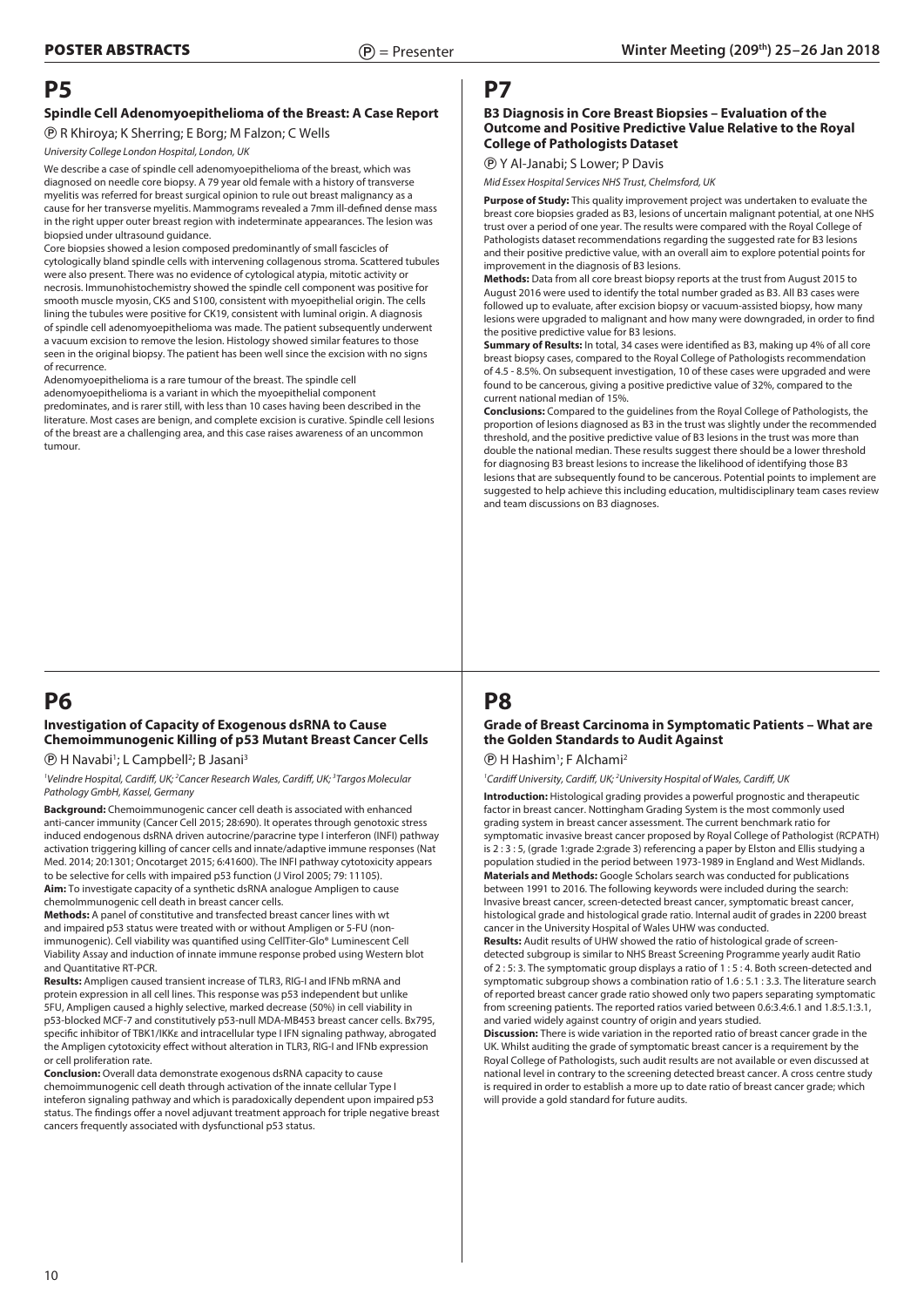#### **The Effect of Cancer-Associated Fibroblast Secretomes on Breast Cancer Cell Migration and Invasion**

P A Amphlett; I Goulding; L Jones

*Barts Cancer Institute, London, UK*

Both intrinsic changes of breast epithelium and extrinsic changes of the immediate cellular environment are required for breast tumour progression. Cancer-associated fibroblasts (CAFs) are the most numerous cellular component of the tumour microenvironment. Evidence suggests that CAF secretomes play a key role in breast cancer progression. However, few studies have compared the effect of tumour-derived and surround-derived (>5 cm from tumour) fibroblast secretomes on breast cancer cell migration and invasion, and no studies have determined whether CAFs promote breast cancer in a subtype-specific manner.

This study used migration and invasion assays to evaluate the effect of media conditioned by tumour-derived and surround-derived fibroblasts from ER+ HER2- and ER- HER2+ tumours on breast cancer cells lines with complimentary (MCF-7: ER+ HER2-) and opposing (SKBR3: ER- HER2+) receptor statuses.

Tumour-derived fibroblast secretomes predominantly promoted migration and exclusively promoted invasion, relative to control conditions. However, differences between migration induced by tumour-derived and surround-derived secretomes was not always significant at the 5% level. MCF-7 migration was enhanced an additional 3% by fibroblast secretomes derived from tumours which shared MCF-7 receptor status. However, no difference in SKBR3 migration or MCF-7 invasion was observed dependant on receptor status.

This suggests that tumour-derived and surround-derived secretomes differ in their effect on breast cancer cell migration and invasion, and that migration of MCF-7 cells is promoted in a subtype-specific manner. Further studies are required to characterise secretomes, increase statistical power and move generalisability of results beyond these tumours and cell lines.

# **P10**

### **Use of CRISPR Cas9 to Downregulate ITCH1 and Sensitise Cancer Cells to Chemotherapy and Radiation**

P OJ Read; P Mullen; PA Reynolds; DJ Harrison

#### *School of Medicine, St Andrews, UK*

**Purpose of Study:** The e3 ubiquitin ligase ITCH has been shown to not only be an important regulator of the immune system in both mouse knockout models and humans lacking the ITCH gene, but also a regulator of many proteins associated with cancer growth and progression such as p73, LATS-1, Notch and downstream components of the TGF-beta signalling cascade. A previous study in xenografts reported that knockdown of ITCH by SiRNA increased sensitivity to doxorubicin. **Methods:** In this study we utilise CRISPR-Cas9 technology to generate pancreatic cell lines with an irreversible ITCH knockdown to test the hypothesis of ITCH being a potential therapeutic target in difficult-to-treat cancer-types. Three separate lines were generated using different guide RNA sequences and ITCH knockdown was confirmed by mRNA and protein expression. One cell line was selected fro further study (dubbed IKO1a). Cells were selected for antibiotic resistance and kill curves obtained at different concentration of drug or irradiation.

**Summary of Results:** We compared cell viability post-treatment with gamma radiation, doxorubicin and gemcitabine in our knockdown cell line and parental MiaPaCa-2 cells. There is a significant increase in sensitivity to lower doses of radiation (below 3 Gray) and doxorubicin in the IKO1a cell line compared to the wild-type, with a decrease of approximately 30% in IC50. However, there is no significant difference between the two cell lines when treated with gemcitabine or high-dose radiation/doxorubicin suggesting that even if ITCH knockdown does sensitise cells there may be other mechanisms of death engaged at higher ;levels of injury.

**Conclusions:** Though the mechanism by which this phenomenon occurs is unclear, the study does lend support to the idea of targeting ITCH to increase sensitivity to existing cancer therapeutics.

# **P11**

### **Electron Microscopy Shows that 5 Fluoruracil Causes Endoplasmic Reticulum Stress that may be Partly Responsible for Determining Cancer Cell Death**

P A Prabhakaran; FG McKissock; P Mullen; JM Lucocq; DJ Harrison *School of Medicine, St. Andrews, UK*

**Purpose of the Study:** 5-Fluorouracil (5FU) usually in combination with other drugs, has been the first-line treatment in cancer, including colorectal cancer (CRC), for more than 50 years. However the majority of patients have an innate or acquired resistance. 5FU inhibition of Thymidylate Synthase (TS) causes misincorporation of metabolites into DNA leading to DNA damage and cell death. Interestingly, TS increases following treatment, leading to the question of whether ER stress could provide an alternative route to cell death. This study addressed the hypothesis that ER stress caused by 5FU may be a determinant of cell death.

**Methods:** Transmission EM and cell culture were performed on cell pellets using two CRC cell lines.

**Summary of Results:** Out of SW480 and HCT116, the former was more resistant to 5FU. HCT116s were more sensitive to Tunicamycin and Thapsigargin treatment, known ER stress inducers, than SW480s. Stereological principles were applied to EM micrographs to quantify ultrastructural morphological changes characteristic of ER stress. Untreated SW480s were found to have a higher density of mitochondria, ER, and greater degree of contact points between mitochondria and ER than their HCT116 counterparts. SW480s showed signs of recovery following 5FU treatment such as: increased ER membrane proliferation and reduced ER distension (possibly linked to formation of autophagosomes), and increased Bcl2 expression, which could prove advantageous for drug resistance. In addition, TS induction following 5FU treatment was found to

correlate with characteristic ER stress changes. **Conclusions:** This study indicates that induction of TS by 5FU may cause ER stress and that a cell's endogenous adaptation to overcome this may determine their resistance. ER stress could cause release of damage associated molecular patterns and subsequent immunogenic cell death if the immune system is intact.

# **P12**

### **EREG and DUSP6 protein expression and RAS mutational status in colorectal cancer**

 $\textcircled{P}$  HL Williams<sup>1</sup>; IH Um<sup>1</sup>; A Oniscu<sup>2</sup>; DJ Harrison<sup>1</sup>

*1 School of Medicine, St. Andrews, UK; 2 Molecular Pathology, Lothian NHS University Hospitals, UK*

**Purpose:** Numerous members of the MAPK signalling pathway have been implicated in the pathogenesis of colorectal cancer. EREG, a ligand of the epidermal growth factor receptor and DUSP6 a negative regulator of ERK1/2 are two such markers. In this study we aimed to assess the expression of EREG and DUPS6 at protein level in primary CRC resections and interrogate their utility as prognostic markers.

**Methods:** We assessed EREG and DUSP6 protein expression through multiplex immunofluorescence, quantified using the AQUA system on a cohort of 526 consecutively collected primary FFPE colorectal cancer resections representing all stages. All statistics were corrected for false discovery rate. Follow up clinical data was available for up to 4 years.

**Summary of Results:** Statistical analysis of expression of biomarker

immunofluorescence demonstrated that for the whole study cohort low EREG (3yr; p <.001, 4yr; p .024) and low DUSP6 expression (3yr; p .001, 4yr; p .006) were independent biomarkers and in combination were associated with a significantly poorer survival outcome (3yr; p .001, 4yr; p .024). In sub-group analysis using clinicopathological and genotypic parameters a poorer survival outcome was identified in RAS wildtypes for low EREG (3yr; p .004, 4yr; p .032) and DUSP6 expression (3yr; p .001). Combinatory EREG/DUSP6 expression was significantly prognostic for both RAS wildtype and mutants at 3yr endpoint (RAS wildtype; p .041, RAS mutant; p .008) but RAS mutant only at 4yr endpoint (p .024). Interestingly, DUSP6 expression was associated with tumour site, rectal tumours having a higher proportion of low DUSP6 expression compared with right sided tumours (p .002). A significantly higher proportion of BRAF mutant individuals (97.9% of mutant population) had high DUSP6 expression compared with wildtypes (p .006).

**Conclusion:** DUSP6 and EREG may be related to prognosis in CRC, but further work is required to establish any possible mechanistic basis.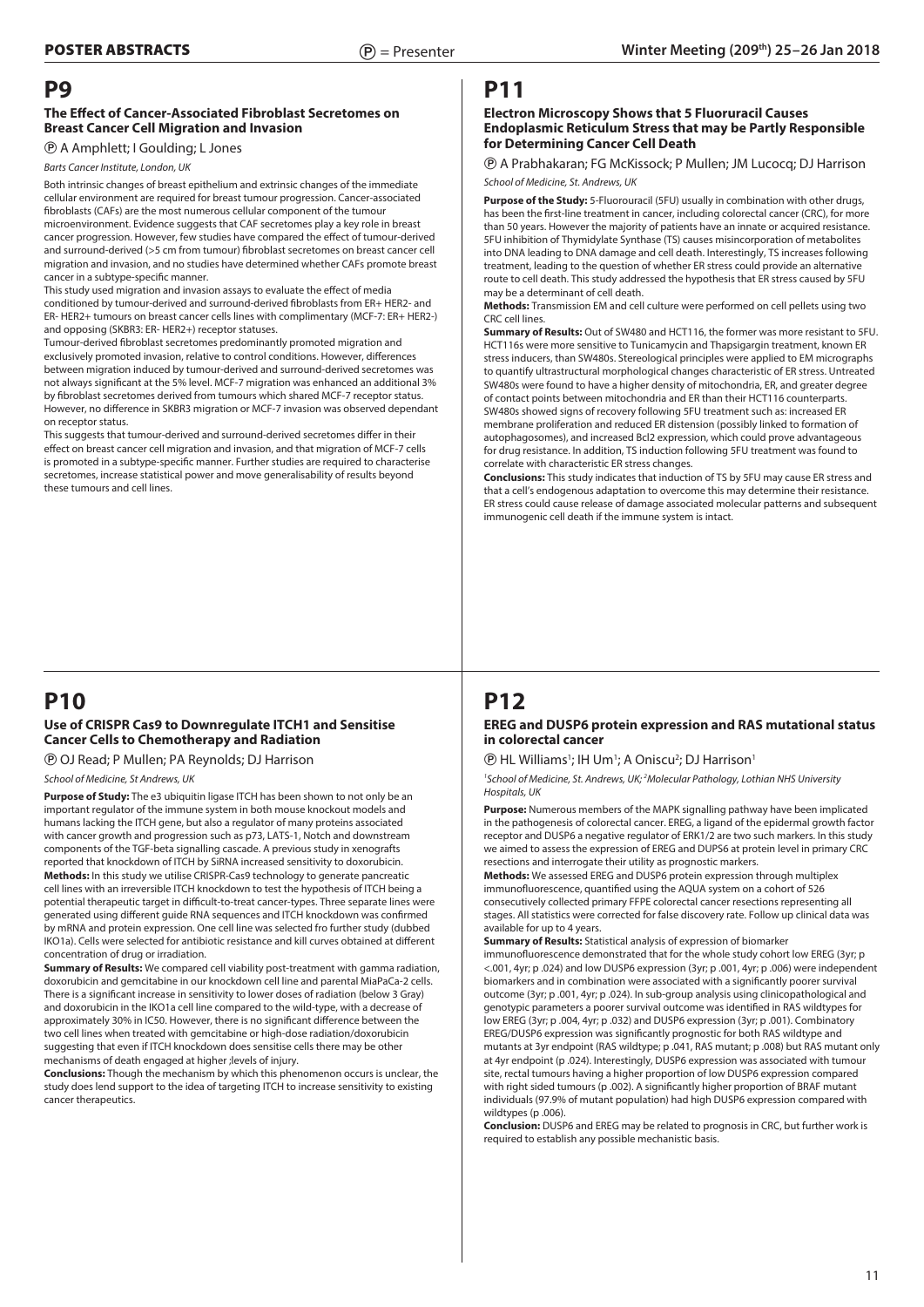### **Whole Exome Sequencing-Based Mutation Identification for Patient-Specific ddPCR Assays to Monitor Circulating Bladder Tumour DNA**

### J Pritchard<sup>1</sup>; C Orange<sup>1</sup>; S Fraser<sup>2</sup>; G Hamilton<sup>1</sup>; R Jones<sup>1</sup>; HY Leung<sup>3</sup>;  $(P)$  T Iwata

<sup>1</sup>University of Glasgow, Glasgow, UK; <sup>2</sup>Queen Elizabeth University Hospital, Glasgow, UK;<br><sup>3</sup>Beatson Institute of Cancer Besearch, Glasgow, UK *Beatson Institute of Cancer Research, Glasgow, UK*

**Purpose of the Study:** Bladder Cancer (BC) is high recurrent and regular monitoring by invasive cystoscopy is a burden. Detection of circulating tumour DNA (ctDNA) in liquid biopsies is non-invasive, and may identify a relapse earlier. While ctDNA-based biomarkers should be technically feasible, an overall lack of common mutations is a challenge in BC. The aim of this study was to evaluate the feasibility of droplet digital PCR (ddPCR) assays in the context of BC and to investigate whether Next Generation Sequencing-based approach could be used to identify mutation to produce patientspecific digital droplet PCR (ddPCR) assays.

**Methods:** Samples were collected under MI84 ECMC Blood Biomarkers Study. Matched FFPE tumour samples were obtained from NHS GGC Biorepository. Whole Exome Sequencing (WES) was performed using Illumina NextSeq 500 system.

**Summary of Results:** A PI3KCA E542K and TP53 Y163C mutation were identified in tumours by SNaPshot and Sanger sequencing, respectively. ctDNA in patient's plasma and urine were successfully monitored by ddPCR in two cases of muscle invasive BC. WES of pT2G3 BC tumours (n=3) identified 19674-39776 tumour-specific mutations. There were no common mutations among three tumours. Mutations from the three areas within one tumour contained 19618-21525 mutations, of which 142 were common. CTNAP4 G727\* mutation was selected from the pool and the mutation was confirmed by Sanger sequencing. A designed ddPCR assay was able to detect the mutation in the tumour DNA.

**Conclusions:** Using pre-validated, commercially available ddPCR assays, ctDNA could be monitored in both plasma and urine from BC patients, however availabilities of the assays are limited. Tumour mutations could be identified from patients' FFPE tissues by WES and subsequently ddPCR assays could be designed. Tumour heterogeneity would remain as a challenge, as WES is unlikely to provide any advantage in finding common assay targets.

*This work has been funded by the Pathological Society.*

# **P15**

### **SDH-C Epimutated Gastrointestinal Stromal Tumours: Clinical and Pathological Features and SDH-C Promoter Methylation Analysis**

### RT Casey<sup>1</sup>; R Ten Hoopen<sup>2</sup>; ER Maher<sup>1</sup>; VR Bulusu<sup>3</sup>; <sup>®</sup> OT Giger<sup>2</sup>

<sup>1</sup> Academic Department of Medical Genetics, University of Cambridge, Cambridge, UK; <sup>2</sup> Department of Pathology, University of Cambridge, Cambridge, UK;<sup>3</sup> Clinical Oncology, *Addenbrooke's University Hospital Trust, Cambridge, UK*

**Background:** Gastrointestinal stromal tumours (GIST) are the most common sarcomas of the gastrointestinal tract. Whereas the majority of GIST harbour mutations in the KIT, PDGFRA or BRAF genes, a subset referred to as 'wild type' (WT)-GIST have germline or somatic mutations and epimutations in genes encoding the succinate dehydrogenase (SDH) complex or occur in association with hereditary syndromes such as neurofibromatosis type 1. Here we present selected cases form the national wildtype GIST clinic with the rare finding of an SDH-C epimutations. We also present results on SDH-C promoter methylation analysis by pyrosequencing.

**Methods:** All patients have consented for molecular and germline testing and are taking part at the national WT-GIST clinic. Histology, SDH-B immunohistochemistry and somatic molecular testing was reassessed or completed. Somatic mutation analysis was performed by NGS using the Ion Torrent IonAmpliSeqTM Cancer Hotspot Panel v2. SDH-C promoter methylation was analysed by an in-house pyrosequencing assay. **Results:** SDH-C epimutated patients are predominantly young females with primary WT-GIST of the stomach and negative for SDHB by immunohistochemistry. All tumours showed immunohistochemical loss of SDH-B protein, suggesting deficiency of the SDH complex. Germline genetic analysis did not identify a pathogenic mutation in SDHA/ SDHB/SDHC and SDHD. The tumours showed SDH-C promoter hypermethylation. **Conclusions:** SDH-C epimutated GIST account for a minority of all GISTs and occur mostly in young women with gastric primary. SDH-C promoter methylation testing is a sensitive method for further sub classification of SDHB deficieny WT-GIST. This offers important prognostic information as somatic SDHC epimutation is associated with higher risk of metastatic disease but is also associated with the development of additional tumours such as paraganglioma and pulmonary chondromas.

# **P14**

### **Importance of Combined MSI Testing and MMR Immunohistochemistry for Lynch/HNPCC on Colorectal Cancer Specimens and Correlation with 2017 NICE Guidelines: A Tertiary Centre Study**

### P J Staniforth; Y Huang; H Liu; O Giger

*Cambridge University Hospitals NHS Foundation Trust, Cambridge, UK*

**Purpose of the Study:** Lynch syndrome (LS) is a hereditary condition associated with a high risk for colorectal cancer (CRC) and is caused by germline mutations in DNA mismatch repair (MMR) genes. The two screening tests used in LS prediction are MMR protein expression assessed by immunohistochemistry (IHC) and DNA microsatellite instability (MSI) analysis. Previously accepted knowledge had been that MSI was superior to IHC in predicting a germline mutation. However, later studies showed that whilst both had limitations, MSI was more sensitive than IHC but slightly less specific. **Methods:** We compared IHC and MSI results retrospectively from preselected CRC cases (<50 years / family history and histomorphological criteria suggestive of LS) tested between 2013-2017 to ascertain the presence and level of discrepancy between the two methods.

**Summary of Results:** 516 CRCs were analysed. Out of 419 which were MMR proficient, 333 (79%) were MS-stable, 2 were MSI-indeterminate (one due to suboptimal DNA quality), 3 were MSI-high, 8 were likely stable or stable but technically suboptimal, and for 8 specimens MSI testing was unsuccessful. In the remaining 65 cases MSI testing was not performed. MSI analysis had also been performed on 25 of the 97 samples showing abnormal MMR immunohistochemistry: 20 specimens were MSI-high (80%), 4 were MSstable and one was likely to be MSI-high.

**Conclusions:** There are discrepancies between MMR and MSI results. Though this is a rare event, performing either test alone may result in patients who warrant further investigation for germline mutations being missed. Furthermore, testing on aged FFPE samples can result in limitations in PCR success due to impaired DNA quality. Although aged specimens often show a retained MMR IHC pattern, MMR IHC performance can be affected by prolonged storage. The failure of successful MSI testing, especially on an aged specimen, should therefore result in routine genetic discussion regardless of MMR IHC status.

# **P16**

### **BRAF Mutation Testing in Melanoma Using Pyrosequencing, IdyllaTM and Cobas a Comparative Study**

P HC Stevens; K Walsh; A Oniscu

#### *Royal Infirmary of Edinburgh, Edinburgh, UK*

Fast and accurate diagnostic systems are needed for the delivery of effective treatment in patients with rapidly progressing advanced melanoma. This study aims to compare the sensitivity, specificity and concordance of pyrosequencing, Idylla™ and cobas platforms for BRAF V600 mutation testing in melanoma samples. Cobas and Idylla™ tests are CE-IVD marked real-time PCR-based assays designed to detect the presence of the BRAF V600 mutation in FFPE specimens. BRAF inhibitors have been demonstrated to be effective in the treatment of metastatic melanomas carrying a V600 mutation; hence the requirement for a BRAF V600 mutation test. This study is the first large study comparing these platforms in melanoma samples. The cobas, Idylla™ and pyrosequencing platforms are all comparable systems to use for molecular diagnostics. This study demonstrates that the fully automated molecular diagnostics system IdyllaTM is a promising technology for BRAF testing in melanoma. IdyllaTM has increased sensitivity for rarer (non-V600E) mutations as compared to cobas, but pyrosequencing is more accurate overall in the detection of rare BRAF mutations (including codon 601). Missing these variant mutations would exclude a subset of patients from potentially effective BRAF or MEK targeting therapies. However, due to the high repeat rate of pyrosequencing and a difference in testing costs we recommend the use of multiple technologies to maximise the number of patients getting access to targeted therapies.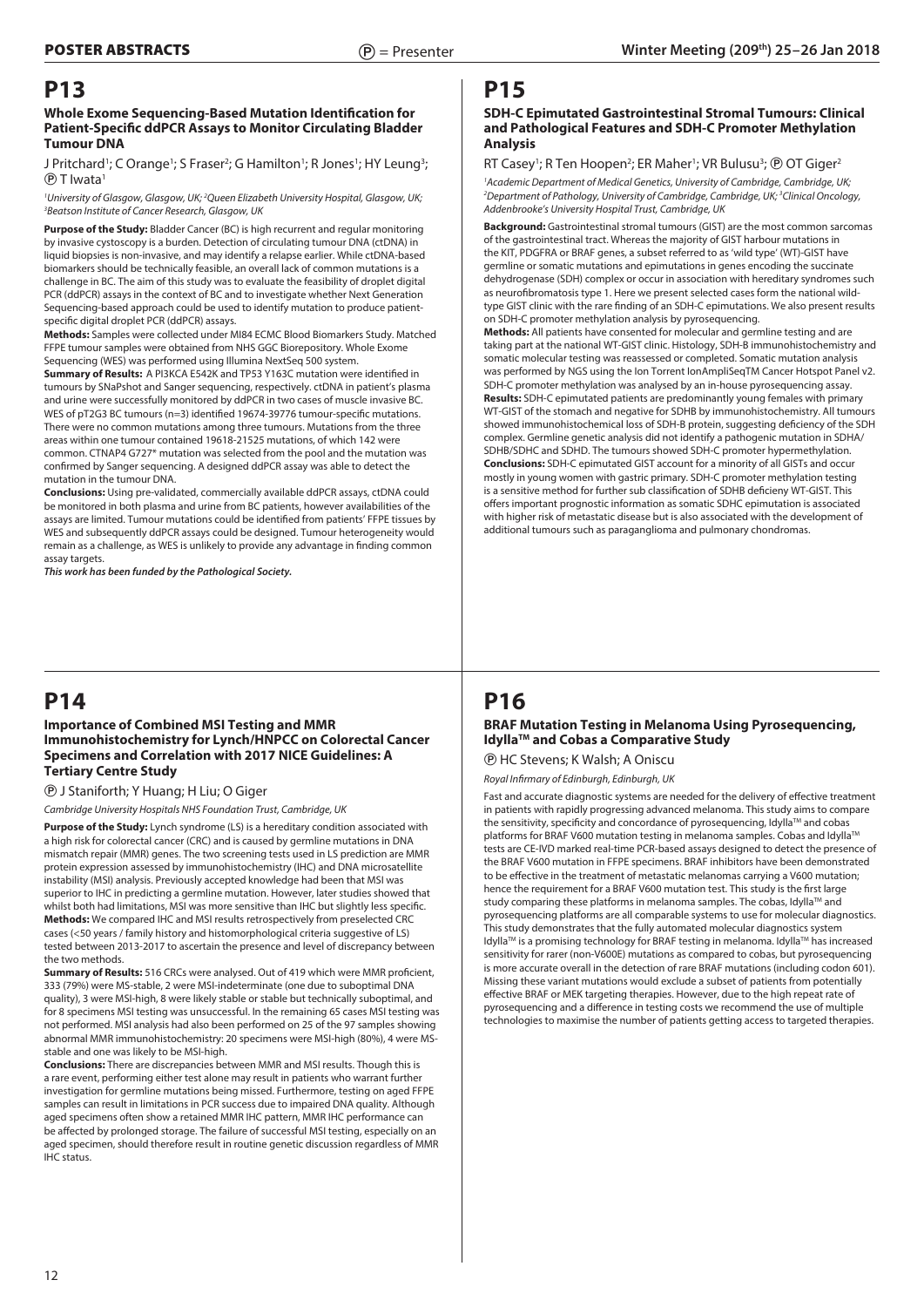### **Mismatch Repair Protein Deficiency and Colorectal Neuroendocrine Tumours**

**D SL McHaffie<sup>1</sup>; K Walsh<sup>1</sup>; P Fineron<sup>2</sup>; A Oniscu<sup>1</sup>** 

*1 Royal Infirmary of Edinburgh, Edinburgh, UK; 2 Western General Hospital, Edinburgh, UK*

Loss of DNA mismatch repair (MMR) protein expression is known to lead to cancer formation in hereditary non-polyposis colorectal cancer (HNPCC) also known as Lynch Syndrome, as well as some other sporadic colon cancer cases. The NICE guidelines recommend the testing of all colorectal cancer patients to maximise detection of Lynch families. In NHS Lothian, the testing protocol includes mismatch repair immunohistochemistry (MMR IHC) and microsatellite instability for samples with an equivocal or failed MMR IHC result. A BRAF test is employed for tumours with loss of MLH1 and PMS2 to determine if the defect detected is sporadic in type. A small proportion of colorectal tumours are neuroendocrine in phenotype. MMR protein loss is not well studied in neuroendocrine tumours (NETs) of colorectal origin, and so the objective of this study is to determine whether MMR loss is observed in colorectal NETs as this would help with the selection criteria for Lynch syndrome screening. Thirty seven patients (18 male, 19 female) were identified with NETs of colorectal primary origin (cNETs). MMR protein expression was assessed by immunohistochemical staining for MLH1, MSH2, MSH6, and PMS2. Positive staining for all four proteins was seen in all 37 cNETs. In this cohort, MMR protein deficiencies were not seen, suggesting that this pathway may not play a role in the pathogenesis of cNETs.

### **P18 Novel CAMTA1-FGF12 Translocation Identified in a Synovial Sarcoma**

#### P SL McHaffie; D Salter; A Oniscu

#### *Royal Infirmary of Edinburgh, Edinburgh, UK*

Around 20% of sarcomas have simple karyotipic abnormalities and approximately 70 chromosomal translocations can be used for diagnosing 35 sarcoma types. Identifying specific translocations provides clarity for diagnosis and downstream management, and the absence or presence of a translocation may also have a prognostic value. The use of NGS panels in this clinical setting helps identifying well – characterised translocations for which no FISH probes are currently available and it also allows the identification of novel uncharacterised fusions. Synovial sarcoma is a rare malignant soft tissue tumour which accounts for 5–10% of soft tissue sarcomas. The defining feature of these tumours is the t(X;18) translocation. This translocation occurs when the SS18 gene on chromosome 18, fuses with the SSX gene on chromosome X, resulting in a chimeric transfusion protein transcript (from either SS18-SSX1 or SS18-SSX2). Synovial sarcomas are commonly found on the extremities around joints and tendons such as the knee, and often metastasize to the lymph nodes or lung. We report a novel CAMTA1-FGF12 fusion identified in a synovial sarcoma whilst assessing the viability of using NGS to identify sarcoma translocations with the TruSight RNA Fusion panel (Illumina). This fusion is a novel finding of unknown significance which may have diagnostic and therapeutic implications for the management of synovial sarcomas.

# **P19**

### **The Genomic Landscape of Undifferentiated Pleomorphic Sarcoma**

**(B)** CD Steele<sup>1</sup>; P Lombard<sup>1</sup>; S Behjati<sup>2</sup>; M Tarabichi<sup>3</sup>; M Fittall<sup>3</sup>; F Amary<sup>4</sup>; R Tirabosco<sup>4</sup>; P Van Loo<sup>3</sup>; P Campbell<sup>2</sup>; AM Flanagan<sup>1</sup>;  $N$  Pillav<sup>1</sup>

*1 University College London, London, UK; 2 Wellcome Trust Sanger Institute, Hinxton, UK; 3 Francis Crick Institute, London, UK; 4 Royal National Orthopaedic Hospital NHS Trust, London, UK*

**Introduction:** High grade undifferentiated pleomorphic sarcomas (UPS) of soft tissue are highly aggressive tumours with no specific lines of differentiation. Their pathogenesis is poorly understood which has led to significant challenges in diagnosis and therapeutic management. In view of the lack of objective diagnostic criteria and treatment options, there is an urgent unmet need to develop a molecular classification of the disease in order to stratify these patients for suitable clinical trials. Comprehensive genomic profiling is also likely to provide critical insight into the evolutionary pathobiology of these enigmatic tumours.

**Aim and Objective:** Molecular characterisation of UPS through comprehensive genomic profiling.

**Results:** We performed whole genome sequencing of 70 primary sarcomas pathologically classified as UPS or spindle cell sarcoma (not otherwise specified). Here we describe that up to 10% of these sarcomas have a hypermutator phenotype mostly underpinned by mismatch repair gene mutations. There is also significant enrichment of mutations and copy number alterations in genes involved in maintaining genome stability, cell cycle regulation, and telomere maintenance. This data is correlated with mutational phenomena such as chromothripsis, kataegis and whole genome doubling thus providing insights into tumour development and evolution. Importantly mutations are seen in druggable pathways such as mTOR signalling. There is also evidence that whole genome profiling has important diagnostic utility in this nebulous tumour type by identifying cases that had been misclassified by histopathology alone. This has important implications for pathologists using whole genome sequencing as a diagnostic tool in the present genomic era and importantly provides a biological rationale for objective clinical trial recruitment.

# **P20**

### **Routine Use of DNA Methylation Arrays in the Diagnosis of Paediatric Brain Tumours in a Specialist Centre**

**(B)** L Brownlee<sup>1</sup>; JC Pickles<sup>2</sup>; Y Shireena<sup>2</sup>; T Stone<sup>2</sup>; AR Fairchild<sup>2</sup>; L Wilkhu<sup>1</sup>; D Capper<sup>3</sup>; DTW Jones<sup>4</sup>; M Sill<sup>4</sup>; V Hovestadt<sup>4</sup>; A von Deimling<sup>4</sup>; SM Pfister<sup>4</sup>; J Chalker<sup>1</sup>; TS Jacques<sup>5</sup>

<sup>1</sup> Great Ormond Street Hospital, London, UK;<sup>2</sup> <sup>1</sup>Great Ormond Street Hospital, London, UK; <sup>2</sup>UCL Institute of Child Health, London, UK;<br><sup>3</sup>Department of Neuropathology, University Hospital Heidelberg, Heidelberg, Germany; *4 German Cancer Research Center (DKFZ), Heidelberg, Germany; 5 UCL Institute of Child Health, and Great Ormond Street Hospital, London, UK*

Primary CNS tumours are the most common solid malignancy in children and the commonest tumour-related cause of death. Amongst survivors, long-term disability is common. Therefore, accurate diagnosis is essential to focus aggressive treatments on the children who require it and avoid potentially damaging treatment in those that do not require it. DNA methylation provides data about tumour subtype and can be used to identify copy number changes. Several studies in a research context have indicated that methylation profiling may provide an important adjunct to conventional pathological diagnosis. In this study, we assessed the impact in a clinical service of methylation profiling for childhood brain tumours. The histology, molecular and methylation array results for over 150 cases of primary CNS tumours were reviewed from a specialist paediatric centre. The cases were divided into two groups: cases which reached a confident provisional diagnosis using routine diagnostic methods without methylation array data (Group A), and cases which did not (Group B). A "confident diagnosis" was defined as an unequivocal diagnosis recognised in the WHO Classification of Tumours of the CNS (2016 edition). Illumina EPIC arrays were undertaken on DNA extracted formalin-fixed paraffin embedded tissue. The provisional diagnosis made via routine methods was compared with the methylation array output and final diagnosis. The impact and clinical utility of the classifier on the final diagnosis was assessed in each case. Methylation profiling had a significant impact on diagnosis in group B cases and in subtyping in group A cases. Methylation array profiling shows promising results in CNS tumour identification and subtyping in paediatric clinical practice. Our data indicates that it can be incorporated in to routine practice in a clinical service.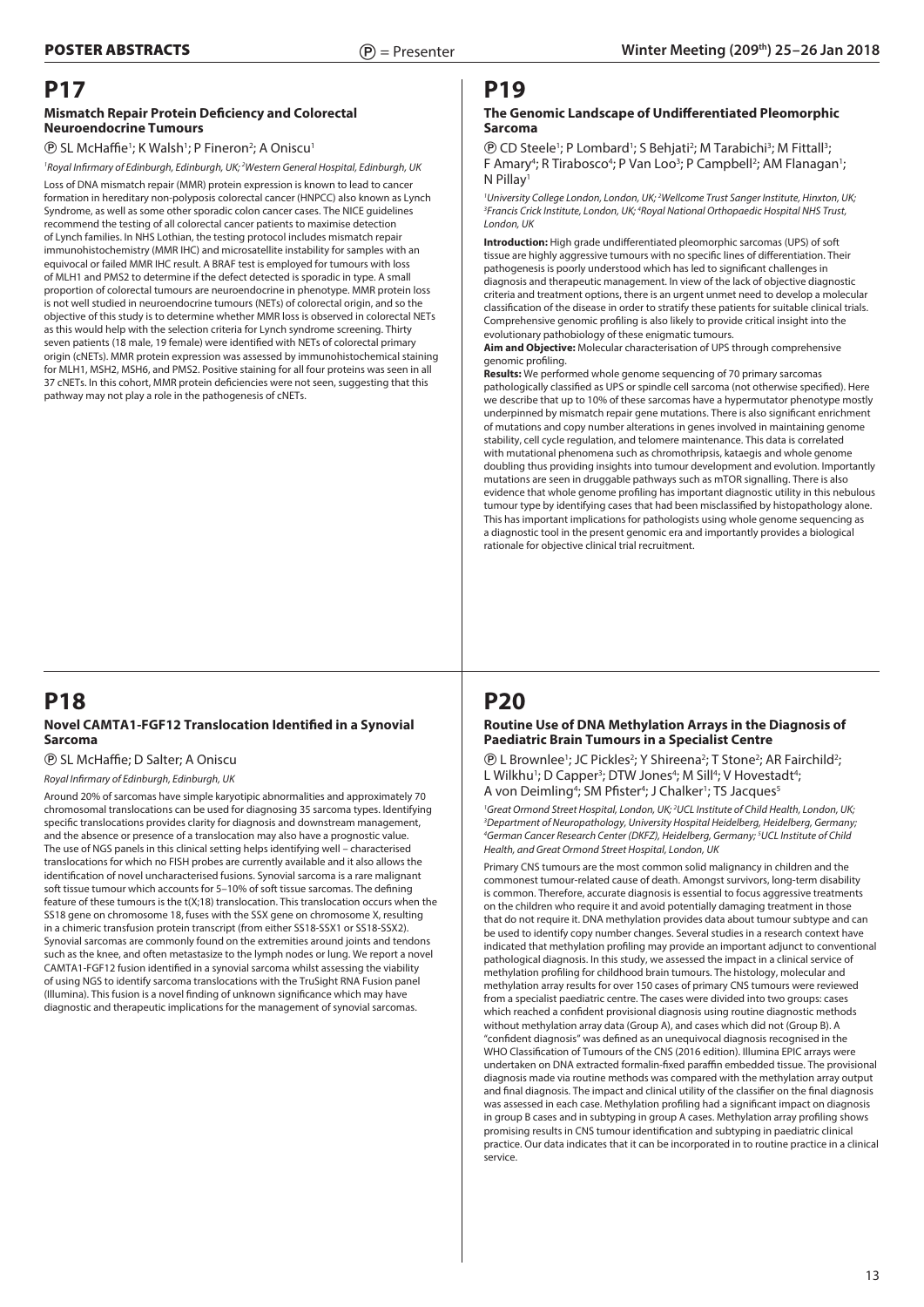### **Skeletal Metastases of Papillary Thyroid Carcinoma – Report of Two Cases**

### P A Rajapakse; S Di Palma; A Stacey-Clear; S Whitaker; M Bongiovanni

*Royal Surrey County Hospital, Guildford, UK*

Metastasis to regional lymph nodes is the most common spread of papillary thyroid carcinoma (PTC). Contrary to follicular carcinoma, skeletal metastases by PTC are uncommon with occasional reports in the ribs, pelvis, vertebra, skull, humerus, and femur. Here we report two cases of PTC with metastatic deposit in the femur bone (case1) and to the skull, right breast, pancreas, and hip bone (case 2). In case 2 biopsy taken from the right breast showed the same histological features of the primary site resected in 2012 and reported as widely invasive PTC with tall cell component. Patient 2 was staged as pT3 N1 for the presence of three, synchronous, lymph node metastases. No biopsy was taken from other metastatic sites because the Radioactive Iodine (RAI) uptake was considered adequate evidence of metastases. Following radio-iodine ablation and high dose palliative radiotherapy the patient is alive with disease 5 years post thyroidectomy. Our finding suggest that PTC can have haematogenous spread and widely invasive PTC with a tall cell component are particularly prone to this type of metastatic spread.

### **P22 Follicular Dendritic Cell Sarcoma Presenting as a Parotid Neoplasm**

P VN Iyer; A Rupani; S Di Palma; IN Bagwan

*Royal Surrey County Hospital, Guildford, UK*

FDCS is a type of sarcoma of low to intermediate malignant potential, originating from follicular dendritic cells, which are non-lymphoid and non-phagocytic accessory cells of the lymphoid system. FDCS is a very rare neoplasm with 129 cases reported in the literature, including 67 cases in the head and neck. It affects males and females equally and at all ages with a mean age at presentation of 46 years. Approximately two thirds arise in a lymph node and one third arises in extra nodal sites, including the head and neck, oral cavity, GI tract, liver and spleen. We present a case of follicular dendritic cell sarcoma involving the parotid gland in a 51 year old female presenting as a painless mass. The patient underwent core biopsy which was interpreted as consistent with squamous cell carcinoma (SCC). The subsequent superficial parotidectomy showed an intraparotid lymph node replaced by proliferation of spindle shaped cells with atypical nuclei and mitoses. The storiform and whorled pattern with background inflammatory cells was unusual for SCC and immunohistochemistry was performed. The cells were positive for CD21, focally positive for CD23 and CD68. They were negative for CD45, p63, SMA, ER, PR, AE1/AE3, CD1a, S100 and Cam 5.2. Androgen receptor shows weak nuclear positivity. The proliferation index was 30-40% which led to the histological diagnosis of follicular dendritic cell sarcoma. Review of the literature showed only two cases of follicular dendritic cell sarcoma presenting as a parotid neoplasm. The present case confirms the difficulties to achieve a pre-operative diagnosis and a possible misdiagnosis such as squamous cell carcinoma requiring a different patient management. SCC tends to be treated with radio/chemotherapy while radical surgery is curative in up to two thirds of cases of FDCS.

# **P23**

### **Intraductal Papillary Mucinous Neoplasms in Pancreatic Resections**

**(B)** WJ Dalleywater<sup>1</sup>; AM Zaitoun<sup>2</sup>; A Mukherjee<sup>1</sup>; DN Lobo<sup>1</sup>

<sup>1</sup> School of Medicine, University of Nottingham, Nottingham, UK;<sup>2</sup> Department of Cellular *Pathology, Nottingham University Hospitals, Nottingham, UK*

Intraductal papillary mucinous neoplasms (IPMN) are mucinous, often cystic, lesions of the pancreas usually occurring along the main pancreatic duct. They may be incidentally detected on radiology or, through mucus plugging of ducts, may cause chronic pancreatitis. IPMN are classified into gastric, intestinal, pancreaticobiliary, oncocytic subtypes, but data from studies on the prognostic significance of these are mixed. Some contain varying degrees of dysplasia and they may be associated with increased risk of pancreatic carcinoma. Increasingly, pancreatectomy is performed when IPMN is detected. The aim of this study is characterise the nature of and association with malignancy of IPMN in pancreatic resections. We identified all cases of resections where IPMN was present from 2009 to July 2017. The patient's age, subtype of IPMN, grade of dysplasia, associated malignancy and use of immunohistochemistry were recorded for all cases. 46 resection specimens were received. The average age of patients was 64.9 (standard deviation: 10.1). 50% were partial pancreatectomies, 11% were total and 39% were pancreaticoduodenectomies. 31 specimens were subtyped; 18 were gastric, 5 were intestinal, 5 showed gastric and intestinal elements and 3 were pancreaticobiliary. Immunohistochemistry was performed for confirmation of type in 27 cases. Overall, 27 contained low-grade dysplasia, 4 moderate and 8 high-grade. In 10 cases, Ki67 immunohistochemistry was performed. 22 IPMN were associated with malignancy (16 pancreatic adenocarcinoma, 4 neuroendocrine, 2 cholangiocarcinoma). 41% of malignant cases were pT2, 59% were pT3 and 68% had local nodal metastases. Subtype did not predict risk of malignancy. This study provides further evidence of the association between IPMN and pancreatic malignancy. In further studies it would be worthwhile to delineate the molecular biology of IPMN and associated dysplasia, and establish the events associated with the progression to malignancy.

# **P24**

### **Cytological Assessment of Intraductal Papillary Mucinous Neoplasms of the Pancreas**

**(B)** WJ Dalleywater<sup>1</sup>; G Aithal<sup>1</sup>; DN Lobo<sup>1</sup>; A Mukherjee<sup>1</sup>; AM Zaitoun<sup>2</sup> <sup>1</sup> School of Medicine, University of Nottingham, Nottingham, UK;<sup>2</sup> Department of Cellular *Pathology, Nottingham University Hospitals, Nottingham, UK*

Intraductal papillary mucinous neoplasms (IPMN) have been increasing in incidence in the last decade, which may be partly explained by better recognition, more sensitive radiological techniques and an increased tendency to sample them. Although most IPMN contain at most low-grade dysplasia, some show high-grade dysplasia and they are occasionally associated with carcinoma. Therefore, sampling by fine needle aspiration for cytological assessment is undertaken to identify their potential for malignant transformation. The aim of this study is to establish the frequency of IPMN and dysplasia in a series where cytology is undertaken for clinically suspected IPMN. We identified all cases of cytology from 2009 to July 2017 where the clinical indication was IPMN or a mucinous cyst. The clinical indication, patient's age, final diagnosis, grade of dysplasia and use of immunohistochemistry were recorded for all cases. 74 cases for cytology meeting criteria were received over an 8 year period. The average age of the patients was 68.6 (standard deviation: 11.3). In 72% of cases, there was a suspicion of IPMN; in 24% the history was of a cyst; in 4%, IPMN with associated adenocarcinoma was suspected. In 29 cases IPMN was listed as a differential diagnosis. 17 cases were non-diagnostic, 8 cases were described as a cyst without further detail, 13 were normal/ benign without further detail, 4 were atypical and 3 were definitely malignant, one of which was associated with IPMN. Of the IPMN cases, 8 had no dysplasia, 8 had "no highgrade dysplasia", 7 had low-grade dysplasia, 2 had moderate dysplasia and 4 had highgrade dysplasia. 7 cases were supplemented with immunohistochemistry, in particular Ki67. This study demonstrates that cytological assessment is a valuable technique for the identification of risk of malignancy in IPMN to guide further therapy. Improving the adequacy of specimens would allow further investigation by immunohistochemistry to support the diagnostic process.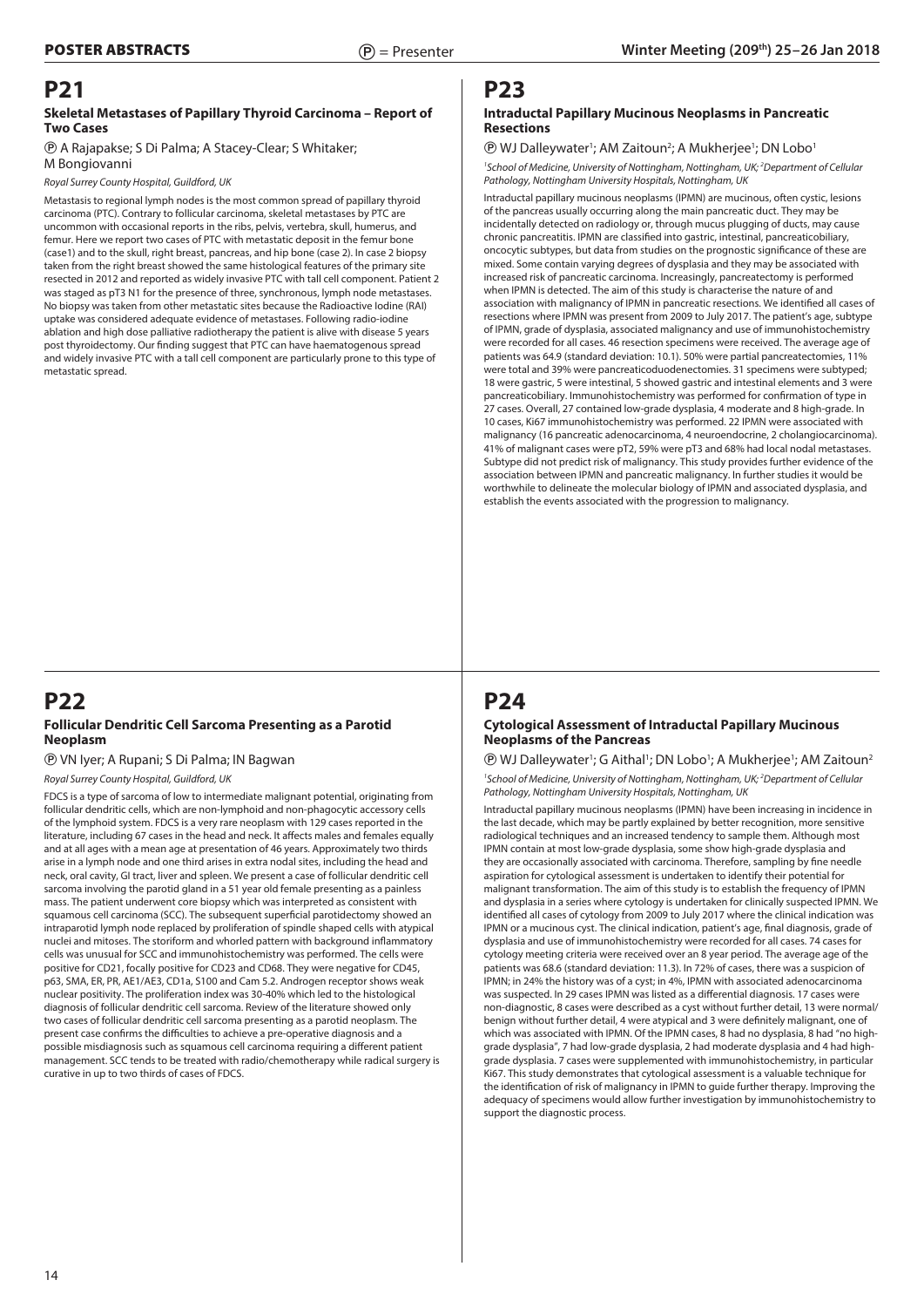### **Immunohistochemical Characterisation of Inflamed and Histologically Normal Gallbladders**

### **D** E Psaltis<sup>1</sup>; AM Zaitoun<sup>2</sup>; DN Lobo<sup>2</sup>

<sup>1</sup> University of Nottingham, Nottingham, UK; <sup>2</sup> Queen's Medical Centre, Nottingham, UK

**Introduction:** We aimed to establish features of inflammation in histologically normal gallbladders with gallstones and compare the expression of inflammatory markers in acutely and chronically inflamed gallbladders.

**Methods:** We studied four groups of patients: Group I - chronic cholecystitis (n=60), Group II - acute cholecystitis (n=57), Group - III histologically normal gallbladder with gallstones (n=45) and Group IV - incidental cholecystectomy at hepatectomy/ pancreatectomy (n=60) after reviewing the histology of H&E stained sections. Immunohistochemistry was performed for IL-2R, IL-6, TNF-a and Substance P. The immunostaining was assessed quantitatively/semi-quantitatively in full-face sections. **Results:** Median, Q1-Q3 mucosal IL-2R expression in Groups I (2.65, 0.87-7.97), II (12.30, 6.15-25.55) and III (0.40, 0.10-1.35) was increased compared with Group IV (0.25, 0.10-0.50, p<0.05). Submucosal IL-2R expression in Group I (2.0, 1.12-4.95), II (10.0, 5.95-14.30), III (0.50, 0.15-1.05) was also increased compared with IV (0.10, 0-0.30). Lymphoid cell IL-6 expression in Groups I (5.95, 1.60-18.15), II (6.10, 1.1-36.15), III (8.30, 2.60-26.35) was increased compared with Group IV (2.50, 0.60-4.45, p<0.05). Epithelial TNF-a expression in Groups III (85.0, 70.50-92.0) and IV (83.5, 65.75-91.75) was increased compared with Groups I (72.50, 45.25.0-85.50) and II (61.0, 30.0-92.0, p<0.05). Lymphoid cell substance P expression in Groups I (1.90, 1.32-2.65), II (5.62, 2.50-20.8), III (1.0,1.0- 1.30) was increased compared with Group IV (0.85, 0.50-1.0, p<0.05). White Cell Count in Group II (10.0, 7.20-13.50, p<0.05) was increased compared with Groups I (7.70, 6.30- 9.90), III (6.95, 5.85-8.35), IV (7.15, 6.30-8.67).

**Conclusion:** Histologically normal gallbladders with gallstones exhibit features of inflammation that cannot be detected with conventional histological examination. Therefore, there may be a case of offering cholecystectomy to patients with asymptomatic gallstones.

# **P26**

### **Groove Pancreatitis Associated with Real and Apparent Neoplastic Change**

### WK Mitchell1 ; P AM Zaitoun2 ; AJ Brooks3 ; DN Lobo3

<sup>1</sup> School of Medicine, University of Nottingham, Nottingham, UK;<sup>2</sup> Department of *Cellular Pathology, Nottingham University Hospitals, Nottingham, UK; 3 Department of Gastrointestinal Surgery, Nottingham University Hospitals, Nottingham, UK*

The pancreatic groove area, between duodenum, bile duct and pancreatic head, usually lacks pancreatic tissue and is composed of fibrous connective tissue with neurovascular bundles. Occasionally, heterotopic pancreatic tissue exists here, with variable relationship to the layers of the duodenal wall. Inflammation and malignancy of this tissue has been described. We present a series of groove pathologies and report two conditions; groove neuroendocrine carcinoma; and groove carcinoma in-situ. A retrospective review was undertaken of cases of groove pathology identified from pancreaticoduodenectomy (PD) specimens in a single centre between 2011 and 2016, assessing preoperative investigations, histological details and outcomes. Groove pathology was found in six patients having PD for presumed cancer (4 male, 2 female, median age 58 y, range 47-78 y). All had histological evidence of groove pancreatitis. Two patients had neoplastic change within groove heterotopia; one had a synchronous groove neuroendocrine tumour and one had groove carcinoma in-situ (PaIEN G3) in dilated heterotopic ducts diagnosed after PD for pancreatic ductal adenocarcinoma (PDAC). In two patients, groove pancreatitis accompanied other neoplasms; one PDAC and one intraductal pancreatic mucinous neoplasia. Finally, in two patients presenting with jaundice, groove pancreatitis was the only pathology. Both had PD for presumed cancer with preoperative brush cytological highly suspicious of malignancy. All six had preoperative CT pancreas and EUS and/or ERCP; none diagnosed groove pathology. Pancreatic groove carcinoma in-situ and neuroendocrine carcinoma are newly reported conditions. Pancreatitis may be seen associated with other pancreatic neoplasia; it is not well assessed with conventional cross sectional imaging and may provide brush cytology highly suspicious for malignancy. PD offers the best prospect of definitive management of groove pathologies.

# **P27**

### **Cytological and Histological Assessment of Pancreatic Lesions in a Tertiary Hepatobiliary Unit**

### P M Masood; J Baxendine-Jones; S Di Palma; I Bagwan

*Royal Surrey County Hospital, Guildford, UK*

**Introduction:** Whilst there has been a steady improvement in mortality rates for patients with pancreatic cancer, it still remains the fifth most common cause of cancer death in the UK. With late diagnosis of the disease and substantial post-operative morbidity rates, the role of cytology in pancreatic lesions has been on the incline. The current study aims to assess correlation between pancreatic histological and cytological specimens, and respective turnaround times.

**Methods:** All patients undergoing pancreatic Fine Needle Aspiration (FNA), biopsies and resections between September 2015 and 2016 were identified from a WinPath database. Dates of specimen reception and authorisation were noted, and both reports were analysed for concordance.

**Results:** Out of 208 patients, 234 pancreatic FNAs were performed, and thirty five patients (16%) also had histological reports (either a core biopsy or a resection). Eighty percent of cytology was reported within 7 days, 78% of core biopsies and 42% of histology within 10 days. A 74% correlation was present between cytology and histology reports. The vast majority of non-correlating cases were due to nonrepresentative cytology specimens, as commented upon on the reports.

**Conclusion:** This audit has highlighted good correlation between histological and cytological findings. Non-concordance was mostly due to non-representative cytology specimens. Recent literature shows usage of a larger bore needle and high negative pressure when sampling may increase adequacy of cytological specimens. Factors influencing turnaround times will be assessed prior to re-auditing.

# **P28**

### *In Situ* **Mutation Detection Maps the Clonal Architecture of Colorectal Cancer and Adenomas**

**(B)** A-M Baker<sup>1</sup>; W Huang<sup>1</sup>; X-MM Wang<sup>2</sup>; M Jansen<sup>3</sup>; X-J Ma<sup>2</sup>; E Domingo<sup>4</sup>; NA Wright<sup>1</sup>; M Rodriguez-Justo<sup>3</sup>; E Park<sup>2</sup>; I Tomlinson<sup>5</sup>; TA Graham1

<sup>1</sup> Barts Cancer Institute, Barts and the London School of Medicine and Dentistry, Queen Mary University of London, London, UK; <sup>2</sup>Advanced Cell Diagnostics, Newark, California, USA;<br><sup>3</sup>UCL Cancer Institute, University College London, London, UK; <sup>4</sup>Denartment of Oncology *UCL Cancer Institute, University College London, London, UK; 4 Department of Oncology, University of Oxford, Oxford, UK; 5 Cancer Genetics and Evolution Laboratory, Institute of Cancer and Genomic Sciences, University of Birmingham, Birmingham, UK*

Current methods to measure intra-tumour heterogeneity, such as genome sequencing, do not preserve spatial information and consequently the relationship between mutant clones and their histopathological context is lost. To address this shortfall, we have developed and validated BaseScope, a novel mutation-specific RNA in situ hybridization assay. We use BaseScope to map the spatial and morphological context of subclones in colorectal adenomas and cancers that bear common driver point mutations in KRAS, BRAF and PIK3CA genes. Computational modelling of these spatial-genetic data showed that subclones must have arisen sufficiently early, or have a considerable fitness advantage, to form large or spatially disparate subclones. The BaseScope assay was able to detect even very minor KRAS mutant subclones, and also detect KRAS subclones that were localised to the adenomatous compartment of mixed lesions, with potential ramifications for anti-EGFR treatment decision making. BaseScope represents a significant advance for in situ mutation detection that provides new insight into tumour evolution, and could directly assist histopathological diagnosis and prognosis.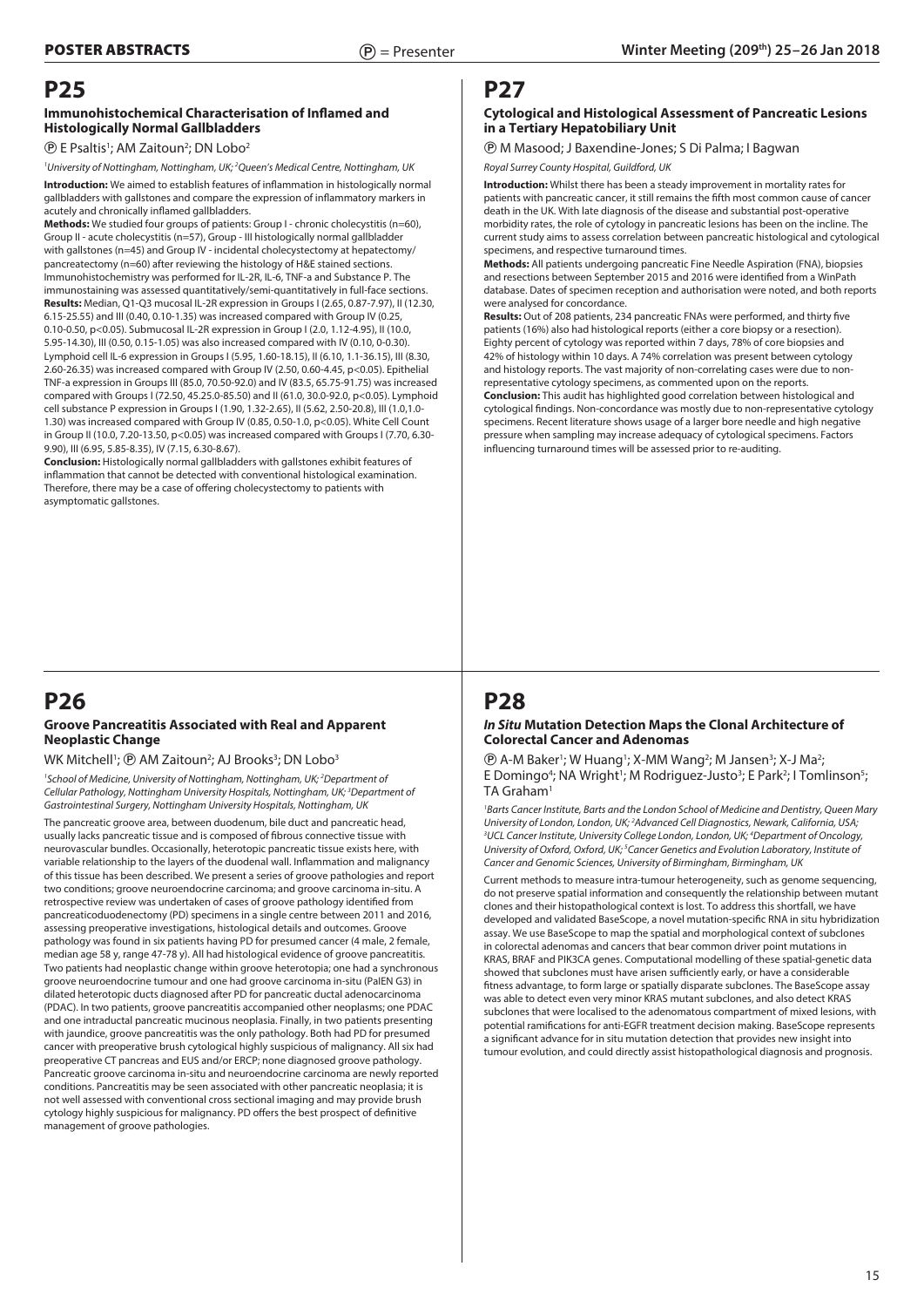### **Poorly Differentiated Clusters as a Single Marker are not Superior to Tumour Budding in Predicting the Need for Major Resection in Early Colorectal Cancers (CRC)**

**(B)** SF Brockmoeller<sup>1</sup>; E Toh<sup>1</sup>; E Morris<sup>2</sup>; P Quirke<sup>1</sup>

<sup>1</sup> Pathology and Tumour Biology, Leeds Institute of Cancer and Pathology, University of *Leeds, Leeds, UK; 2 Cancer Epidemiology Group, Leeds Institute of Cancer and Pathology, University of Leeds, Leeds, UK*

**Introduction:** Detection of early colorectal cancer lesions through implementation of the National Health Service Bowel Cancer Screening programme has increased pT1 CRC's three fold to 17%, but how to manage them is still uncertain. Recently tumour budding (TB) and poorly differentiated (PDC) have emerged as new reproducible quantitative markers to predict lymph node metastases (LNM). We compared their ability to predict LNM in 206 symptomatic patients with pT1 colorectal cancer (19 with LNM).

**Method:** Quantitative markers of TB and PDC were measured as previously described. The modified ROC curve values with the highest sensitivity and specificity in predicting LNM for TB led to a cut-off of 2 and for PDC of 8. Further the data was evaluated with the cut-off values in keeping with the Japanese classification of PDC <5 (G1), 5 to 9 (G2), and > 10 (G3). Associations between categorical data and LNM were performed with the X2 and Fisher's exact tests.

**Results:** A higher number of TB significantly predicted LNM in CRC (p=0.007). TB could identify 16/19 (84.2%) of LNM thus indicating resection in 55.3% (114/206). PDC with a cut-off of 8 was significant to predict LNM (p=0.042). PDC could identify only 8/19 (42.1%) of LNM and would lead to a resection rate of 22.3% (46/206). PDC classified according to the Japanese classification was not significant to predict LNM. PDC could identify in the G3 high risk group 5/19 (26.3%) of LNM cases (25/206; 12.1%), in the intermediate G2 group 6/19 (31.6%) of LNM cases (67/206; 32.5%) and in the G1 group 8/19 (42.1%) of LNM cases (114/206; 55.4%).

**Discussion:** Although recent data suggested that PDC are superior to TB in predicting LNM in Japan we could not verify this in our cohort with our ROC cut-offs nor those of the Japanese guidelines. With our ROC derived cut-offs we identified only 42.1% of LNM cases with PDC in comparison with 84.2% with TB. We are currently investigations TB and PDC in a bigger cohort.

# **P31**

### **The Role of Radiological, Biochemical and Cytopathological Findings of EUS-FNA Techniques in the Assessment and Diagnosis of Pancreatic Cystic Lesions: A Single-Centre Diagnostic Test Accuracy Study**

**(B)** PC Mannion<sup>1</sup>; O Cain<sup>2</sup>; R Brown<sup>2</sup>

<sup>1</sup> University of Birmingham, Birmingham, UK; <sup>2</sup> University Hospital Birmingham, Birmingham, *UK*

Purpose of Study: Pancreatic cystic lesions are an increasingly detected heterogenous group of histopathologic entities with varying degrees of clinical significance, malignancy and outcome. EUS-FNA is a diagnostic tool providing high-resolution imaging of pancreatic cysts, and aspiration of cystic fluid for biochemical and cytological analysis. Existing literature provides varied reports of the sensitivity and specificity of these techniques. This study aims to provide evidence to aid future evaluation of these techniques.

**Methods:** This study was retrospectively performed by consulting the UHB pathology database (Telepath) to identify all cases coded as a pancreatic EUS-FNA taking place between 01/01/14 and 31/12/16. Cases that had undergone a corresponding resection were then identified. UHB clinical portal was used to manually code cases for biochemistry and cytological features. Analysed groups were based on histological diagnosis following resection if available, and MDT verdict if not. Mann-Whitney U-test was used to assess statistical significance.

**Results:** A total of 227 cysts were identified, including 90 intraductal papillary mucinous neoplasms (IPMNs), 6 mucinous cystic neoplasms (MCN), 29 serous cystadenomas, and 41 pseudocysts. Combined cytological and biochemical analysis was reliable in differentiating mucinous from non-mucinous lesions. Low-grade IPMNs had significantly lower levels of CEA compared to other mucinous lesions. Amylase was not significantly different. Higher grade IPMN had less extracellular mucin than low-grade IPMN and MCN. MCN were more likely to be acellular than IPMNs.

**Conclusion:** Combined cytological and biochemical analysis is valuable in the work up of patients with pancreatic cysts. In mucinous lesions the amount of mucin and the CEA level varied according to the degree of atypia. Mucinous cystic neoplasms may be more likely to give an acellular sample than other mucinous cysts. *Funded by the PathSoc Undergraduate Elective Bursary*

# **P30**

### **Examining the Enteric Bacterial Metagenome in Comorbid Inflammatory Bowel Disease and Irritable Bowel Syndrome**

*<b>@ OG Shutkever<sup>1</sup>; @ G Woodward-Smith<sup>1</sup>; M Taylor<sup>1</sup>; HM Wood<sup>1</sup>;* D Gracie<sup>2</sup>; C Young<sup>1</sup>; J Hamlin<sup>2</sup>; A Ford<sup>2</sup>; P Quirke<sup>1</sup>

*1 Leeds Institute of Cancer and Pathology, Leeds, UK; 2 Leeds Gastroenterology Institute, Leeds, UK*

**Purpose of the Study:** A significant proportion of inflammatory bowel disease (IBD) patients experience symptoms akin to irritable bowel syndrome (IBS) without mucosal inflammation, and have a quality of life that is not significantly different from those with active IBD. The gastrointestinal microbiome may play a role in IBD and IBS, leading to speculation that altered floral composition or activity is responsible for their symptoms. A previous study has shown that no marked changes in composition are associated with these symptoms, but did not investigate the bacterial metagenome, which could provide insight into altered bacterial functionality in such patients.

**Methods:** Stool samples were collected from patients with CD (n=150) and UC (n=120). The presence of inflammatory activity was determined using faecal calprotectin levels. Four disease status groups were defined - 'true IBS', 'active IBD', 'quiescent IBD', and 'occult inflammation'. 16S rRNA sequencing data was used to infer the bacterial metagenome. *Work was supported by a PathSoc Grant.*

**Summary of Results:** Despite marked variation in microbiome composition, inferred bacterial metagenomes were similar. One orthologue, responsible for the bacterial phosphotransferase system (PTS), was significantly differentially abundant across the groups (p=0.034).

**Conclusions:** The results of this study provide further evidence that the persistent IBS-type symptoms seen in quiescent IBD patients are not the result of changes in the composition or activity of the gut flora. The relative lack of variation in bacterial metagenome composition compared to marked variation in microbiome composition suggests that researchers investigating the microbiome should be more conservative in their interpretations of the relevance of changes in the abundance of bacterial taxa, as these may not correspond to functional differences.

# **P32**

**Identification of Optimal Immunohistochemical Parameters to Separate Coeliac Disease from Normal Duodenal Biopsies, with Implications for Digital Image Analysis Development**

### M Arias<sup>1</sup>;  $\circledR$  EJ Soilleux<sup>2</sup>

*1 Department of Cellular Pathology, Oxford University Hospitals NHS Foundation Trust, Oxford, UK; 2 Department of Pathology, University of Cambridge, Cambridge, UK*

Coeliac disease (CD) has around 1% prevalence and is due to an immune response to gluten that damages the small intestine. Manifestations range from no symptoms, through anaemia to severe intestinal symptoms, with complications (bone thinning, infertility, lymphoma and duodenal cancer). Other gluten-sensitive conditions (GSC), including non-coeliac gluten sensitivity, irritable bowel syndrome and wheat allergy, fail to fulfil CD criteria, but are up to 12 times as common. The exact relationship between these conditions remains unclear. Treatment of CD is a lifelong gluten-free diet (GFD), but importance of GFD is unclear in other GSC. We hypothesise that more objective and accurate CD diagnosis might be achieved by digital image analysis, either alone, or as part of multiparameter clinical and laboratory analysis.

We set out to determine which two routine immunohistochemical (IHC) stains best separate CD (n=10, Modified Marsh Score grade 3a, 3b or 3c) and normal duodenal biopsies (n=10). Sections were immunostained and parameters evaluated manually, with differences between CD and normal as follows: intraepithelial lymphocytes per unit volume: CD3+ (*p*<2.1 x10-6), CD4+ (*p*=0.26) and CD8+ (*p*<1.4 x10-7); lamina propria lymphocytes per unit volume CD3+ (*p*=0.15), CD4+ (*p*=0.13) and CD8+ (*p*<1.4 x10-7); percentage Mib1 expression in the lowest 50 epithelial cells each side of crypts (*p*< 0.002).

We conclude that, when developing a deep learning analytical algorithm for digital image analysis, provided that our algorithm is able adequately to segment villous epithelium, lamina propria and crypt bases, the optimal IHC stains to accompany H&E are CD8 and mib1.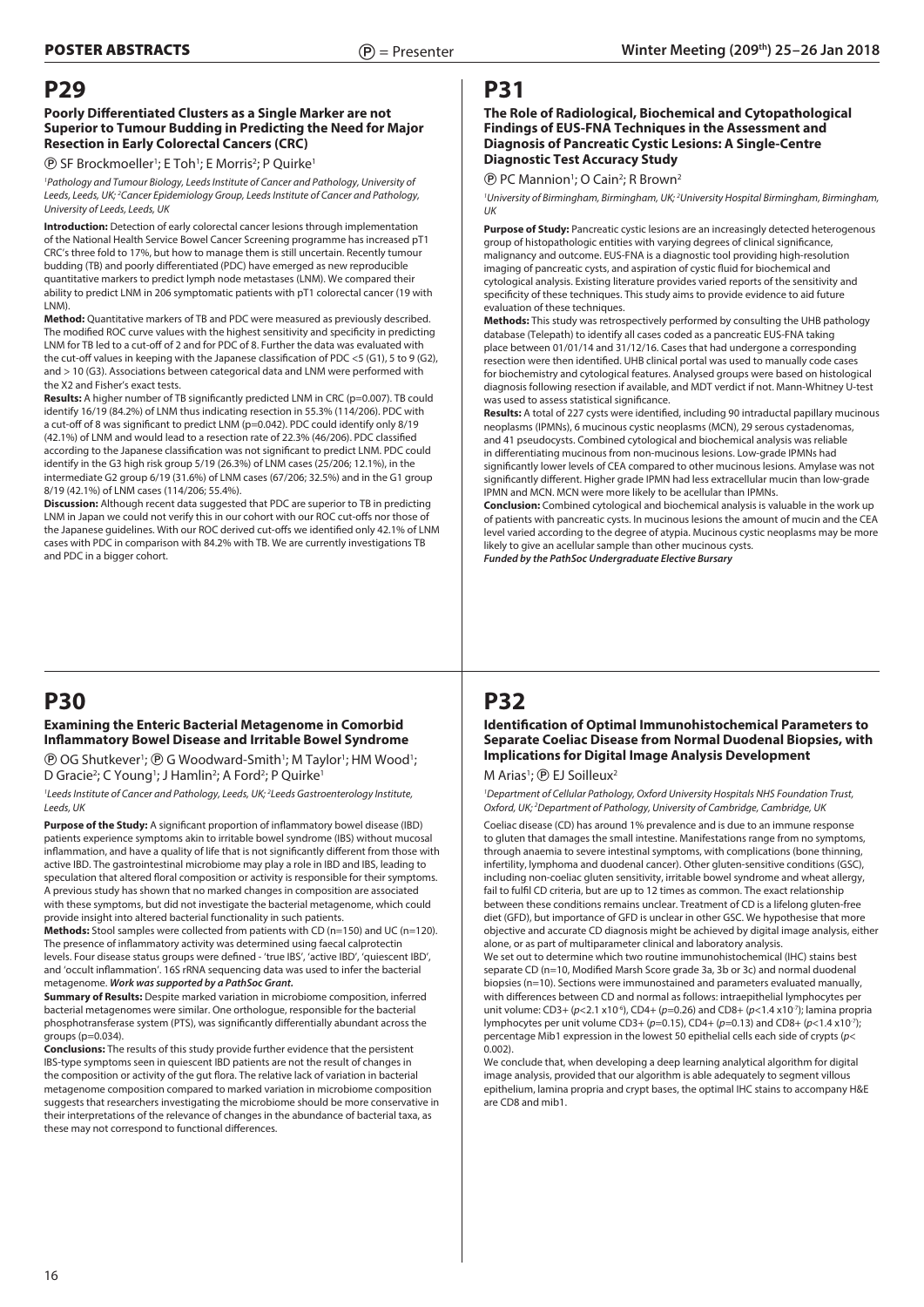**P34**

*This abstract has been withdrawn*

### **Comparison of Pathological and Radiological Staging of Rectal Carcinoma**

P RA Ray; K Subramanian

*Luton and Dunstable Hospital, Luton, UK*

**Introduction:** Magnetic Resonance Imaging (MRI) is the most accurate imaging modality for the local staging of rectal carcinoma. The highly detailed images obtained during T2-weighted, fast-spin echo (FSE) sequnces show a high degree of similarity to histopathology sections. Therefore, with careful and systematic interpretation, important supplementary information such as circumferential resection margin (CRM) involvement and extra-mural vascular invasion (EMVI) status can determine the degree of pre-operative therapy for patients and clinical outcome. In the absence of MRI staging, many of the prognostic variables would only be reliably determined through histopathological evaluation of the final operative specimen. Thus, clinicians may miss an opportunity to potentially downstage tumours and influence overall outcome. **Aim:** The aims of this audit are to assess whether there are discrepancies between the MRI and pathological taging of rectal carcinoma – TNM staging, CRM involvement and EMVI status.

**Target Criteria, Methods and Materials:** 50 patients who had a confirmed rectal carcinoma over a 1 year period were identified with their staging by histopathology. The patients' MR rectum reports were then analysed through CRIS/ PACS radiologically, along with the past MDT staging.

**Results:** • STAGING. Tumour (T) staging discrepancy – 1/50 (2%) – T2 overcalled as T3, shown to be due to non-tumour related mesorectal stranding. • CRM INVOLVEMENT. 100% correlation between MR and histopathology. • EMVI STATUS. Discrepancy in 2/50 cases. One false negative and one false positive.

**Conclusion:** There is good correlation between histopathological and radiological staging of rectal carcinoma with regard to TNM staging, CRM involvement and EMVI status.

# **P35**

### **Mixed Neoplasms of Pancreas – A Review of Two Cases**

P VN Iyer; P Pingle; IN Bagwan

*Royal Surrey County Hospital, Guildford, UK*

Pancreatic tumours are rare and could arise from either the exocrine (ductal and acinar cells) or the endocrine (neuroendocrine cells) components of the pancreas. In some instances, the occurrence of pancreatic tumors comprising both acinar cells and neuroendocrine cells, with neuroendocrine cells making up more than 30% of the tumor, has been identified. This unique entity has been referred to as mixed acinar-neuroendocrine carcinoma. Only about 30 such cases have been reported in the literature. Similarly tumours consisting of an adenocarcinoma component and a neuroendocrine carcinoma component, in which each component accounts for at least 30% of the tumour, are defined as mixed adenoneuroendocrine carcinomas (MANECs). MANEC of the pancreas is extremely rare, and the clinical behaviour remains unclear. We report two cases of mixed tumours of pancreas who presented with nonspecific complain. One of the patients underwent Whipple's resection and other underwent a distal pancreatectomy with splenectomy. The post-operative course and stay was uneventful. Macroscopic examination revealed mixed adenoneuroendocrine tumour and mixed acinar- neuroendocrine carcinoma respectively. Mixed carcinomas of pancreas are rare and very few cases have reported in literature for which surgical resection remains the main treatment. The prognosis of these tumours is largely unknown. A correct identification of both components by morphology and immunohistochemistry is essential as many studies suggest that the prognosis is dependent on the endocrine component. Patients need regular follow-up since there remains much uncertainty with behaviour of these tumours.

# **P36**

### **Role of PD-L1 in Gastrointestinal Solid Tumors**

P ML Caruso; E Cavalcanti; A Ignazzi; R Carullo; AM Valentini; R Armentano

*Department of Pathology, National Institute of Gastroenterology "S. de Bellis", Research Hospital, Castellana Grotte (Bari), Italy*

**Purpose:** The aim of this study was to elucidate the roles of programmed cell death ligand 1 (PD-L1) in solid tumors of gastrointestinal tract.

**Methods and Results:** We investigated PD-L1 immunohistochemical expression in 57 NENs and 63 colorectal cancers and its correlation with grade, gender, primary site, histological type , lymph nodes status, MSI and peri-and intra-tumor immune cells (lymphocytes, macrophages and granulocytes). The PD-L1 positivity rate and signal intensity are directly correlated (p< 0.001) with grade increase, in particular from NENs G1 to NENs G3. Therefore, high grade tumors are characterized by significant PD-L1 expression in both the tumor and infiltrating immune cells (p<0.001), reflecting an unfavorable environment for T cell-mediated tumor aggression.

**Conclusions:** The immune escape mechanisms of GI tumors is not yet well characterized. The different kinds of GI neoplasms showed focal and heterogeneous PD-L1 expression on both tumor and immune cells than it is not possible performe this assay on bioptic samples. Our study provide evidence of strong PD-L1 tissue expression in gastroenteropancreatic neuroendocrine neoplasms and that the correlations with grade, MSI and histological type varied between different GI tumor. However, the prognostic role of PD-L1 remains controversial, because of natural tumor heterogeneity, variability in the assays, different histological grade/type, and cutoff values. The expected different PD-L1 expression in various systems of the human body (gastrointestinal, pulmonary, skin) need strict evaluation criteria for PD-L1 standardization. Moreover, PD-L1 might be a useful prognostic biomarker to approach immunotherapy treatment in solid GI tumor.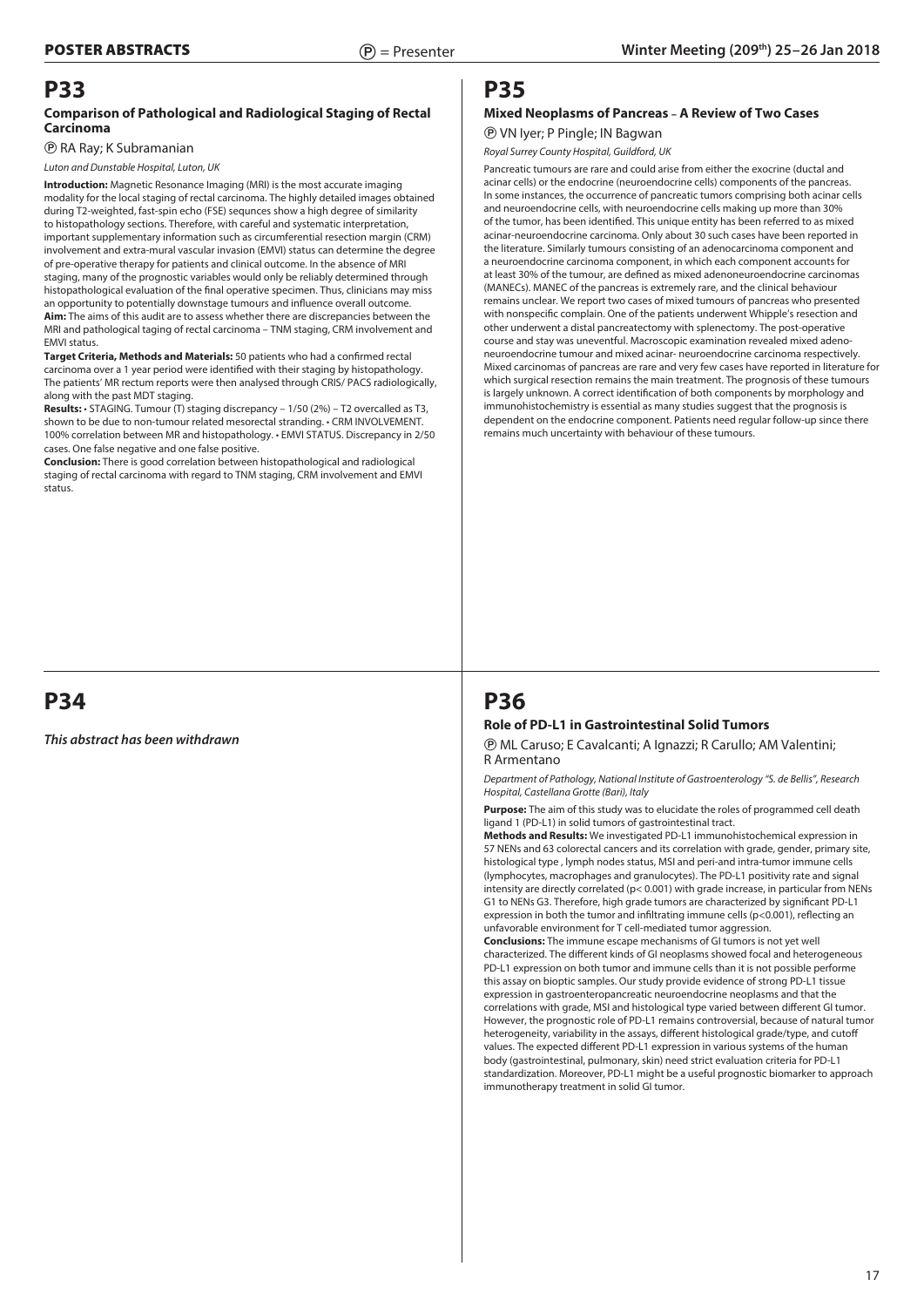### **A Case of Metastatic Melanoma Presenting with Ileocolic Intussusception 12 Years After the Excision of the Primary Skin Lesion**

 $\textcircled{P}$  KR Ryan'; EB Browne<sup>2</sup>; EK Kay'; JB Burke<sup>2</sup>

<sup>1</sup> RCSI Beaumont, Dublin, Ireland; <sup>2</sup> Beaumont Hospital, Dublin, Ireland

**Introduction:** Recurrence from cutaneous melanoma can occasionally occur within the gastrointestinal tract; predominantly the small bowel.

**Case:** We describe the case of an 83 year old woman who presented acutely with an ileocolic intussusception due to a metastatic melanoma lesion. This occurred 12 years after excision of the initial melanocytic lesion, which had originally presented on the upper lip. She underwent an emergency right hemicolectomy as a result.

**Discussion:** Metastases from malignant melanoma to the gastrointestinal tract are not uncommon. The average timeframe between the diagnosis of the initial primary lesion, and disseminated disease presenting in the bowel, can be up to 54 months according to the literature. On the other hand, intussusception associated with melanoma is extremely rare. Both the manner in which this particular lesion presented, as well as the time period between the primary diagnosis and the occurrence of the metastases, makes this case particularly interesting and unique.

**Conclusion:** Patients who have a history of cutaneous malignant melanoma, presenting with vague or non-specific abdominal symptoms, should be investigated for bowel metastases, even in cases where there is a long disease-free interval.

# **P39**

### **Frequency of Malignant Melanoma in the Gastrointestinal Tract**

**(B)** WJ Dalleywater<sup>1</sup>; S Parsons<sup>2</sup>; J Duffy<sup>2</sup>; DN Lobo<sup>1</sup>; AM Zaitoun<sup>3</sup> <sup>1</sup> School of Medicine, University of Nottingham, Nottingham, UK;<sup>2</sup> Department of *Gastrointestinal Surgery, Nottingham University Hospitals, Nottingham, UK; 3 Department of Cellular Pathology, Nottingham University Hospitals, Nottingham, UK*

Malignant melanoma is known to metastasise to the gastrointestinal tract, in particular to the liver. However, parts of the gastrointestinal tract such as the oesophagus and anus contain melanocytes, which may give rise to primary malignant melanoma. The aim of this study was to identify the frequency of malignant melanoma throughout the gastrointestinal tract and classify on the basis of primary or metastatic origin. We identified all cases of malignant melanoma between 2009 and July 2017 in the laboratory electronic reporting system using SNOMED identifiers to specify gastrointestinal organs, including salivary glands. We analysed the reports to identify whether the melanoma was of primary or metastatic origin. There were 54 cases of malignant melanoma arising in the gastrointestinal tract during the study period. Of these 43% were liver metastases. Primary malignant melanoma was present in 7 (13%) cases, of which 3 were anal, 3 were oesophageal and 1 arose in the parotid gland. Of the non-hepatic metastases, 8 occurred in the small bowel, 7 in the parotid, 5 in colon, 2 in the gallbladder and 1 in the stomach and in the pancreas. Our study demonstrates that malignant melanoma of the gastrointestinal tract is usually of metastatic origin. In most cases this should prompt thorough clinical and radiological assessment for the origin of the primary disease if this is unknown. However, in the anus and oesophagus, primary origin should be considered and indeed, albeit based on a limited dataset, primary origin is more likely than metastasis. The aetiology of these lesions is unclear and molecular characterisation in future studies would be beneficial in revealing the underlying aberrations which drive their behaviour.

# **P40**

### **Effect of Hypervariable Region and Computerised Size Selection on Gastrointestinal Microbiome Data**

**(B)** ITR Jobling<sup>1</sup>; **(B)** CD Williamson<sup>2</sup>; M Taylor<sup>3</sup>; HM Wood<sup>3</sup>; C Young<sup>3</sup>; P Ouirke<sup>3</sup>

<sup>1</sup>Bradford Royal Infirmary, Leeds, UK; <sup>2</sup>St James Hospital, Leeds, UK; <sup>3</sup>LICAP Pathology and *Tumour Biology, Leeds, UK*

**Introduction:** The microbiome describes all micro-organisms within the human body. Altered gastrointestinal microbiome is associated with colorectal pathologies. Currently, choice of variable (V) region in 16S rRNA analysis results in bias towards particular bacteria in microbiome data. Our project aimed to explore this bias using simulated PCR and investigate methods, specifically "computerised size selection", that could reduce it.

**Methods:** DNA extraction, amplification and Next Generation Sequencing was carried out on 64 frozen faecal samples on regions v2, v3, v4, v5, v6 and v7/v8. Bioinformatic processing used python scripts, Taxman and QIIME software. "Computerised size selection" isolated amplified peaks of DNA that were outside the target base pair (bp) length of each primer. The bacteria identified in these peaks were analysed to see if they represented a true picture of gastrointestinal bacteria. For each primer we used the percentage prevalence of bacteria found by a simulated PCR of the entire greengenes database to score bias caused by V region selection.

**Results:** V3 and V4 were the least biased regions. However, due to all peaks being outside target size for the particular V3 primer we used, we can only recommend V4. We demonstrated that in all V regions "computerised size selection" could be used as a useful quality control mechanism. Once the aberrant peaks were removed this reduced percentage of unassigned bacteria without significantly affecting community correlation against non-trimmed data (p=<0.001).

**Conclusions:** Our results have reinforced the findings from previous literature that V4 gives the best coverage of the gastrointestinal microbiome. "Computerised size selection" was useful to obtain a more accurate picture of the bacteria identified by each primer.

# **P38**

### **Collagenous Gastritis – An Interesting Case of this Lesser Known Entity**

### **℗ M Buttice<sup>1</sup>; ℗ R Govinda Rajoo<del>'</del>; M Ong'**

<sup>1</sup> Kings College Hospital, London, UK; <sup>2</sup> St Thomas Hospital, London, UK

A 49 year old female with a history of hypothyroidism and diabetes mellitus underwent gastroscopy as part of a pre-operative assessment prior to bariatric surgery. Endoscopic studies revealed multiple small gastric polyps and mild antral gastritis. Histologic examination of a biopsied polyp showed prominent sub-epithelial band like layer of hyalinisation of around 10-30 microns thick and an active inflammatory infiltrate, which stained positive for collagen on Masson's trichrome staining. Collagenous gastritis is a rare entity. It has been described in two groups of patients, paediatric and young adults. In the first group, symptoms and findings are mainly confined to the upper gastrointestinal tract, whilst the latter group present with diffuse involvement of the upper and lower gastrointestinal tract. Within the second subgroup, reported associations have included coeliac disease, lymphocytic gastritis, collagenous colitis, lymphocytic colitis and other autoimmune disorders. Whilst the pathogenesis remains unknown, several studies have suggested various causes including chronic inflammation, autoimmune response and primary vascular abnormality causing increased permeability. Clinical presentation varies from no symptoms to anaemia, epigastric pain, constipation and diarrhoea. Endoscopic findings typically include gastric erythema, erosions, haemorrhages and most commonly, mucosal nodularity which is found in both subgroups. Collagenous gastritis can be confidently identified by using analogous defined features of collagenous colitis; subepithelial collagen band of thickness greater than 10 microns, intraepithelial lymphocytes, lamina propria lymphoplasmacytic infiltrate and surface epithelial damage. Various treatment options have been trialled including histamine H2 receptor antagonists, sucralfate, furazolidone, prednisolone and elimination of gluten but no definite treatment has been identified.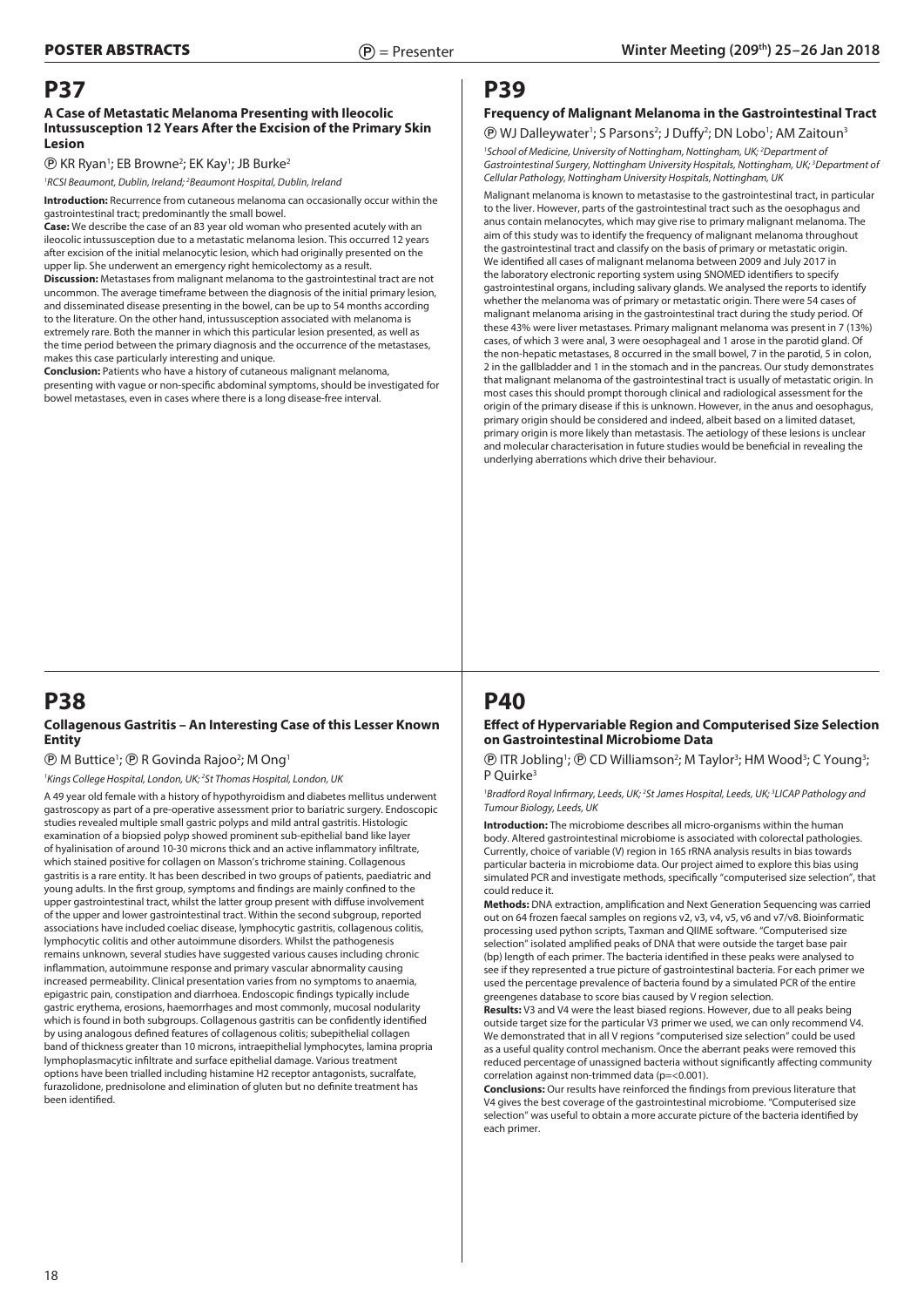#### **Neo-antigen Prediction in Bladder Cancer**

**(P)** JL Griffin<sup>1</sup>; TM Freeman<sup>2</sup>; D Wang<sup>2</sup>

*1 Sheffield Teaching Hospitals NHS Foundation Trust, Sheffield, UK; 2 Sheffield Institute for Translational Neuroscience (SITraN), Sheffield, UK*

**Purpose of Study:** Tumour mutational burden and neo-antigen formation drive much of the immune response in melanoma and lung cancer and are associated with improved survival. To date, these factors have not been investigated in bladder cancer. We aimed to apply a neo-antigen prediction pipeline to bladder cancer data and investigate associations between neo antigen levels and clinical outcomes.

**Methods:** Whole exome and RNA-sequencing (WES and RNA-seq) data of bladder cancer cases from The Cancer Genome Atlas project were used. Twenty-nine frequently mutated genes (mutational frequency >3%) were used to construct potential 8-11 mer peptides in silico. These were filtered against known human peptides then assessed for MHC binding affinity using NetMHCpan. Neo antigen expression was confirmed in the RNA-seq data and associations with clinical variables then explored.

**Summary of Results:** Data were available for 131 patients. Neo antigens were identified in 12 patients prior to expression filtering and 3 patients after this step with one neo antigen per patient. No recurrent neo antigen producing mutations were identified. The low number of patients with neo antigens prohibited investigating any association with clinical outcomes.

**Conclusions:** We successfully applied our neo antigen prediction pipeline to bladder cancer cases. Invasive bladder cancer has low neo antigen production in a 29 gene panel production despite a high mutational burden possibly indicating deficient tumour immune response and/or immune escape of these tumours. Limitations included the small gene panel and lack of early stage cases. Further work will investigate a wider gene set, a larger cohort and non-invasive disease.

# **P42**

### **Mucin Poor Mucinous Tubular Spindle Cell Carcinoma of the Kidney: Review and Report of Two Cases with Divergent Morphology; One Spindle Cell Predominant and One Having Cells with Signet Ring Morphology**

P MM Dawoud; HA Aiad; RM Samaka; MA Kandil

*Pathology Department, Faculty of Medicine, Menoufia University, Egypt., Shibin El koom, Egypt*

**Background:** Mucinous tubular spindle cell carcinoma (MTSRCC) is a rare low grade type of renal cell carcinoma (RCC).

**Aim:** Here we report two cases of MTSRCC that showed unusual and divergent morphology.

**Summary of Results:** Although both were mucin poor, the first case was spindle cell predominant with psammoma bodies, and thick walled blood vessels whereas the second one was tubular predominant with abundant clusters of foamy histocytes, cells with signet ring morphology, Fuhrman grade 3, and wide spread Neurospecific enolase (NSE) positivity. Diagnosis was confirmed by immunohistochemistry (CK7+, CD10-, SMA-, HMB45-, CD34-, CD15-, and CD117-). The presence of cells with signet ring morphology is the first time to be reported in MTSRCC.

**Conclusions:** It's possible that these two cases represent two different variants of MTSRCC and each of them has different features. Care should be taken when diagnosing a renal tumour with predominant spindle cell proliferation to avoid missing MTSRCC and confusion with other more aggressive types of RCC.

**Keywords:** Mucinous tubular spindle cell carcinoma. Renal cell carcinoma. Mucin poor. Psammoma. Signet ring. Fuhrman grade 3. Neurospecific enolase

# **P43**

### **Granulomatous Tubulointerstitial Nephritis with Vasculitis**

**(e)** HD Tennekoon<sup>1</sup>; J de Biosanger<sup>1</sup>; N Duncan<sup>1</sup>; S Goel<sup>2</sup>; T Cairns<sup>1</sup>; M Griffith<sup>1</sup>; C Roufosse<sup>1</sup>

<sup>1</sup> Imperial College NHS Trust, London, UK; <sup>2</sup> The Hillingdon Hospitals NHS Foundation Trust, *London, UK*

**Introduction:** Granulomatous tubulointerstitial nephritis(GIN) comprises less than 1% of renal biopsies with a broad differential diagnosis including drugs, infections, and immune mediated diseases (sarcoidosis, tubulointerstitial nephritis with uveitis(TINU), granulomatosis with polyangitis(GPA) etc). We report two cases of GIN with vasculitis. **Case 1:** A 44-year-old man presented with painful red eyes and deranged renal and liver functions. There was no history of drug intake, rash or respiratory symptoms. Serum Ca was elevated on one occasion. CECT of the chest and serum ACEI levels were normal. Gamma IFN release assay(IGRA) for TB, ANCA, ANA and dsDNA were negative. Renal biopsy showed GIN and granulomatous vasculitis. The patient is being managed as TINU with a favorable response to steroids.

**Case 2:** A 51-year man had elevated serum creatinine during follow-up after treatment for pneumonia. Serum Ca was elevated on one occasion with normal ACEI levels. IGRA and antibody screening were negative. Renal biopsy showed GIN and granulomatous vasculitis. CECT was negative for interstitial lung disease, but showed small non-calcific mediastinal and hilar lymph nodes. He continues to have cough, dyspnoea, blurring of vision, arthralgia and a rash. He has been given a presumptive diagnosis of sarcoidosis. **Discussion:** Both cases showed granulomatous vasculitis. The absence of

glomerulonephritis, negative ANCA serology, and morphology of the granulomas made GPA and infections unlikely. The lack of a temporal relationship with drug intake, and of systemic or interstitial eosinophilia made drugs an unlikely aetiology. TINU and sarcoidosis are the presumptive causes. Granulomatous vasculitis has been reported previously in only 4 cases of sarcoidosis and 1 case of TINU. These cases along with the literature review highlight that GIN with vascular involvement can be seen in GIN of a variety of causes and that careful clinicopathological correlation is needed to elucidate the aetiology.

# **P44**

### **Snake Bite Nephropathy: A Case Series**

**(B)** HD Tennekoon<sup>1</sup>; P Thuvarakan<sup>1</sup>; V Bawanthan<sup>2</sup>; ALM Nazar<sup>2</sup>; MDS Lokuhetty<sup>1</sup>

<sup>1</sup> Faculty of Medicine, University of Colombo, Colombo, Sri Lanka; <sup>2</sup> National Hospital *of Sri Lanka, Colombo, Sri Lanka*

**Introduction:** Snake bite nephropathy(SBN) causes significant renal morbidity and mortality in Sri Lanka. This study aims to describe the renal histopathology of poor resolution SBN and outcome.

**Methodology:** Consecutive renal biopsies of SBN received at the Colombo University during a six month period were retrospectively studied using light microscopy. **Results:** Eight biopsies from patients with poor resolution acute kidney injury (AKI) were studied. Biopsies were taken between 17-34 days following snake bite. All patients were previously healthy. The snakes implicated included 4 Hump nosed vipers, 1 Russell's viper, 1 unknown viper and 2 unidentified snakes. Cortical necrosis was seen in 2(25%), haemorrhagic glomerular necrosis in 3(37.5%) and mesangiolysis in 4(50%) cases. Ischaemic collapse of glomeruli, minor increases in mesangial matrix and cellularity were seen in all cases. One(12.5%) had focal segmental endocapillary hypercellularity with neutrophils. Five(62.5%) had segmental thickening of glomerular capillary basement membranes, two(25%) with segmental double contours. All cases had acute tubular injury, with necrosis in 5(62.7%). Red cell and granular casts were seen in all cases, with pigment casts in 7(87.5%). Interstitial oedema was present in all 8(100%) biopsies. Predominantly mononuclear inflammation was mild in 4(50%) and moderate in 4(50%). Tubular atrophy was minimal in 5(62.5%) and severe in 3(37.5%). Interstitial fibrosis was minimal in 2(25%), moderate in 2(25%) and severe in 4(50%). There was intimal thickening of blood vessels in 6(75%) and hyperplastic arteriolosclerosis in 1(12.5%). At follow up of 5 cases, 1 died, 3 progressed to chronic kidney disease and 1 recovered.

**Discussion:** A range of features attributable to ischaemic and toxic damage were seen, consistent with the literature. Mesangiolysis, previously only rarely described was seen in 50%. The outcome following prolonged AKI is poor with with 50% progressing to CKD in this series.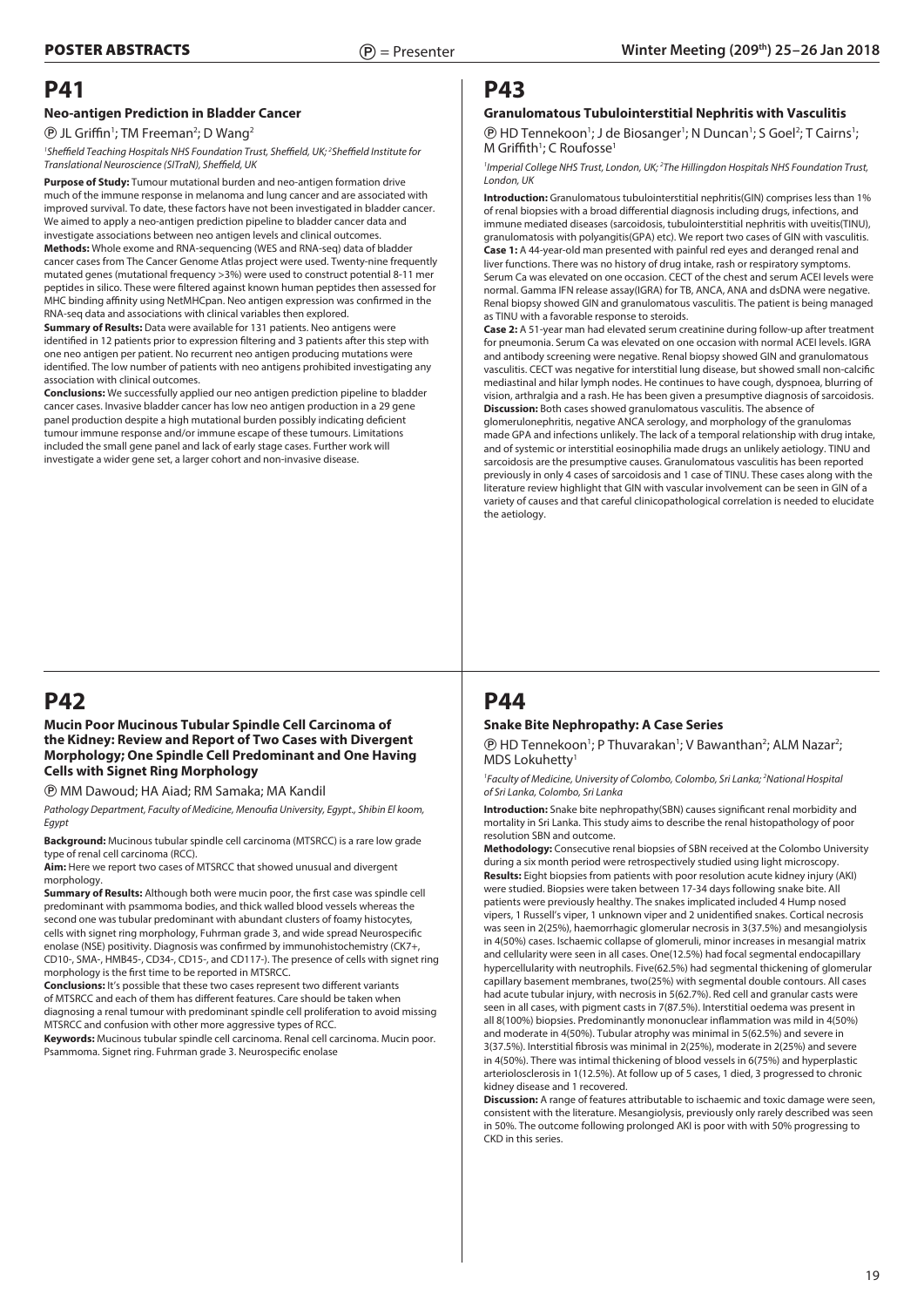### **Significant Ketoacidosis at Autopsy: A Single Centre Systematic Review**

**(B)** P Gwiti<sup>1</sup>; H Haynes<sup>2</sup>; F Davidson<sup>1</sup>; PJ Gallagher<sup>3</sup>; P Beresford<sup>1</sup> <sup>1</sup> Southmead Hospital, Bristol, UK; <sup>2</sup> Royal United Hospital, Bath, UK; <sup>3</sup> Bristol Medical School, *Bristol, UK*

**Aim:** To investigate the value of vitreous beta hydroxybutyrate and serum acetone in the investigation of sudden unexpected death.

**Methods:** Coroners' autopsy reports from a provincial UK city, population ~ 900,000, over a 24-month period, with significant ketoacidosis were studied. The city "continues to have deprivation hot spots that are amongst some of the most deprived areas in the country yet are adjacent to some of the least deprived areas in the country". Demographic features, medical history, anatomical and histological findings, biochemical parameters, including renal function, vitreous glucose, serum and vitreous alcohol were analysed.

**Results:** 42 cases (28 males and 14 females) were identified, 55% had a history of alcohol and/or substance misuse and mental health problems, particularly depression and anxiety. 16% were diabetics. Nearly 50% of subjects had alcoholic ketoacidosis, 17% had diabetic ketoacidosis and 10% had evidence of both diabetic and alcoholic ketoacidosis. In 8 cases (21%) no cause of ketoacidosis was established. In alcoholic ketoacidosis the subjects typically had low vitreous glucose and undetected alcohol levels. All of the subjects with raised vitreous glucose levels had diabetic ketoacidosis. In the majority of patients the heart weight was within the normal range (mean 374g, range 140-550g). Only two patients had heart weights > 460g. In two patients hypertension had been diagnosed in life and there was one case of alcoholic cardiomyopathy. In one patient cardiac failure was considered to be the primary cause of death and in two a cardiac arrhythmia was suspected. Ischaemic heart disease was not considered to be a cause of death in any patient.

**Conclusion:** Ketoacidosis is relatively common and should be considered as a cause of sudden death, especially in alcoholic and diabetic patients with no clear cause of death at autopsy.

# **P47**

### **An Analysis of the Benefits and Limitations of Post-Mortem Computed Tomography (PMCT) in Unselected Cases**

SK Suvarna<sup>1</sup>; JL Burton<sup>2</sup>; P Kitsanta<sup>1</sup>; **@ E Miller**<sup>3</sup>

<sup>1</sup> Sheffield Teaching Hospitals, Sheffield, UK; <sup>2</sup> Medico-Legal Centre, Sheffield, UK;<br><sup>3</sup> Sheffield University Medical School, Sheffield, UK *Sheffield University Medical School, Sheffield, UK*

At the Sheffield Medico-legal Centre all bodies requiring a non-forensic autopsy over an 11 month period had post-mortem CT (PMCT) scans. The 752 scans, reported by consultant radiologists, allowed pathologists to consider the report alongside clinical history and external examination findings. Provision of the PMCT allowed pathologists to certify the cause of death from the clinical history, external examination findings and radiology report alone ("digital autopsy", n=334, 45%); take toxicology samples for analysis later (n=55, 7%); perform a limited invasive autopsy focussed on specific body compartments (n=331, 44%) or perform a full invasive autopsy (n=32, 4%). This facilitated workflow and targeted work onto areas of pathological interest. The three main pathologists independently produced digital:toxicology:limited:full autopsies ratios in their practice. They experienced increasing confidence in the use of PMCT alongside standard practice in this period, but were aware that the radiologists did show variable approaches to the analysis of autopsy radiology. In the invasive autopsy cases, in 58 of the limited (18%) and 12 of the full (38%) examinations, the pathologist had the same cause of death as that offered by PMCT, without additional diagnostic data benefit. In 39 of the limited (12%) and 7 of the full (22%) autopsies, the pathologist had different conclusions regarding the cause of death. Most of these cases reflected radiology overinterpreting coronary calcification, without having the ability to appreciate toxaemic pathology, soft tissue lesions, pulmonary emboli, metabolic pathology, neoplasia, airway obstruction, sepsis, bowel bleeds and microscopic cardiac disease. Whilst there are limitations to PMCT, it is a valuable tool if defined by pathologists, and may facilitate targeted examinations.

# **P48**

### **Histological Type as a Predictor of Ovarian Cancer Survival in the Million Women Study**

### C Hermon; V Beral; GK Reeves; J Green; P K Gaitskell

*Cancer Epidemiology Unit, Nuffield Department of Population Health, University of Oxford, Oxford, UK*

Evidence suggests the different ovarian cancer histotypes have distinct aetiologies and risk factors. Histotype is also thought to predict survival, but few studies have sufficient cases and information to explore variation in survival by histotype with adjustment for stage at diagnosis and other potential confounding factors. Using Cox regression models, we estimated relative risks (RRs) of ovarian cancer-specific mortality, by histotype and stage, in a large prospective study of UK women, adjusted for tumour grade, age at diagnosis, and reproductive, anthropometric and lifestyle characteristics. Among 8574 women diagnosed with ovarian cancer, 4993 died from ovarian cancer during follow-up, with 42% 5-year survival and 33% 10-year survival for deaths from ovarian cancer. 3991 women had information on both histotype and stage at diagnosis. There was a strong trend of worse survival with increasing stage of disease, after adjusting for histology and other factors. Women with stage IV disease at diagnosis had a twelve-fold adjusted relative risk of dying compared to women with stage I disease (RR=11.42, 99% CI: 8.89-14.68). Survival also varied significantly by histology, after adjustment for stage of disease and all other factors. Compared to cases with high-grade serous carcinoma (the most common type), serous borderline and low-grade carcinomas, and mucinous borderline tumours, both had significantly decreased adjusted risks of dying (RR=0.44, 0.27-0.71; RR=0.11, 0.03-0.41, respectively), and endometrioid tumours had a just-significant reduction in risk (RR=0.75, 0.57-1.00), while clear cell tumours had a non-significant increased risk (RR=1.33, 0.98-1.82). Age at diagnosis had a modest effect, after adjusting for all other factors. These results confirm that stage at diagnosis is the strongest predictor of ovarian cancer survival. Tumour histotype remains a strong predictor of survival even after adjustment for stage, confirming its clinical importance.

# **P46**

### **Cardiac Manifestations of Thrombotic Thrombocytopenic Purpura: A Four Case Study Series**

### $\textcircled{P}$  A Vargiamidou<sup>1</sup>; MN Sheppard<sup>2</sup>

<sup>1</sup> St George's University Hospital, Cellular Pathology, London, UK; <sup>2</sup> St George's Medical *School, Dept Cardiovascular Pathology, London, UK*

**Objective:** Thrombotic Thrombocytopenic Purpura (TTP) is a thrombotic microangiopathy characterised by a pentad of thrombocytopenia, macroangiopathic haemolytic anaemia, acute kidney injury, neurological dysfunction and fever. Our objective was to identify cases of sudden death cases due to Thrombotic Thrombocytopenic Purpura referred to St George's University Hospital.

**Methods:** A retrospective search was made on referred material to the Cardiac Risk in the Young Cardiovascular Pathology unit at St George's University Hospital between 2000 to 2016. Criteria for search included cases with documented thrombocytopenia, anaemia and /or TTP related symptoms 72 hours prior to death. All died suddenly. **Results:** Four cases were identified (Female; 33 to 66 years of age). Two cases showed epicardial haemorrhages with extension into the underlying myocardium. All four cases showed platelet rich thrombi in the cardiac microvasculature with microinfarcts. **Discussion:** TTP incidence ranges from 3.7 to 11 per million. It can be idiopathic or secondary to autoimmune diseases, drugs, malignancy and collagen vascular diseases. Approximately 40% of TTP cases show cardiac involvement and pathologists need to be aware that it can cause sudden cardiac death. TTP needs to be differentiated from disseminated intravascular coagulopathy (DIC), Haemolytic uremic syndrome (HUS), and HELLP syndrome in pregnancy.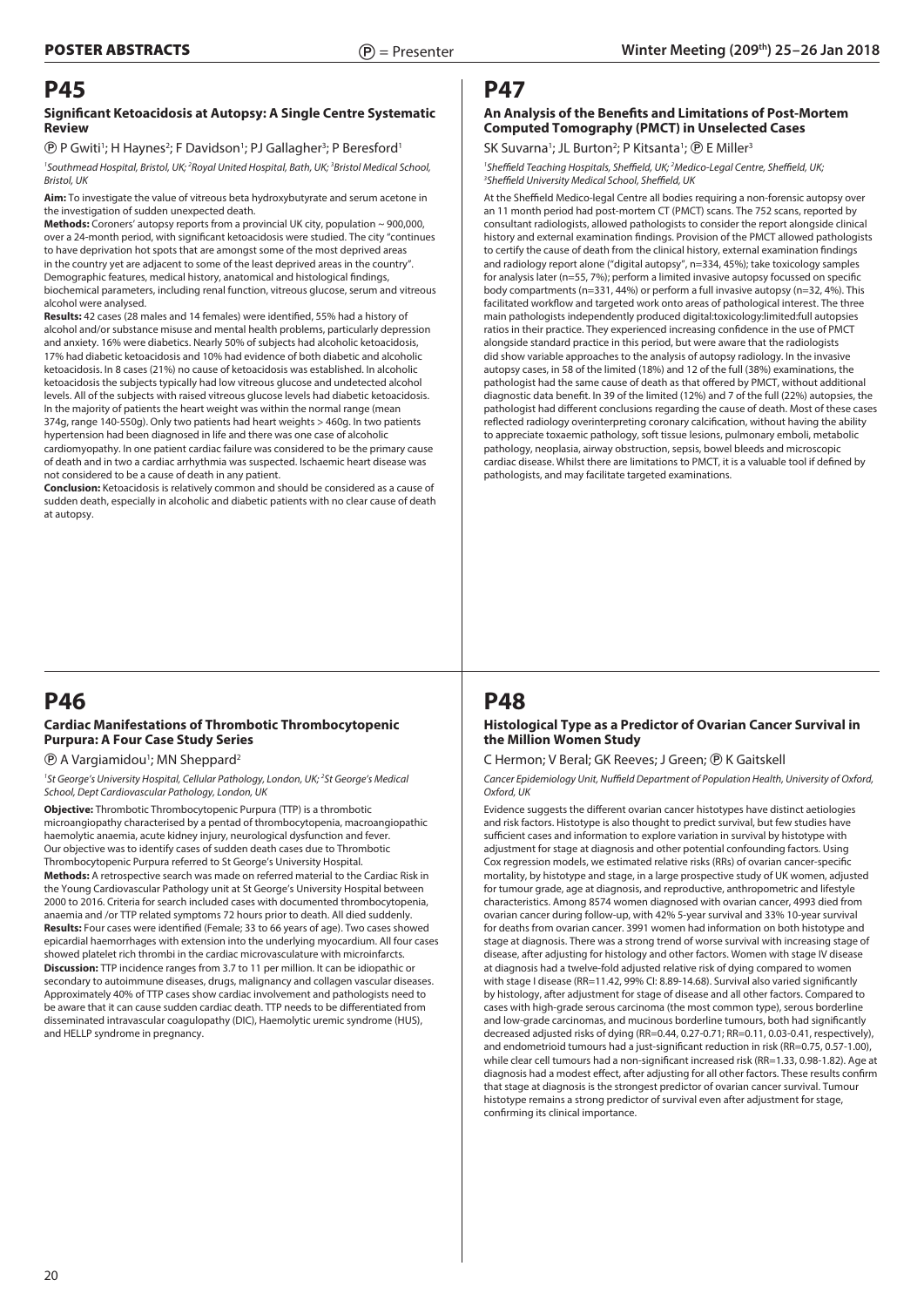### **Eukaryotic Initiation Factor 4E-Binding Protein 1 (4EBP1) is an Independent Predictor of Poor Outcome in Ovarian Cancer**

P ML Alabdullah; I Miligy; P Moseley; S Madhusudan; S Chan; E Rakha

*Nottingham City Hospital, NHS Trust, Nottingham, UK*

**Purpose of the Study:** Ovarian cancer is associated with the highest mortality rate among gynaecologic malignancies. There is a need to refine classification of ovarian cancer and identify novel targets. The mammalian target of rapamycin (mTOR) pathway has a crucial role in the regulation of translation of specific proteins associated with ovarian cancer progression. The major downstream effectors of mTOR are eukaryotic initiation factor 4E-binding protein 1 (4EBP1) and ribosomal protein S6 kinase (p70S6K). We aimed to investigate the prognostic role of 4EBP1 and p70S6K in ovarian cancer. **Methods:** Investigation of 4EBP1 and p70S6K protein expression, was carried out on tissue microarrays of 195 consecutive ovarian epithelial cancers treated at Nottingham University Hospitals (NUH) between 2000 and 2007. Clinicopathological and outcome data were collected.

**Summary of Results:** High cytoplasmic expression of both 4EBP1 and p70S6K was associated with serous type carcinoma (p=0.005 and p=0.02 respectively). High cytoplasmic expression of 4EBP1 was seen more frequently in cases treated with early debulking (p=0.005). Univariate outcome analysis showed an inverse association between 4EBP1 expression and overall survival (p=0.005) and development of local recurrence (p=0.005). P70S6K showed inverse association with local recurrence (p=0.002). Multivariate analyses indicate that independent predictors of ovarian cancer recurrence were 4EBP1 (p=0.03, HR= 1.7 and 95%CI: 1.1-2.7), histological grade and tumour stage.

**Conclusions:** 4EBP1 expression predicts local recurrence in ovarian cancer patients. As a translational repressor protein, it could be used as a potential biomarker for prognostic stratification and treatment decisions.

### **P50 An Audit of Cervical Loop Histopathology Reporting**

P J Glanville; A Levene

*Luton and Dunstable Hospital, Luton, UK*

**Background:** This audit was carried out to determine the completeness of local Loop Excision of Transformation Zone (LLETZ) histology reporting in line with criteria described by the Royal College of Pathologists guideline "Tissue pathways for gynaecological pathology". The results of the first cycle were presented at the histopathology consultants meeting and the hospital proforma was amended to include crypt involvement and the presence of pathological features. Consultants were reminded to use the LLETZ reporting proforma and the audit cycle was completed in July 2017.

**Method:** This was a retrospective selection of all cases for a 1 year period between 01/04/15 and 31/3/16 and a 2 month period between 21/03/17 to 21/05/17. We reviewed histology reports on the laboratory information system and recorded whether key data items were included in each report.

**Results:** Reporting of macroscopic description and features that would impair interpretation was 100% in both cycles of the audit. Reporting of the CIN/CGIN grade was 99.6% and 100% in the first and second cycles respectively. Reporting on whether invasion was present was 93% and 100%. Reporting provisional FIGO stage (where invasive disease found) was 87.5% in the first cycle but no cases of invasive disease were found in the second cycle. Reporting excision margins was 98.5% and 100%. Reporting of crypt involvement (where CIN present) was 17% and 100%. Reporting of pathological features (e.g. inflammation or HPV related changes) was 28% and 88%. **Conclusion:** The first cycle of the audit showed that implementation of an audit proforma does yield very high reporting of key criteria, but there will be minimal reporting of any features not on the proforma. Implementation of a revised proforma including all key criteria yielded near perfect reporting of key criteria. Thus proformas should be reviewed and updated regularly to ensure all relevant reporting criteria are included.

# **P51**

### **Primary Gestational Fallopian Tube Choriocarcinoma Arising in a Dizygous Twin Pregnancy**

P JA Wright; W Hamarneh

*Northwick Park and St Marks Hospitals, London, UK*

**Purpose of the Study:** Choriocarcinoma is an incredibly rare and malignant subtype of gestational trophoblastic disease that may coincide with normal, molar or ectopic pregnancies (1, 2). Choriocarcinoma associated with ectopic pregnancy has an incidence of 1.5/million (3). Fallopian tube choriocarcinoma is most frequently gestational, and is associated with serious morbidity, as by the time of diagnosis, metastasis is highly likely due to rupture of the tubal wall into the pelvic cavity. **Methods:** We report a case of primary gestational tubal ectopic choriocarcinoma that ruptured and metastasised to the lungs, arising in a dizygous twin pregnancy, where the intrauterine foetus was successfully delivered.

**Summary of Results:** A 37 year-old pregnant female, who was fit and well, with no significant past medical or obstetric history, developed intermittent left iliac fossa pain at 19/40. At 34/40 weeks she presented acutely to our regional centre. Pelvic ultrasound suggested an ovarian torsion. Histology revealed choriocarcinoma of the fallopian tube (no products of conception were found), normal placenta, omental deciduosis and benign peritoneal fluid cytology (second review completed by a paediatric pathologist). CT Pulmonary Angiogram demonstrated multiple bilateral lung nodules, which following open thoracotomy and wedge-biopsy were confirmed histologically as metastatic choriocarcinoma by a specialist pulmonary pathologist. Post-operatively the patient recovered well and commenced chemotherapy at a specialist trophoblastic unit. The metastatic deposits disappeared and the patient is still alive.

**Conclusions:** Primary gestational fallopian tube choriocarcinoma is extremely rare, and should always be considered whilst examining ectopic pregnancy specimens. To our knowledge, this is the first report of such case occurring as part of a dizygous twin pregnancy.

# **P52**

### **Lymphoglandular Bodies: A Diagnostic Pitfall**

P MC Cavallo; R Naik; A Ralte

*Queen Elizabeth Hospital, Gateshead, UK*

Lymphoglandular bodies are regarded as specific for lymphoid tissue and have been reported to be helpful in distinguishing lymphomas from other small round cell tumours including embryonal rhabdomyosarcomas. We present a case of a pelvic mass in a 75 year old lady submitted for intraoperative frozen section. Touch imprint smears were performed at the same time and stained with Giemsa. Intraoperative frozen sections of the fleshy pelvic mass showed a malignant tumour containing atypical cells, the morphology of which was markedly distorted by freezing artefacts. A touch imprint performed contemporaneously showed discohesive atypical round cells with cytoplasmic fragments interpreted as lymphoglandular bodies. An intraoperative diagnosis of a high grade malignant tumour was proffered. Accurate subtyping was deferred to paraffin sections. Further sections and immunohistochemistry revealed the tumour to be a carcinosarcoma of tuboovarian origin with predominant rhabdomyosarcomatous differentiation. Abundant lymphoglandular bodies defined as more than 20 lymphoglandular bodies per high power field are considered characteristic of lymphoid malignancies. However we feel that this is not always reliable as demonstrated in our case. We also recommend the use of touch imprint smears in specimens sent for frozen sections where the cells are too fragile to withstand the cryo procedure.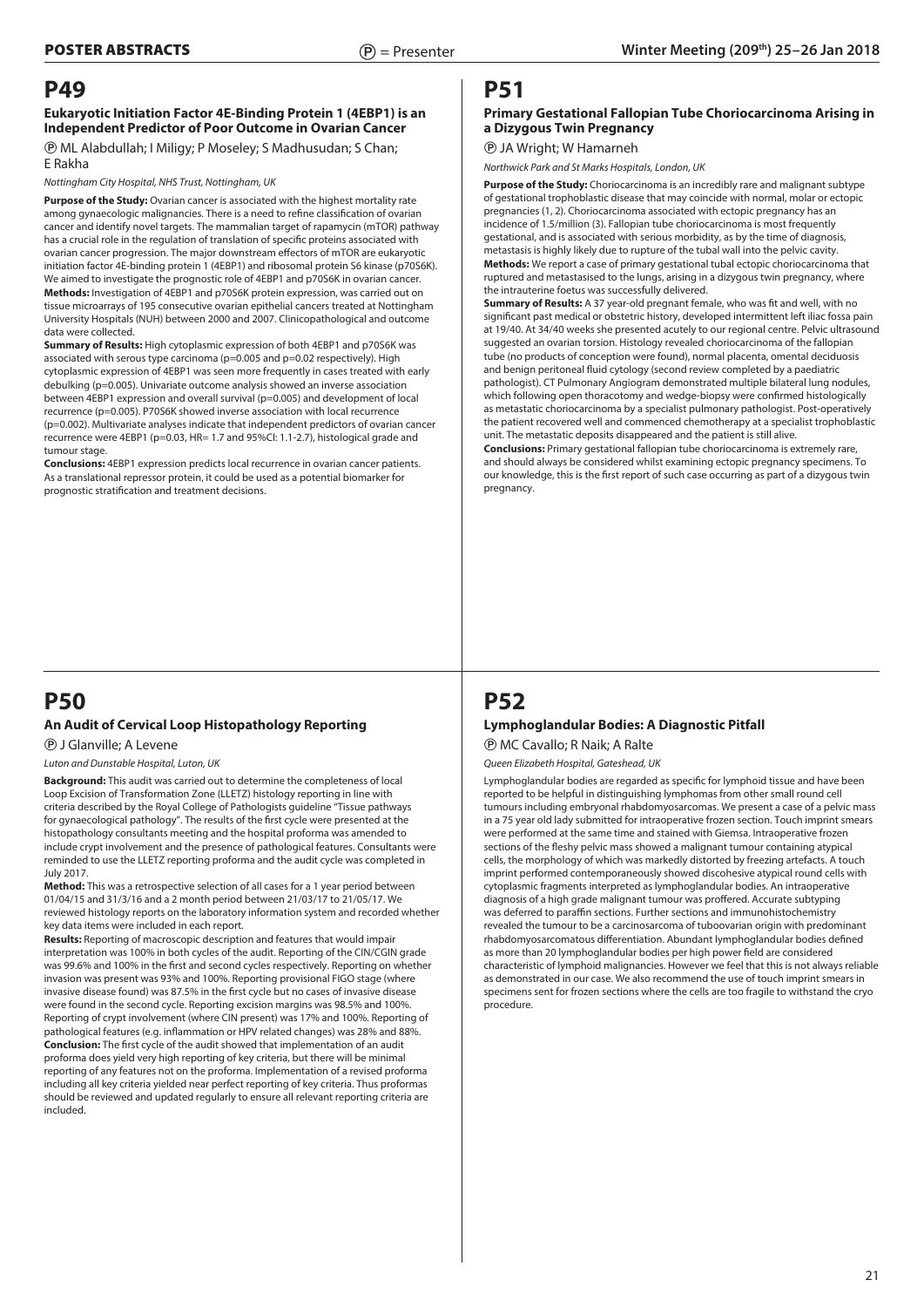### **Genotyping of Possible Hydatidiform Moles May Lead to Incidental Findings of Abnormalities with Implications for Future Pregnancies**

P S Mohan; L Christie; L McMahon; A Page; L Cuthill; W Stewart; P Chien; N Andrew; A Alder; K Gillespie

*Ninewells Hospital, Dundee, UK*

**Purpose of the Study:** In this country suspected Gestational Trophoblastic Disease (GTD) cases are referred to a specialist centre.The pathology report,blocks and slides are submitted to a dedicated laboratory where Flow Cytometry and p57 immunohistochemistry (IHC) is undertaken.A revised report is then issued.A third of cases are confirmed non molar requiring no follow up.A subset of inconclusive cases are submitted for molecular genotyping in collaboration with our regional genetics service.Prior to genotyping, patient is registered and information sheet given with a saliva sample request.Reported here is a case of Trisomy 21 histologically mimicking a hydatidiform mole (HM) , the diagnostic pathway and following multidisciplinary discussion, a subsequent change in practice to reflect issues of consent. **Methods:** Histological review demonstrated hydropic chorionic villi with abnormal trophoblast proliferation.Flow cytometry was diploid and p57 IHC was retained excluding a diandric conception.Genotyping was undertaken in view of the abnormal morphology employing DNA extracted from laser-microdissected villi and a maternal saliva sample.

**Summary of Results:** Using Promega PowerPlex 16HS system comprising total of 16 microsatellite markers, the case showed biparental inheritance confirming non molar conception.However, one chromosome 21 marker indicated possible trisomy.Further analysis with Devyser Compact v3 kit containing 6 additional chromosome 21 markers confirmed evidence of trisomy.A revised report including this result was issued. **Conclusions:** Aneuploid conceptions may histologically mimick HM.Genotyping of these cases lead to incidental findings of genetic abnormalities with implications on future pregnancies and hence serum screening should be considered.Inorder to include such findings in the final report,the patient information letter was changed to reflect this possibility and to provide an opportunity for the patient to refuse further confirmatory investigations.

# **P54**

### **An Audit of the Lower Limit of DNA Concentration for Clonality Testing in Haematological Malignancies**

*<b>@* B Medley<sup>1</sup>; L Gilroy<sup>1</sup>; W Al-Qsous<sup>2</sup>

*1 Haematological Malignancy Diagnostic Service, Western General Hospital, Edinburgh, UK; 2 Pathology Department, Western General Hospital, Edinburgh, UK*

A clinical audit was performed on all Identiclone gene clonality assays carried out in NHS Lothian over a 24 month period. The results were reviewed to determine the numbers of failed samples and whether there was a correlation between failure and DNA concentration. The aim of this work was to determine the lower limit of DNA concentration acceptable for a successful assay. Of 195 samples assessed, 42 failed analysis and 18 yielded partial results. Of the 42 samples which failed analysis, 36 contained less that 2 ng/µl DNA, 2 contained less than 3 ng/µl DNA, and 4 contained more than 3 ng/µl DNA. Of the 18 samples which yielded partial results, 6 contained less than 2 ng/µl DNA, 2 contained less than 3 ng/µl DNA, and 10 contained more than 3 ng/µl DNA. Full results were obtained for 135 samples, of which 13 had less than 2 ng/µl DNA. Of these 13 samples, 8 needed repeat testing prior to reporting, 3 samples failed analysis of at least one tube, and 2 samples had a DNA ladder amplified up to 300 nucleotides suggestive of low quality samples. The Biomed II guidelines recommend a minimum of 50 ng/µl DNA for testing. However, only 19/195 samples (10%) had 50 ng/µl or more of DNA. This is possibly due to the majority of DNA samples tested in NHS Lothian being extracted from formalin fixed and paraffin embedded (FFPE) tissue samples, rather than peripheral blood. Formalin fixation is known to degrade DNA and with routine diagnostic samples often being scanty in size it is important to set a threshold for the lower limit of DNA quantity which still ensures good quality results. This audit resulted in the following recommendations and change of practice; samples with less that 2 ng/µl DNA are not tested, and samples with between 2-5 ng/µl DNA or size ladder amplification below 300 nucleotides are reported with a cautionary proviso.

# **P55**

### **Sentinel Lymph Node Biopsy for Oral Carcinoma: Is the Current UK Laboratory Protocol Necessary?**

**(B)** RP Kirwan<sup>1</sup>; C Schilling<sup>2</sup>; G Hall<sup>1</sup>; P Morgan<sup>1</sup>; EW Odell<sup>1</sup>; S Thavaraj<sup>1</sup> <sup>1</sup>Department of Head and Neck Pathology, Guy's and St Thomas' NHS Foundation Trust, *London, UK; 2 Department of Oral and Maxillofacial Surgery, Guy's and St Thomas' NHS Foundation, London, UK*

Purpose of the Study: Recent UK recommendations for management of clinically N0 necks in early stage oral carcinoma include the option of sentinel lymph node biopsy (SLNB) with a labour intensive three-stage laboratory protocol. Our study examined: the necessity for such thorough laboratory methods, the reproducibility of microscopic interpretation and our alignment to national report turnaround time guidelines. **Methods:** 47 consecutive SLNBs previously reported as positive from 36 patients with cT1/2N0 oral squamous cell carcinoma were examined. Slides were re-examined and the number of positive SLNs, the protocol stage at positivity, the first cut level positive (protocol stage I, II or III) and the number of positive levels (stage II or III) were recorded. Diagnostic disagreement was resolved by a third specialist pathologist and percentage agreement calculated for inter-observer variation. Report turnaround times were measured against the current standard of 80% within 10 calendar days.

**Summary of Results:** 24 of the 47 SLNBs were positive at stage I (single index H&E). At stage II or III, 17 nodes were positive on a step single section; 3 were positive on 2 step sections; 4 were positive on 4 step sections and 2 were positive on 5 step sections. Inter-observer variation showed 83% diagnostic agreement at initial review. 63% of specimens were reported within 10 days (mode=7 days). 27 (57%) of the SLNBs were first cut level positive.

**Conclusions:** Our data indicate that current laboratory protocols for SLNB in oral carcinoma are necessary; avoidance of immunohistochemistry on serial step sections will fail to identify 40% of patients with occult nodal metastases.

# **P56**

### **Recognising differentiated dysplasia in the head and neck morphological parameters and correlation with cytokeratin 13 and cytokeratin 17 staining**

P S Dasgupta; PC Ewing-Graham; VR de Water; V Noordhoek Hegt; S Koljenovic

*Erasmus Medical Centre, Rotterdam, Netherlands*

Differentiated dysplasia in the head and neck is not acknowledged by the WHO, despite recent reports associating it with almost 80% of squamous cell carcinoma (SCC) of the oral cavity. As this lesion has a subtle appearance, and can progress to SCC without exhibiting the (near) full-thickness atypia of classical high grade dysplasia, its histopathological diagnosis and grading is difficult. Combined immunohistochemistry with cytokeratin 13 (CK13) and cytokeratin 17 (CK17) is considered useful for (highgrade) dysplasia, where CK13 loss and CK17 expression can be seen. We investigated differentiated dysplasia associated with head and neck SCC (HNSCC) and explored the possibility of histological grading. We also studied the role of combined CK13 and CK17 immunohistochemistry in its diagnosis.

Dysplasia adjacent to HNSCC (2016-2017) from oral cavity and larynx were studied. The morphological features of differentiated dysplasia were enumerated, and a grading system drawn up by scoring each feature. Combined immunohistochemistry with CK13 and CK17 was conducted, and expression patterns were correlated with the histological grading.

Differentiated dysplasia was found in 74% (62/84) of HNSCC cases. Loss of polarity and individual cell keratinisation were noted in the lower grades and increased cellularity, deep keratosis, architectural changes (cobblestoning) in higher histological grades of differentiated dysplasia. Progressive CK13 loss (median: 40% in grade 1 to 95% in grade 3) and CK17 expression (median: 5% in grade 1 to 85% in grade 3) with increasing grade was noted.

Through these preliminary results, the range of histological appearance of differentiated dysplasia was delineated. Histological grade correlated with the extent of CK13 loss and CK17 expression. Awareness of this lesion in the head and neck is crucial. These findings may guide pathologists in identifying this lesion. Study on more cases and validation with clinical data and follow up is being conducted.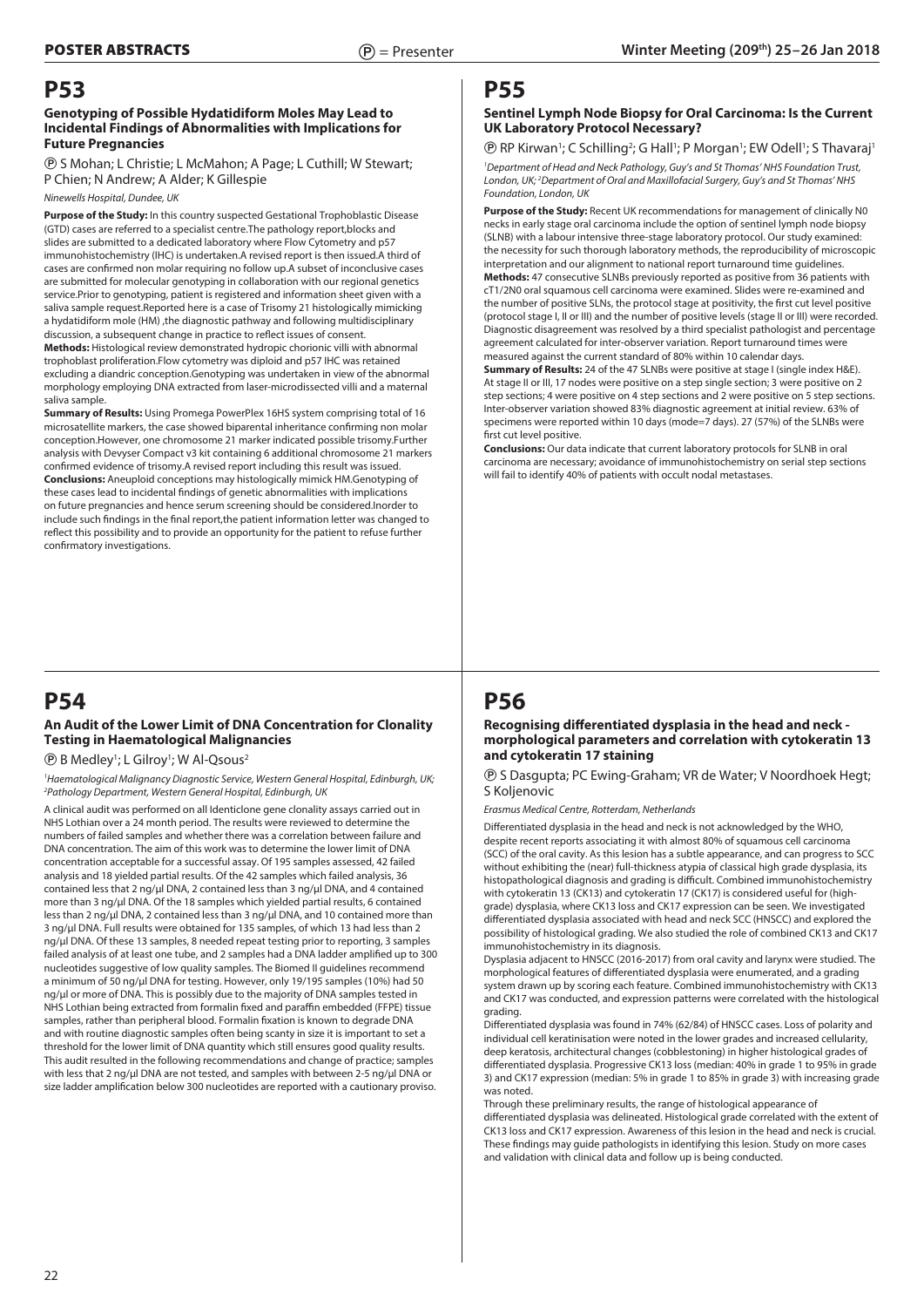### **Raman Spectroscopy for Intraoperative Assessment of the Resection Margins in Head and Neck Surgical Oncology**

P E Barroso; T Bakker Schut; I ten Hove; H Mast; F Lanschot; R Smits; A Sewnaik; J Hardillo; C Meeuwis; d Monserez; R Verdijk; V Noordhoek Hegt; P Caspers; R Baatenburg de Jong; E Wolvius; G Puppels; S Koljenovic

*Erasmus MC, Rotterdam, Netherlands*

To establish the usefulness of Raman spectroscopy for intraoperative assessment of soft and bone tissue resection margins during oral cavity squamous cell carcinoma (OCSCC) surgery.

Raman spectroscopy is an non-destructive objective technique that provides (real-time) information about the molecular composition of tissues. It can be used ex-vivo and in-vivo without tissue preparation.

Raman ex-vivo experiments were performed on freshly resected OCSCC specimens. The studies have shown that Raman spectroscopy can discriminate OCSCC from the surrounding healthy soft tissue, with 99% sensitivity and 92% specificity (170 point measurements/ 14 patients), and can be used to determine the OCSCC border (25 mapping experiments/ 20 patients). Furthermore, a recent study have shown that Raman spectroscopy can detect OCSCC in bone resection surfaces with high sensitivity (96%) and specificity (83%) during mandible resections (26 mapping experiments/ 22 patients).

Our results are promising and show that an objective technique like Raman spectroscopy could be applied intraoperatively to evaluate resection margins (of soft and hard tissue specimens). Therefore this technique can solve the lack of intraoperative assessment for hard tissue and allow the assessment of complete soft tissue resection margins.This method could improve the currently reported pure numbers of adequate resection margins, varying between 2% and 85%.

## **P58**

### **High Endothelin-Converting Enzyme-1 Expression Independently Predicts Poor Survival of Patients With Oesophageal Squamous Cell Carcinoma**

P IW Chang; CF Wu; WL Wang

*E-Da Hospital, Kaohsiung, Taiwan*

**Purpose of the Study:** Patients with oesophageal squamous cell carcinoma (OSCC) have poor survival and high recurrence rate, thus an effective prognostic biomarker is needed. Endothelin converting enzyme-1 (ECE-1) is responsible for biosynthesis of endothelin-1, which promotes growth and invasion of human cancers. The role of ECE-1 in OSCC is still unknown.

**Methods:** We enrolled patients with OSCC who provided pre-treated tumour tissues. Tumour ECE-1 expression was evaluated by immunohistochemistry and was defined as either low or high expression. Then we evaluated if tumour ECE-1 expression had any association with clinicopathological findings or predicted survival of patients with OSCC.

**Summary of Results:** 54 of 99 patients with OSCC had high tumour ECE-1 expression, which were significantly associated with more advanced clinical stages (p=0.07) and lymph node metastasis (p=0.04). In addition, tumour ECE-1 expression independently predicted survival of patients with OSCC and the 5-year survival was poorer in patients with high tumour ECE-1 expression (p=0.016). Among patients with locally advanced and potentially resectable OSCC (stage II and III), 5-year survival was poorer with high tumour ECE-1 expression (p=0.003). High tumour ECE-1 expression also significantly predicted poorer survival of patients in this population.

**Conclusions:** In patients with OSCC, high tumour ECE-1 expression might indicate high tumour invasive property. Therefore, tumour ECE-1 expression could be a good biomarker to identify patients with worse survival and higher risks of recurrence, who might benefit from the treatment by ECE-1 inhibitor.

# **P59**

### **Sclerosing Polycystic Adenosis of the Parotid Gland: An Interesting Case Report of a Rare Entity**

P JC Warnick; R Bartle-Jones; S Di Palma; I Bagwan

*Royal Surrey County Hospital, Guildford, UK*

Sclerosing Polycystic Adenosis (SPA) of the parotid gland is a recently described, rare entity, with only 45 cases reported within the literature. The pre-operative assessment of these lesions is challenging, and usually the surgical excision specimen is required for accurate diagnosis.

We present a case of an 81 year old female who developed a slow growing, 1.5 cm, lump in the left parotid. Clinically this was felt to be benign. On initial Fine Needle Aspiration (FNA) the cytological features of polygonal cells with granular cytoplasm lead to a diagnosis of an "oncocytic neoplasm with features of acinic cell carcinoma". On the excision specimen the macroscopic appearances of the lesion were those of a firm, fibrous, well defined lump within the parotid gland. Microscopically the lesion showed the typical features described for SPA; it was well circumscribed and composed of a fibrous, hyalinised stroma containing dilated glands and scattered acinar and cribriform structures. Clear cells, vacuolated cells and onococytic-like cells were all present within the lesion and importantly some cells contained DPAS positive, coarse, eosinophilic granules, which are the hallmark features of SPA. In our case there was no evidence of dysplasia or malignancy, which has been described in other case reports and has comparable appearances to ductal carcinoma in situ (DCIS) seen within the breast.

Our case confirms the difficulties and challenges of a FNA cytological diagnosis for this entity, which can lead to an over diagnosis of malignancy. Lastly, we will discuss the emerging evidence that this lesion is a clonal proliferation.

# **P60**

### **Acinic Cell Carcinoma With High-Grade Transformation**

P HK Helin; S Di Palma; K Wood

*Royal Surrey County Hospital, Guildford, UK*

A 78 year old female presented with a left sided partial Bell's palsy and a mass in level II left neck as well as a bulky parotid. Cytology of the parotid and neck showed features of a high grade malignant tumour likely from salivary gland origin. A total paroidectomy specimen contained predominantly high grade tumour composed of infiltrative pleomorphic cells with mitosis and necrosis. In addition, small foci of neoplastic cells with granular cytoplasm arranged in acinar and microcystic architecture were seen. The neoplastic cells were positive for DOG1, CK5 and negative for p63, S100, p16, AR and EBV. These features are in keeping with an acinic cell carcinoma with high grade transformation. This case is of interest as acinic cell carcinoma with high-grade transformation is a rare variant of acinic cell carcinoma, composed of both a conventional low-grade and a separate high-grade component. It highlights the importance of extensive sampling to ensure the appropriate diagnosis is achieved.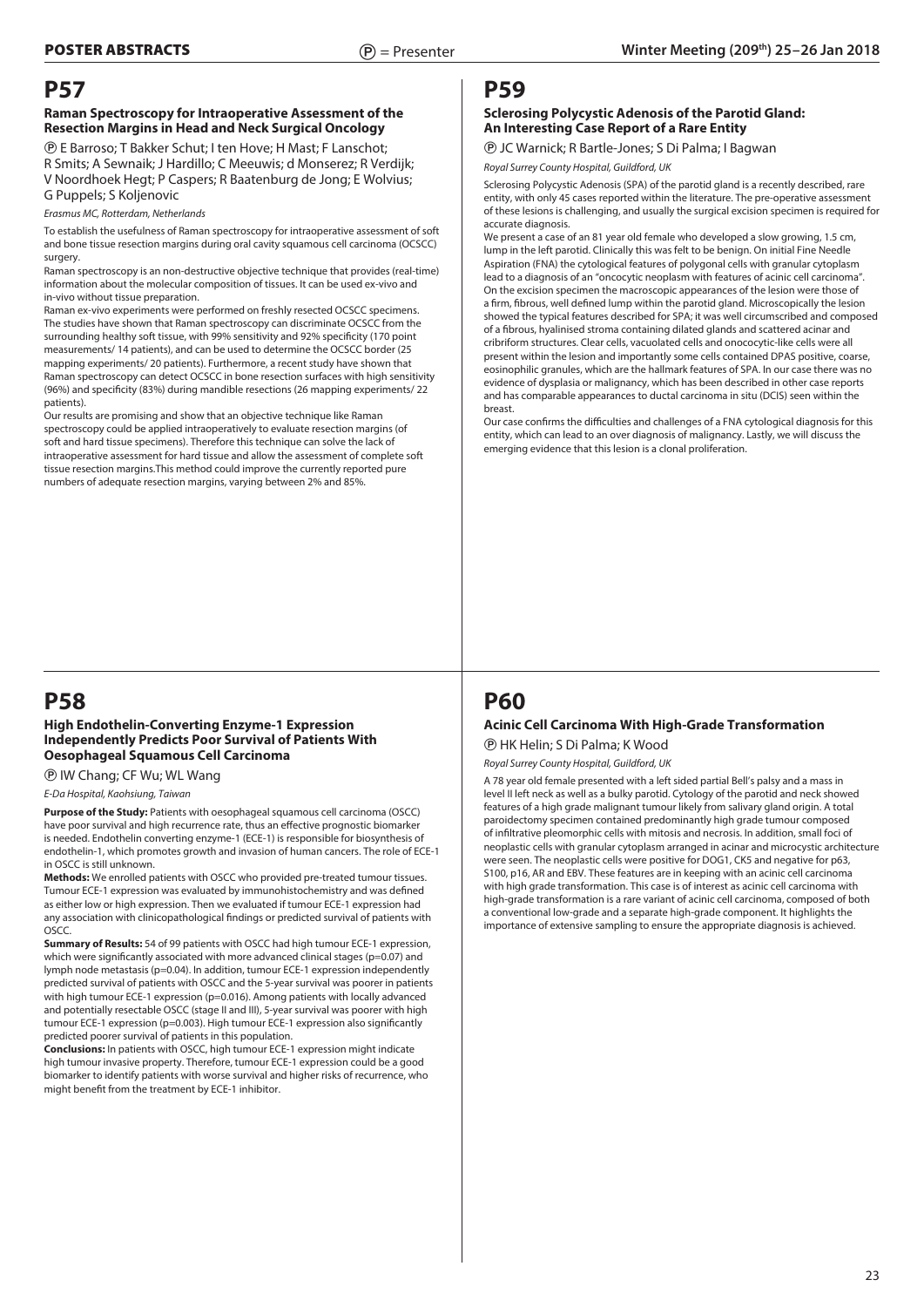### **Diagnostic Difficulty of Pleomorphic Adenoma Versus Adenoid Cystic Carcinoma**

P HK Helin; S Di Palma

*Royal Surrey County Hospital, Guildford, UK*

A 70 year old female presented with increasing pain from a tumour of the right accessory lobe of parotid, which had been present for 10 years. Cytology of the lesion was reported to be a pleomorphic adenoma with adenoid cystic features. However, on resection of the specimen an adenoid cystic carcinoma was found with no evidence of pleomorphic adenoma. This case illustrates the common and difficult differential diagnosis between pleomorphic adenoma and adenoid cystic carcinoma. Pleomorphic adenoma can show the cribriform architectural characteristics of adenoid cystic carcinoma making the cytological diagnosis on FNA sample difficult. With limited material, it may not be possible to make a confident distinction between these tumours. However, majority of adenoid cystic carcinomas carry a fusion gene called MYB-NFIB. In this case, we suggest that immunohistochemical expression and/ or chromosomal translocation can be used as a diagnostic aid for the pre-operative diagnosis of pleomorphic adenoma versus adenoid cystic carcinoma.

# **P63**

### **An Unusual Case of Metastatic Hepatocellular Carcinoma to the Mandible: A Case Report and Review of the Literature**

**(B)** A Sinha<sup>1</sup>; JL Graham<sup>2</sup>; P Chengot<sup>2</sup>; KM MacLennan<sup>2</sup> <sup>1</sup> University of Leeds School of Dentistry, Leeds, UK; <sup>2</sup>St James' Hospital, Leeds, UK

The mandible is an uncommon but recognised site for metastasis from distant tumours. In men, lung primaries are the most common type of jaw metastasis and in women, breast adenocarcinoma. It is extremely rare for hepatocellular carcinoma to metastasise to the oral cavity, with less than 20 reported cases in the literature. We present an instance of such a case. A 76 year old man presented with an expansile mass associated with the left mandible, with local bone destruction. On imaging it was felt to be suspicious of a giant cell lesion. A biopsy revealed a papillary oncocytic tumour with moderate nuclear atypia, frequent mitsoses and foci of lymphovascular invasion. A provisional diagnosis of a salivary gland primary tumour was considered. Initial immunohistochemistry showed positivity for AE1/3, CK20, and CEA. Tumour cells were negative for CD10, PSA, PAP, TTF1 and CDX2. Subsequent staining for HEPAR-1 showed patchy positivity and a Fouchet's Van Gieson showed focal bile. A diagnosis of metastatic hepatocellular carcinoma was made and a subsequent CT-angiogram showed multiple liver lesions. The mandible is an extremely rare site for metastasis of hepatocellular carcinoma and it is unusual for it to present in this way. This case highlights the importance of immunohistochemistry in making the diagnosis and raises awareness of this unusual diagnosis at this site.

# **P62**

### **A Potential Pitfall in Diagnosing Primary Sinonasal Melanoma**

*<b>P* BP Hanley<sup>1</sup>; A Ali<sup>2</sup>; A Sandison<sup>1</sup>

*1 Imperial College NHS Trust, London, UK; 2 Mid Essex Hospital, Chelmsford, UK*

**Introduction:** Primary sinonasal melanoma is rare. Accurate diagnosis is vital because it informs primary surgical excision, however wide variation in morphology and immunophenotype can make diagnosis challenging. Usual histological features are often absent, so diagnosis depends on a high degree of suspicion and a complete immunophenotype.

**Case Report:** A 64 year old male was incidentally noted to have a right maxillary tumour on imaging performed for an acute cerebrovascular accident **Radiological Findings:** CT and MRI Head showed a right maxillary sinus tumour, filling the sinus and indenting the dura at the roof without direct connection with intracerebral tissue.

**Histological Findings:** Initial biopsy showed an infiltrative subepithelial neoplasm composed of nests of small round blue cells that were largely plasmacytoid with vesicular nuclei and dense eosinophilic cytoplasm. There was focal rhabdoid morphology. No junctional activity, melanin pigment or neuroendocrine features were identified. Immunohistochemistry for synaptophysin, chromogranin, CAM5.2, CK7, CD138, Desmin,myogenin, TTF1, CD99, p63, LCA, S100, CD2, CD3, CD4, CD5, CD7, CD8 and ALK1 was negative. CD56 was positive in the initial panel. The broad differential diagnosis included rhabdomyosarcoma, sinonasal SMARCB1 deficient sinonasal carcinoma, neuroblastoma and lymphoma, however subsequent MelanA and HMB-45 diffuse positivity confirmed melanoma.

**Management/Conclusion:** Melanoma is a great mimicker and can be S100 negative and CD56 positive. CD56 positivity in melanoma has been reported as a poor prognostic indicator. Three melanoma markers should be applied before the diagnosis is out-ruled, especially in sinonasal tumours. Treatment is primarily surgical and the patient underwent primary resection as opposed to chemoradiotherapy that would be appropriate for other tumours in the initial differential.

# **P64**

### **Follicular Lymphoma within a Warthin's Tumour: A Case Report and Review of the Literature**

### **(B)** S Hussain<sup>1</sup>; J Graham<sup>2</sup>; P Chengot<sup>2</sup>; KM MacLennan<sup>3</sup>

*1 University of Leeds School of Dentistry, Leeds, UK; 2 Department of Histopathology, St James's University Hospital, Leeds, UK; 3 Leeds Institute of Cancer and Pathology, University of Leeds, Leeds, UK*

Warthin's tumour is a relatively common benign parotid tumour with a characteristic lymphoid stroma and bilayered oncocytic epithelium. Very rarely, this ordinarily benign lymphoid stroma can be found to contain a lymphoma. There are approximately 12 reported cases in the literature of this concurrent pathology. We present a case of a 78 year old female with a previous medical history of both follicular lymphoma and diffuse large B cell lymphoma, who presented with a right cervical lymphadenopathy in the level II region. A core biopsy showed a tumour comprising a lymphoid stroma and bilayered oncocytic epithelium. Normal lymphoid architecture within the lymphoid component was effaced and replaced with a small round blue cell tumour comprising tightly packed small cleaved cells and larger cells with more prominent nucleoli. Tumour cells were positive for BCL-2, BCL-6, CD10, CD20, CD79 and were negative for CD23, CD5, cyclin-D1, LMP-1 and IRF4. Ki67 showed a moderate proliferation index. A local diagnosis was made of grade 2 follicular lymphoma with an abnormal germinal centre B cell phenotype, colonising the lymphoid stroma of a Warthin's tumour. While rare, this diagnosis represents a recognised phenomenon and this interesting case illustrates the importance of thorough histological examination of the lymphoid stroma within Warthin's tumours.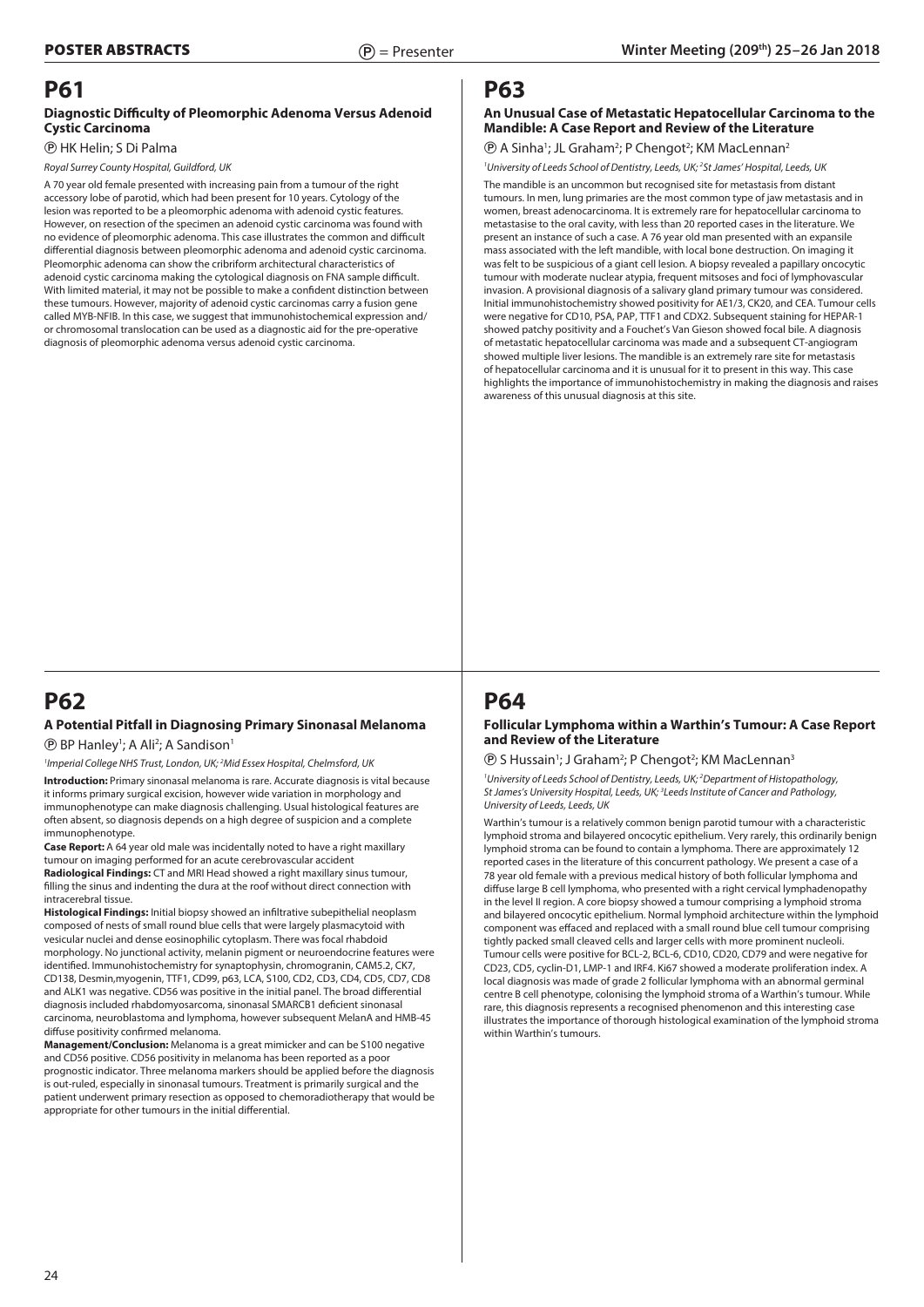### **Oncocytes in Polymorphous Salivary Adenocarcinoma: Histological and Immunohistochemical Observations**

P A Triantafyllou

*Liverpool Clinical Laboratories/University of Liverpool, Liverpool, UK*

**Purpose of the Study:** Although oncocytes are established in epithelial salivary tumours other than oncocytoma or Warthin tumour, very little attention has been paid to the occurrence of such cells in polymorphous (previously known as polymorphous low-grade) adenocarcinoma. The present study pursues this and explores sub-cellular events of possible pathogenetic significance.

**Methods:** A total of 14 cases of polymorphous salivary adenocarcinoma were histologically diagnosed by this author over a six-year period (4 males and 10 females; ages ranged from 38 to 82 years with a mean of 65.7 years; 13 were located in minor salivary glands and 1 in accessory parotid). Several paraffin-embedded blocks of every case were extant. Haematoxylin and eosin stained sections obtained from them, were light microscopically studied for presence of oncocytes. Selected cases were further examined by means of immunohistochemical techniques that have been found of value in assessing mitochondria (TOMM20), metabolic pathways (monocarboxylate transporter 1 and 4; MCT1 and MCT4) and lysosomal activities (CD63).

**Summary of Results:** A single case (male, 76 years, palate; 7%) showed 'pink' oncocytes within the tumour parenchyma, which were in small, solid or inchoate tubular arrangements. In comparison with conventional tumour cells, the oncocytes were intensely TOMM20 (+), and showed plasmalemmal MCT1 and decreased CD63 immuno-staining; they were not detected in the MCT4 preparations or adjacent minor salivary gland. In another case (female, 70 years, palate), oncocytic ducts present in the adjacent gland had been trapped within the tumour parenchyma.

**Conclusions:** Oncocytes in polymorphous salivary adenocarcinoma appear uncommon and unrelated to their presence in adjacent glands. Autophagy is likely decreased in these cells, which may influence their mitochondrial load. The oncocytes are able to take up lactate usable for respiratory fuelling – hence, their mitochondria may not be dysfunctional.

# **P66**

### **Histology and Immunohistochemistry of a Familial Salivary Adenocarcinoma with Endocrine-Like Features**

*<b>@* A Triantafyllou<sup>1</sup>; J Sheard<sup>2</sup>

*1 Liverpool Clinical Laboratories / University of Liverpool, Liverpool, UK; 2 Liverpool Clinical Laboratories, Liverpool, UK*

**Purpose of the Study:** A family with an unusual carcinoma of the salivary glands has been reported (Michaels L et al. Am J Med Genet 1999; 83: 183-186). The present study aims at refining the related pathology.

**Methods:** Previously unreported sublingual (floor of mouth) primaries, recurrences and cervical metastases from two female members of the affected family (II.6 and III.4 of the pedigree) were examined by histology, and immunohistochemical and histochemical techniques valuable in characterising cell phenotypes/events in salivary neoplasia and cell cycle antigens.

**Summary of Results:** All tumours were solid, cellular and asymmetrically lobulated with a usually pushing growth pattern. They showed small eosinophilic luminal structures, often with mucous cells, which were surrounded by multiple layers of pale non-luminal cells; the appearances variously simulated atypical carcinoid and epithelialmyoepithelial carcinoma. Foci of transition between primary tumour and normal salivary glands were seen. The luminal structures showed argentaffinity attributable to lipofuscin and regularly expressed a wide range of cytokeratins (CKs), including 5/6, 7, 14, and 19. The mucous cells produced neutral and acidic glycoproteins. Sporadic expression of CKs 7, 3/12 and 20 was a feature of the non-luminal cells that were also CD56 (+, plasmalemmal), PGP9.5 (+), neuron specific enolase (+), synaptophysin (-) and chromogranin (-); and did not stain for smooth muscle actin or caldesmon. Occasional argyrophilic cells were detected. S-100 protein and epithelial membrane antigen were more often expressed in the luminal structures. Staining for Ki67, p16, p21 or p53 was not seen.

**Conclusions:** These unique low-grade, though persistent, tumours are probably deriving from glandular parenchyma and show biphasic structural organisation. In contrast with conventional salivary neoplasia, however, their non-luminal cells show neuroendocrine-like rather than myoepithelial differentiation.

# **P67**

### **Sarcoid Presenting in the Larynx**

**(B)** A Dawood<sup>1</sup>; J Ng<sup>2</sup>; G Sandhu<sup>2</sup>; A Sandison<sup>1</sup>

*1 North-West London Pathology hosted by Imperial College Healthcare NHS Trust, London, UK; 2 Imperial College Healthcare NHS Trust, London, UK*

**Introduction:** Laryngeal involvement is a rare and potentially life-threatening manifestation of sarcoidosis, estimated to affect 0.5–8.3% of patients. Clinical manifestation ranges from asymptomatic to severe, usually with airway obstruction. Infrequently the larynx is affected in isolation and the clinical suspicion is low, making diagnosis more problematic. We present the unusual scenario of sarcoid being diagnosed in a patient after laryngeal biopsy.

Case Report: A 31 year old female presented with stridor, increased respiratory rate and inspiratory wheeze, with reduced air entry in the left lower hemithorax and right base. She had a history of recurrent supraglottitis, with intensive care admission and intubation. The chest x-ray showed normal cardio-mediastinal contours, with clear lung and pleural spaces. Microlaryngoscopy demonstrated oedematous arytenoids, aryepiglottic and supraglottic folds. A biopsy of the right arytenoid was taken. **Histological Findings:** Histological examination demonstrated respiratory mucosa with aggregates of lymphocytes surrounding non-necrotising epithelioid granulomas. There was no evidence of neoplasia. A Ziehl-Neelsen special stain was negative for acid fast bacilli. The findings together with the clinical picture were consistent with sarcoid. **Conclusion:** Sarcoidosis is a granulomatous disease of uncertain aetiology that is difficult to diagnose and to treat. It is often a diagnosis of exclusion and the differential is wide, including neoplastic disease. The condition is underdiagnosed in the larynx because it occurs infrequently at that site and the biopsies are usually small. The diagnosis is even more difficult when there are few systemic symptoms and the clinical index of suspicion is low. This can present a great clinical challenge if there is also the need to consider prompt and invasive airway management. This case highlights the importance of the biopsy in diagnosing laryngeal sarcoidosis and thus influencing clinical management.

# **P68**

**Audit of pT1 Colorectal Carcinoma Detected in Bowel Cancer Screening Patients (BCSP) and Non-Screening Symptomatic Patients** 

### N Warusavithana;  $\circledR$  A Rajapakse; I Bagwan

*Royal Surrey County Hospital, Guildford, UK*

**Introduction:** Early pT1 colorectal carcinoma is defined by invasion of tumour into the submucosa and not beyond. Depth of invasion, histological grade, presence of lymphovascular invasion, budding, poorly differentiated clusters and resection margins are important predictors of lymph node metastasis and tumour behaviour. **Materials and Methods:** This is a retrospective analysis of pT1 colorectal cancers diagnosed in the histopathology department over a period of 7 years (2010-2016). The available clinical records and histopathology slides were reviewed for various

parameters. **Results:** The study included 28 BCSP cases and 51 non-screening cases that had either polypectomies or colorectal resections. Male predominance with an age range of 55-74yrs was noted in BCSP cases; however, in non-screening patients the age range was 49-91 years. In BCSP cases all polyp cancers were on left side with sigmoid colon (18/28) being the commonest site. In non-screening cases, cancers were noted in both right and left sides of colon with rectum being the commonest site (22/51). The cancers were smaller in BCSP cases (width <5mm in 25/28) whereas a proportion were larger (width >5mm in 22/51) in non-screening cases. Poorly differentiated clusters were more commonly seen in non-screening cases (13/51) as compared to BCSP cases (1/28). In patients who underwent major resections, lymph node metastasis was seen in 5 nonscreening cases and only 1 BCSP case.

**Conclusion:** BCSP cases tend to have smaller polyp cancers, all on the left side and with very low incidence of lymph node metastasis as compared to non-screening pT1 cancers.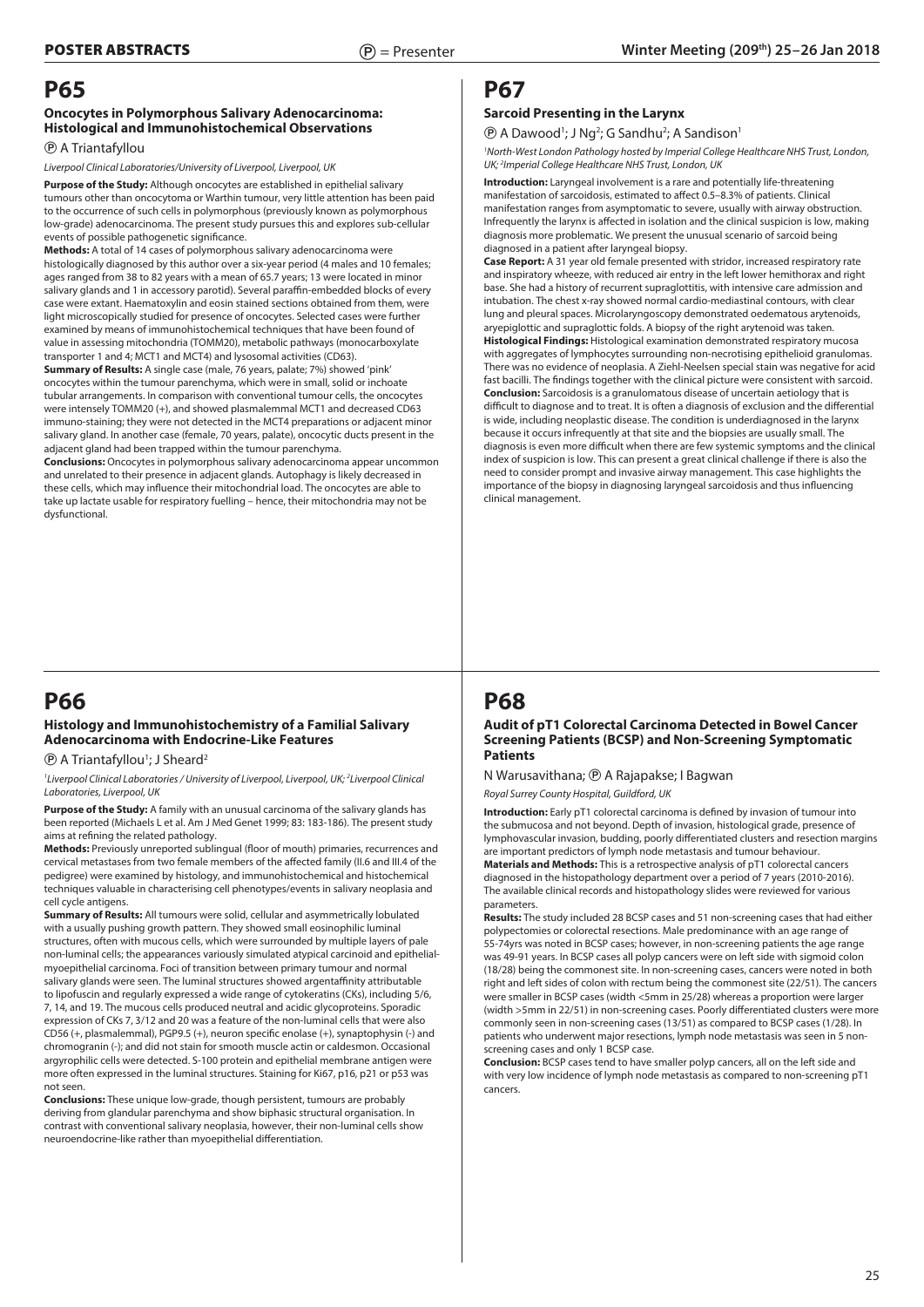### **Malignant Bone Tumours with** *H3F3A* **Mutations: A Genomic and Epigenetic Study**

**(B)** PM Ellery<sup>1</sup>; P Lombard<sup>2</sup>; G Collord<sup>3</sup>; A Meecham<sup>2</sup>; R Tirabosco<sup>4</sup>; F Amary<sup>4</sup>; N Pillay<sup>2</sup>; S Behjati<sup>3</sup>; AM Flanagan<sup>2</sup>

<sup>1</sup> Barts Health NHS Trust, London, UK; <sup>2</sup> University College London Cancer Institute, London, *UK; 3 Wellcome Trust Sanger Institute, Hinxton, UK; 4 Royal National Orthopaedic Hospital NHS Trust, Stanmore, UK*

**Introduction:** Giant cell tumour of bone (GCTB) is an uncommon neoplasm of osteoblastic lineage. Approximately 98% of 'conventional' GCTB harbour missense mutations in the histone H3.3 gene (*H3F3A*), as do ~5% of histologically malignant tumours showing osteoblastic differentiation. Our aim was to characterise the genomic and epigenomic landscape of *H3F3A*-mutated malignant bone tumours with the aim of identifying molecular prognostic features.

**Methods:** The following investigations were performed on histologically 'conventional' (n=38) and 'malignant' (n=11) GCTB: whole genome sequencing (WGS), DNA methylation profiling, and/or SNP array. Data were compared with those generated from 'conventional' osteosarcomas without *H3F3A* mutations (n=35).

**Results:** Bone tumours with *H3F3A* mutations showed distinct global DNA methylation profiles, but benign and malignant tumours could not be reliably separated on the basis of methylation. WGS data suggested two distinct subgroups of *H3F3A*-mutated malignant tumour. 6/9 genomes from these tumours showed a high number of structural variants, and other changes previously reported in osteosarcomas (Group 2).

The remaining 3/9 cases showed virtually no alterations (Group 1). All samples in Group 2 showed abnormalities of ploidy and/or somatic copy number alterations. Group status correlated with clinical outcome in the form of survival.

**Conclusions:** *H3F3A*-mutated bone tumours can be identified by their methylation profile and distinguished from all other bone tumour subtypes. Using death as an outcome measurement for *H3F3A*-mutated tumour, two distinct groups were identified on the basis of copy number and/or ploidy abnormalities: we propose that these criteria may be used to classify 'conventional' and 'malignant' GCTB, and only GCTB with 'osteosarcoma-type' molecular profiles stratified for standard of care osteosarcoma treatment. This study would benefit from a validation cohort. *Supported by a grant from the Pathological Society.*

**P71**

### **Effects of Glycation on Degradation of Collagen: An** *In Vitro* **Investigation**

### W Sarsam<sup>1</sup>; *D* **A Triantafyllou<sup>2</sup>; JW Smalley<sup>1</sup>**

<sup>1</sup> University of Liverpool, Liverpool, UK;<sup>2</sup> Liverpool Clinical Laboratories/University of *Liverpool, Liverpool, UK*

**Purpose of the Study:** Although non-enzymic glycation of longstanding proteins is ubiquitous and increases with age, its effects on the degradation of collagen, a feature of tissue remodelling, infection and invasion, has received little attention. The present investigation attempts to remedy this via development of an in vitro model. **Methods:** Native type 1 skin and tendon collagen, and gelatin derived from denatured type 1 porcine skin, were in vitro glycated via exposure to glucose in solution for 28 days. Effectiveness and extent of glycation were measured by assaying for hydroxymethylfurfural (HMF). Type 1 collagen was thus found to be modified by up to 30 nmol HMF formed per mg protein compared to non-glycated controls; exposure of gelatin to 0.125–1.25M glucose concentrations resulted in a dose-dependent increase in glycation up to 60 nmol HMF per mg protein. The glycated proteins were tested for susceptibility towards mammalian trypsin, an extracellular protease fraction of Enterococcus faecalis OG1RF, and Clostridium histolyticum collagenase, by a dot-blot assay after Sirius Red F3B staining (for type 1 collagen) and by a radial gel diffusion assay after staining with bromocresol green (for gelatin).

**Summary of Results:** Gelatin degradation by trypsin was reduced with increased glycation. In contrast, degradation of glycated type 1 collagen and gelatin by the E. faecalis protease fraction and Clostridium collagenase was increased compared to controls.

**Conclusions:** The results suggest that glycated collagen peptides are rendered less capable of being degraded by host proteases, but susceptibility to bacterial proteases is increased.

# **P70**

### **Epigenetic Compound Screening Reveals New Therapeutic Targets for Chordoma**

*<b>@* L Cottone<sup>1</sup>; ES Hookway<sup>1</sup>; G Wells<sup>2</sup>; L Ligammari<sup>1</sup>; P Lombard<sup>1</sup>; U Oppermann<sup>2</sup>; AM Flanagan<sup>1</sup>

<sup>1</sup> University College London, London, UK; <sup>2</sup> University of Oxford, Botnar Research Centre, *Oxford, UK*

Chordoma is a rare cancer, with an incidence of 1 in 800,000 of the population, showing notochordal differentiation and with a median survival of 7 years. We have previously demonstrated that EGFR inhibitors represent almost uniquely the family of compounds to exert an effect on chordoma cell lines proliferation, however not all cell lines respond and drug resistance is likely to occur. Genomic studies have revealed that chordomas do not harbour recurrent alterations in kinases whereas chromatin-remodelling genes are altered in at least 20% of cases. The transcription factor brachyury (T), the diagnostic hallmark of chordoma, is strongly implicated in its pathogenesis and is regulated during embryonic development at the epigenetic level, suggesting that epigenetic inhibitors may represent a therapeutic approach for this disease. In this study we have undertaken a medium throughput focused compound screen using validated small molecule inhibitors of enzymes involved in chromatin biology (n=91) targeting readers, writers and erasers of the "chromatin code". Compounds were assessed for their ability to decrease cell viability in an Alamar blue assay in five chordoma cell lines (UCH1, UCH2, MUG-Chor, UM-Chor, UCH7). Screening revealed activity in a range of compounds targeting the jumonji domain-containing lysine demethylases including GSK-J4 and KDOBA67, two structurally closely related compounds that mainly target KDM6A (also known as UTX) and KMD6B (JMJD3). The compounds were effective in all cell lines tested and, in contrast to EGFR inhibitors, promoted a strong downregulation of brachyury at the transcriptional and protein level. Chordoma cell lines were also sensitive to halofuginone, a highly specific inhibitor of the enzyme glutamyl-prolyl tRNA synthetase that has already been assessed in phase I autoimmunity clinical trials. In conclusion, we have identified epigenetic and metabolic pathways that represent potential novel targets for the treatment of chordoma.

# **P72**

### **Optimisation of a Rapid Bone Marrow Decalcification Protocol that Preserves DNA for Subsequent Molecular Analysis**

D Magahaels<sup>1</sup>; T Roberts<sup>1</sup>; L Skeates<sup>1</sup>; H Liu<sup>1</sup>; H El Daly<sup>1</sup>; <sup>®</sup> EJ Soilleux<sup>2</sup>

<sup>1</sup> Addenbrookes Hospital, Cambridge, UK;<sup>2</sup> University of Cambridge, Cambridge, UK Bone marrows that are formalin fixed and processed to paraffin require decalcification. Various acids are used for decalcification, including formic acid, hydrochloric acid, nitric acid and acetic acid, but an increasingly popular alternative for bone marrow trephines is EDTA. It is recognised that, in order to perform subsequent molecular analysis, including PCR-based and sequence-based assays, the pH needs to be kept close to or slightly above 7.0, during the decalcification process, making EDTA a particularly suitable solution. Various institutions have used 5–10% (w/v) EDTA, pH 7.0–7.4, and, in our experience, this requires 48 hours' decalcification for bone marrow trephines, after an initial 24 hour fixation period. To improve turnaround time, we tested a decalcification protocol using 15% EDTA, pH 7.2, for 24 hours on 3 trephine-sized pieces of femoral head. We demonstrated that this protocol does not alter morphology or results of immunostaining or special stains. We also demonstrated its compatibility with chromogenic in situ hybridisation for light chain RNA, fluorescent in situ hybridisation for structural chromosome rearrangements and with PCR-based clonality assays. Since this protocol gives an identical turnaround time to previous protocols that used DNAdamaging formic acid, we envisage widespread uptake of our approach in the genomic era.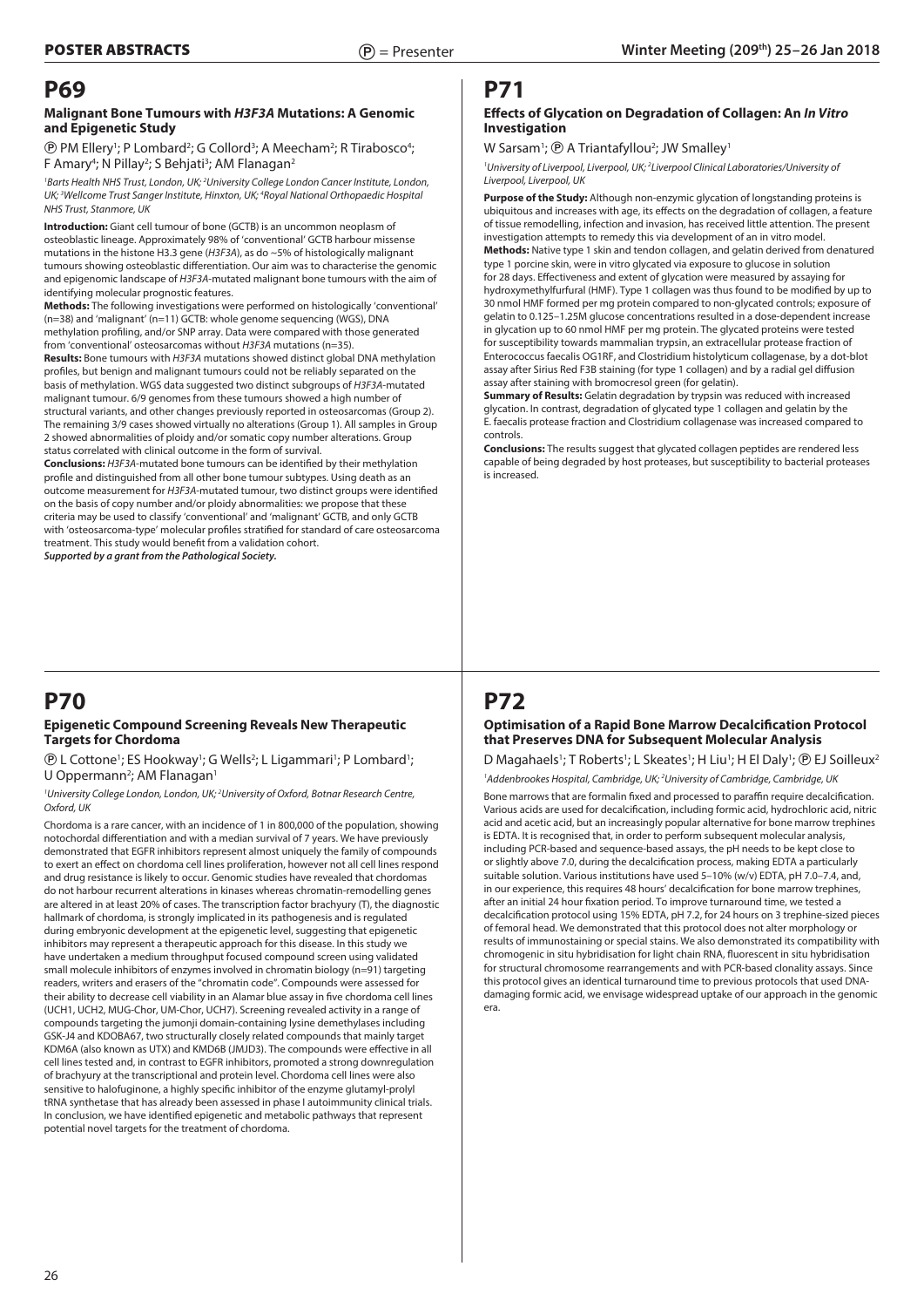### **When You See Stripes, Think Mountant Not Zebra: A Digital Pathology Critical Incident Case Report**

P JL Griffin; JP Bury

*Sheffield Teaching Hospitals NHS Foundation Trust, Sheffield, UK*

**Background:** Digital pathology (DP) is used for teaching, consultation practice, research and primary reporting. Our institution has over three years' experience of using DP for intra-operative frozen section reporting between two separate sites. There is a limited evidence base of the problems that can be encountered when using DP in a clinical setting. We report a critical incident that led to the interruption of our digital pathology workflow.

**Case Details:** A frozen section slide from an active thoracic case was scanned and the displayed image comprised vertical pink stripy lines partially obscuring the morphology. A rescan was performed as per standard procedures for scanner failure. This produced an error message and the scanner was unable to focus or produce an image. One slide from the case had already been successfully scanned and this was sufficient to provide enough useful clinical information. This incident was therefore classified as a 'near miss'. The overall consequence of this incident was the redeployment of a pathologist to report frozen sections from glass slides and subsequent disruption to departmental workflow. An incident evaluation showed that coverslip mountant had inadvertently smeared onto the objective lens. This created the characteristic stripy lines on the digital image, and subsequent scanner failure. The problem was resolved by an engineer visit, requiring clearning hardened mountant from the lens with xylene, within 48 hours of the failure. BMS Staff have now been trained to do this themselves if required.

**Discussion:** We have reported a novel finding (the 'zebra' sign) that can indicate serious problems in a digital pathology workflow. This case highlights the importance of consistently high quality slide preparation prior to digital scanning. Moreover standard operating and failsafe procedures are shown to play a critical role in the modern digital laboratory.

# **P74**

### **An 'Interactive Human Body': A Pathology Public Engagement Tool**

### **D EL Clarke<sup>1</sup>; A Hindley<sup>2</sup>; A Wright<sup>2</sup>**

<sup>1</sup>University of Leeds and Leeds Teaching Hospitals NHS Trust, Leeds, UK;<sup>2</sup>University of Leeds, *Leeds, UK*

Purpose of the Study: It is widely accepted that public engagement in medicine has far reaching benefits. This is recognised by the Royal College of Pathologists and has resulted in their Public Engagement Programme. Currently, there is no freely accessible tool that would enable members of the public to navigate through different body systems, and simulate the work of the pathologist. A tool such as this would help foster an increased understanding of pathology and the role of the pathologist. We aimed to create an 'Interactive Human Body' designed specifically for this purpose.

**Methods:** We designed the 'Interactive Human Body' as an interactive HTML5 web system, using a stacked 2D layout of vibrantly coloured transparent organs to avoid over complication and hotspot occlusion, frequently found in 3D variants. The tool was primarily designed to be accessed from a large touch-screen display, as well as standard desktop and mobile devices. The design was arranged by organ system, including brain, lung, breast, stomach, liver, bladder, colon and skin. On selecting an organ, corresponding basic information and a diagram appear. The user can then view a 'normal' whole slide image (WSI) of that organ and compare this with a WSI showing a common abnormality. Features of interest within the WSIs have been annotated using lay terminology.

**Summary of Results:** The finalised 'Interactive Human Body' can be viewed at *http://www.virtualpathology.leeds.ac.uk/public/body/*. Images of the tool will be shown to demonstrate its functionality. The tool has been used at a number public engagement opportunities at the University of Leeds with resounding interest and enthusiasm from members of the public.

#### **Conclusions:**

We have created a freely accessible tool that allows users to simulate the work of the pathologist. We invite your attendees to refer members of the public to this tool in order to increase understanding and improve public engagement in pathology.

# **P75**

### **Validation of the Oncomine™ Focus Panel for Next Generation Sequencing of Clinical Tumour Samples**

**(e)** HL Williams<sup>1</sup>; K Walsh<sup>2</sup>; A Diamond<sup>3</sup>; A Oniscu<sup>2</sup>; J Fairley<sup>4</sup>; ZC Deans4

*1 UKNEQAS/Molecular Pathology Lothian NHS University Hospitals, Edinburgh, UK; 2 Molecular Pathology Lothian NHS University Hospitals, Edinburgh, UK; 3 Molecular Genetics,*  Western General Hospital, Edinburgh, UK;<sup>4</sup>UKNEQAS for Molecular Genetics, Edinburgh, Uk

**Purpose:** The clinical utility of Next Generation Sequencing (NGS) for a diverse range of targets is expanding, increasing the need for multiplexed analysis of both DNA and RNA. However, translation into daily use requires a rigorous and comprehensive validation strategy. The aim of this clinical validation was to assess the performance of the Ion Torrent Personal Genome Machine (IonPGM™) and validate the Oncomine™ Focus DNA and RNA Fusion panels for clinical application in solid tumour testing of formalin fixed paraffin embedded (FFPE) tissue.

**Methods:** Using a mixture of routine FFPE and reference material across a variety of tissue and specimen types we sequenced 86 and 31 samples on the Oncomine™ Focus DNA and RNA Fusions assays respectively. This validation considered a number of validation parameters including sequencing performance, limits of detection (LOD), analytical sensitivity and specificity, and repeatability as well as the clinical robustness of the bioinformatics pipeline for variant detection and interpretation.

**Summary of Results:** The Oncomine™ Focus DNA assay had a gene and variant based sensitivity of 99.1% and 97.1% respectively and an assay specificity of 100%. The Oncomine™ Focus Fusion panel has an assay sensitivity and specificity of 100%. We observed variable inter and intra gene LODs which ranged from 5.3-11% for 19/25 genes assessed. Melanoma, NSCLC and GIST samples showed a good performance in NGS, whilst colorectal samples experienced the highest target amplicon dropout at our specified coverage. In addition to assay validation we have performed a validation of bioinformatic pipelines and suggest the use of multiple analysis software to ensure identification of clinically applicable variants.

**Conclusion:** With an increasing number of clinically actionable targets requiring a variety of methodologies, NGS provides a cost effective and time saving methodology to assess multiple targets across different modalities.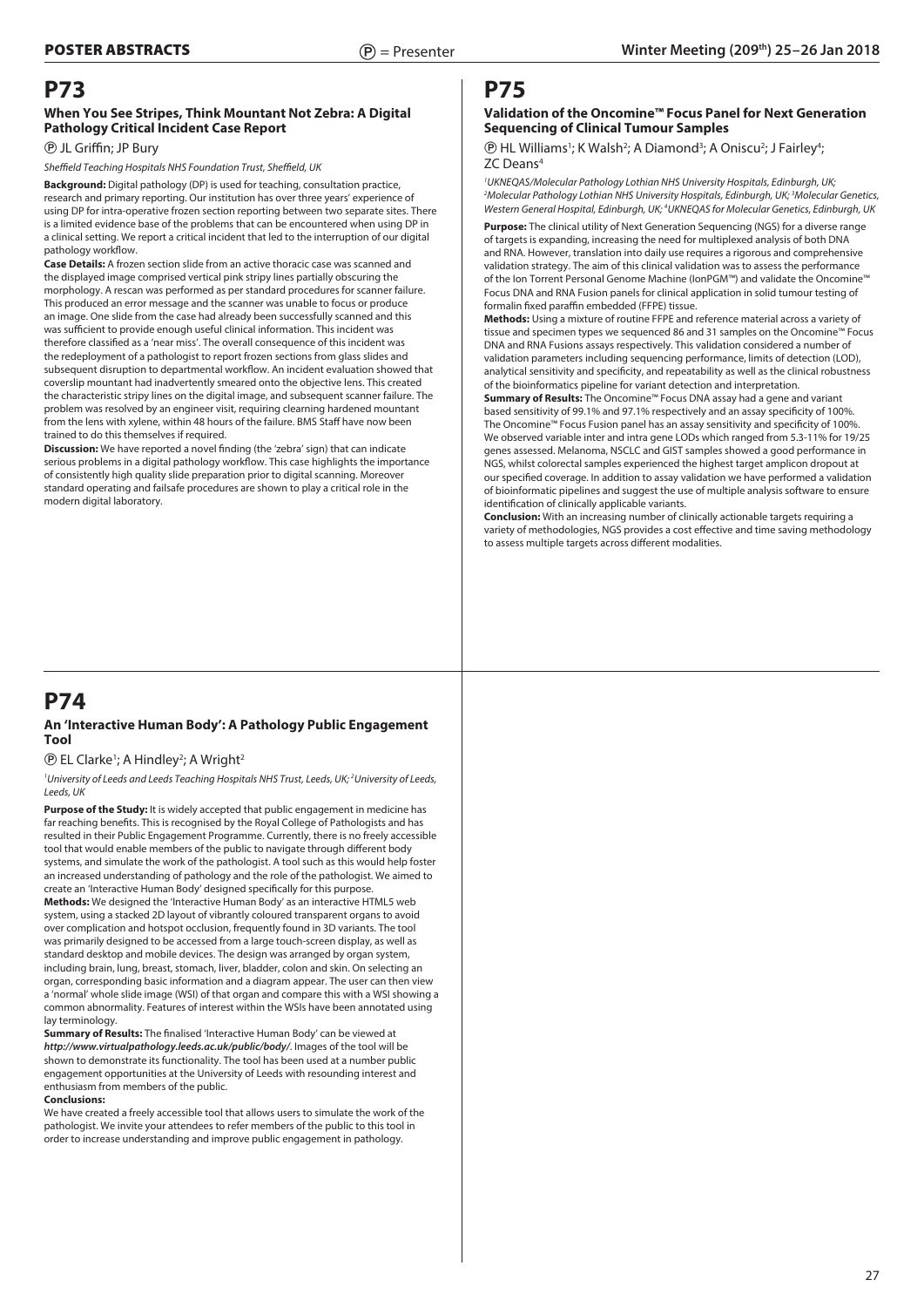# Abstract Reviewers

| Dr AF Amary, London           | Prof M Ilyas, Nottingham       |
|-------------------------------|--------------------------------|
| Prof MJ Arends, Edinburgh     | Dr M Khan, Nottingham          |
| Dr C Bacon, Newcastle         | Dr M Loughrey, Belfast         |
| Dr EW Benbow, Manchester      | Dr S Manek, Oxford             |
| Prof DM Berney, London        | Prof GI Murray, Aberdeen       |
| Dr L Browning, Oxford         | Dr M Osborn, London            |
| Dr RJ Byers, Manchester       | Dr S Paine, Nottingham         |
| Prof SE Coupland, Liverpool   | Prof SE Pinder, London         |
| Prof SS Cross, Sheffield      | Prof CM Quinn, Dublin          |
| Prof MQ Du, Cambridge         | Prof ISD Roberts, Oxford       |
| Prof RM Feakins, London       | Prof M Sheaff, London          |
| Prof S Fleming, Dundee        | Prof G Thomas, Southampton     |
| Prof AJ Freemont, Manchester  | Dr D Treanor, Leeds            |
| Prof TR Helliwell, Liverpool  | Prof P van der Valk, Amsterdam |
| Prof CS Herrington, Edinburgh | Prof KP West, Leicester        |
| Prof SG Hubscher, Birmingham  |                                |